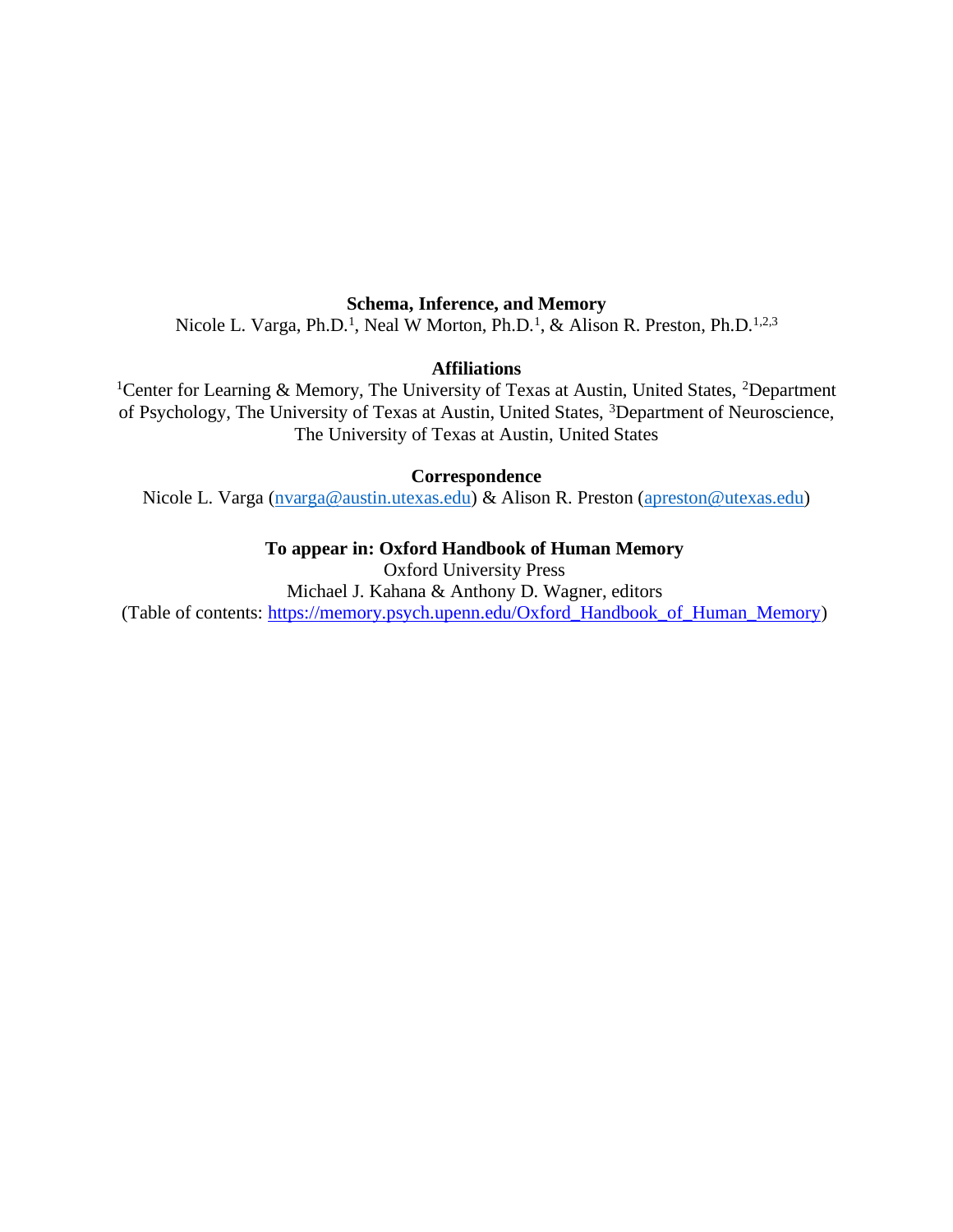## **Abstract**

The question of how knowledge structures, or schemas, are formed and how they influence memory and inference has posed long-standing challenges for cognitive scientists. Recent neuroscientific advances have improved our ability to quantify schemas as they are formed and during their expression in novel situations, thus improving our mechanistic understanding of their role in cognition. Here, we review recent evidence indicating that bidirectional interactions between the hippocampus and medial prefrontal cortex (mPFC) mediate schema formation, promoting creation of knowledge representations that integrate commonalities and emphasize goal-related differences among related events. We discuss how bidirectional hippocampus mPFC interactions control memory reactivation by preferentially retrieving information that overlaps with current experience. Moreover, we review evidence for hippocampal binding processes that link current experience with reactivated memories, thereby supporting schema formation. We further focus on new data revealing that mPFC may guide formation of hippocampal schemas, by biasing encoding toward goal-relevant information while compressing irrelevant features that differ across events. Critically, by representing the commonalities and differences among previously and newly acquired information, schemas extend beyond direct experience to support flexible behaviors, such as inferential reasoning. Optimal behavior in familiar and novel contexts may thus be rooted in the dynamic interplay between neural structures that support schema formation and expression. As such, this chapter considers current perspectives on schemas in the context of emerging neural evidence, providing new insight into the relationship between memory and reasoning, as well as the implications of recent neuroscientific work on schema theory and cognition more broadly.

**Keywords**: medial prefrontal cortex, hippocampus, integration, reactivation, compression, latent causes, hierarchical knowledge, reasoning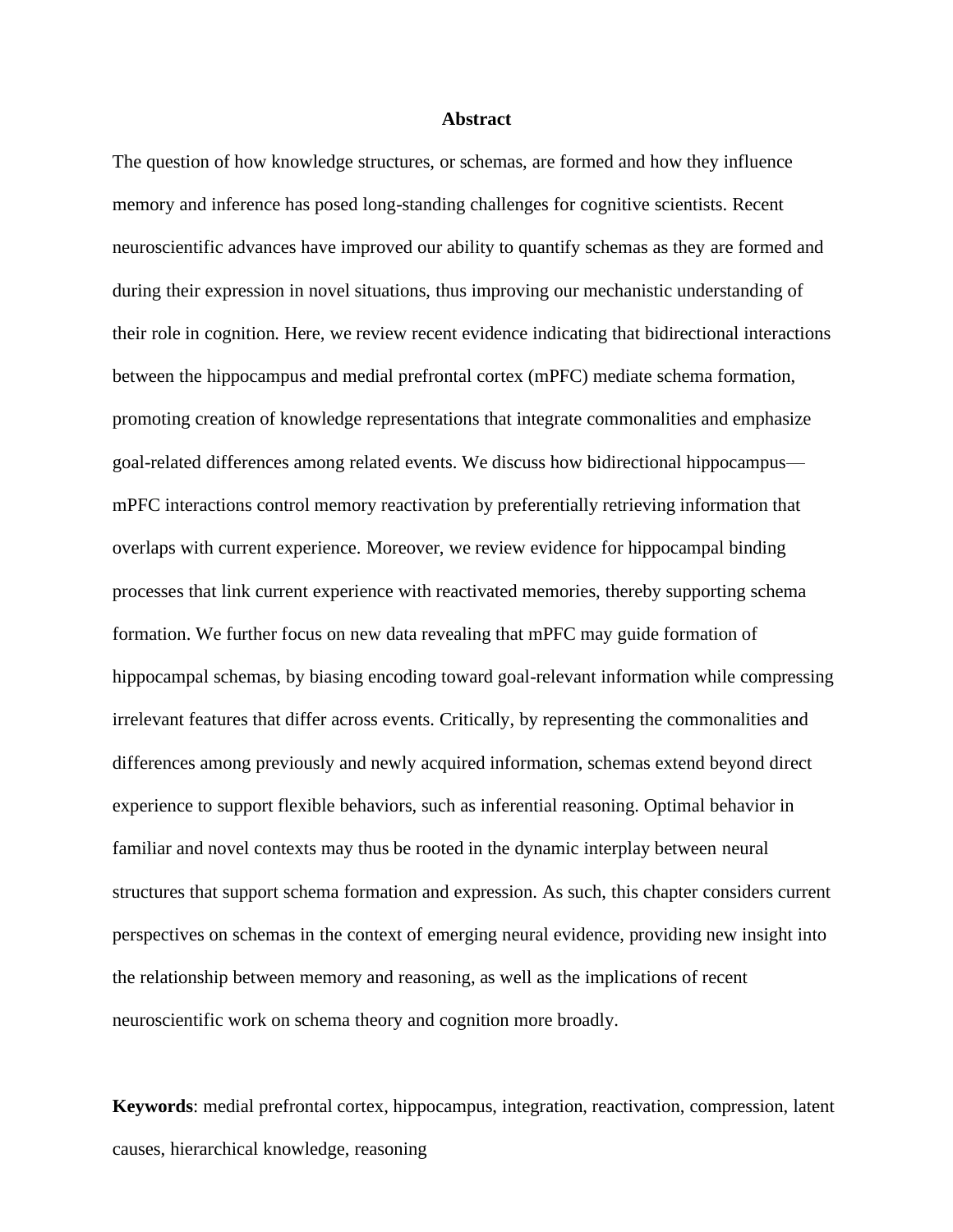## **1. Introduction**

Schemas are knowledge frameworks that capture the structure of the environment and allow one to predict the correct actions to take in both familiar and novel contexts (Bartlett, 1932; Piaget, 1954). Despite ongoing debate regarding the precise nature of schemas, current perspectives generally agree that schemas extract goal-relevant features that are common across individual episodes (Ghosh & Gilboa, 2014; Preston & Eichenbaum, 2013; van Kesteren et al., 2012; Wang & Morris, 2010). We propose that schemas consist of context-specific associative structures that are abstracted across multiple events. Once formed, schemas further support inference and generalization. For example, across multiple visits to restaurants, formation of a restaurant schema would capture the common temporal structure across visits that reliably supports one's goal of acquiring food. Upon entering a new restaurant, retrieval of one's restaurant schema may allow one to infer that the presence of a host stand means that one should wait for the host to return before seating oneself. Furthermore, one could use schema knowledge to predict the event sequences that should follow next, including being handed a menu at one's table, selecting a meal from the menu, placing an order with the server, and being served food. Schema formation thus promotes optimal behavior by minimizing uncertainty about how to act in new settings.

While all theoretical models of schemas acknowledge the importance of commonalities to prediction and generalization (Ghosh & Gilboa, 2014), representation of differences is also essential to determining optimal behavior. Consider sit-down and fast food restaurants, which contain similar goal-relevant actions but different underlying temporal structures. Unlike the sitdown schema which dictates that one should wait to be seated, in a fast food restaurant, one should order food and wait at the counter for it before sitting at a table. Hence, if an individual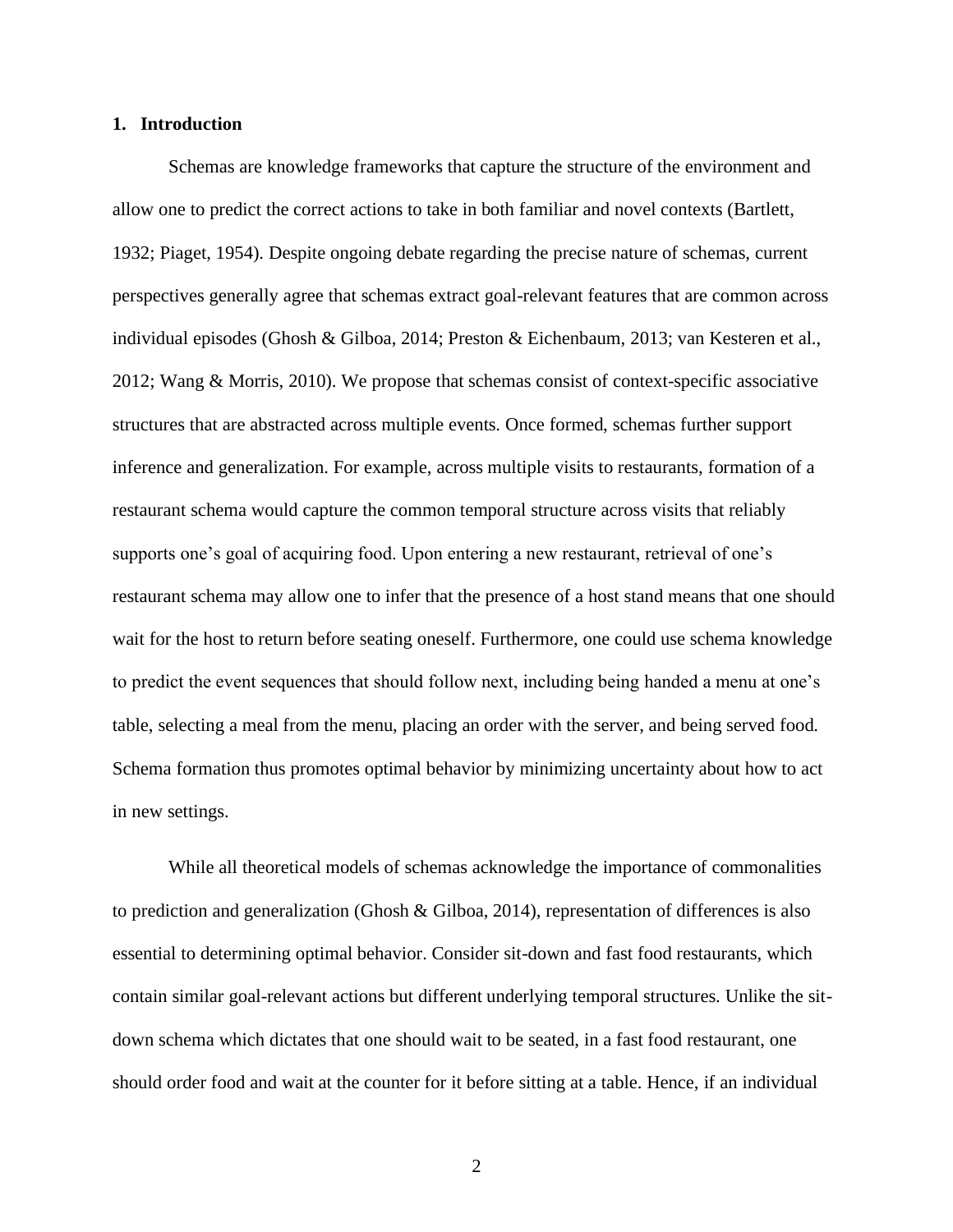deployed the set of actions determined by their sit-down restaurant schema in the fast food context, they would wait to be seated without ever attaining their goal of food. We propose that schemas are hierarchically organized (Eichenbaum, 2017), with contextual features differentiating the precise sequence of actions to take in any given environment.

Schemas therefore preferentially represent goal-relevant commonalities and differences that are critical to making predictions about behavior. Features of events that are neither common across episodes nor predictive are not represented in schemas. For instance, a one-time event in which the waiter drops your plate as he approaches your table would not be included in one's restaurant schema. Although the dropped plate has consequences for one's immediate goal of eating food, the specific event is not likely to predict what one should expect to happen during a future trip to a restaurant, and thus would not be represented in the restaurant schema. Schemas thus serve to reduce the vast amount of information in the environment, efficiently representing only those environmental features that support accurate generalization during future events.

Once formed, schemas influence how new information is learned and represented. They evolve over time to incorporate new, predictive knowledge and also change when previously learned information is no longer accurate. When new experiences are similar to schema predictions, learning may be speeded as new content can be readily assimilated into existing schemas. For example, when visiting an expensive restaurant for the first time, one may be handed hot towels before and after the meal to cleanse one's hands. These new events may be incorporated into the temporal structure represented within a restaurant schema so that one might expect to receive hot towels at the beginning and end of a meal in the future. Schema assimilation thus allows individuals to encode and organize new event information in the context of existing knowledge.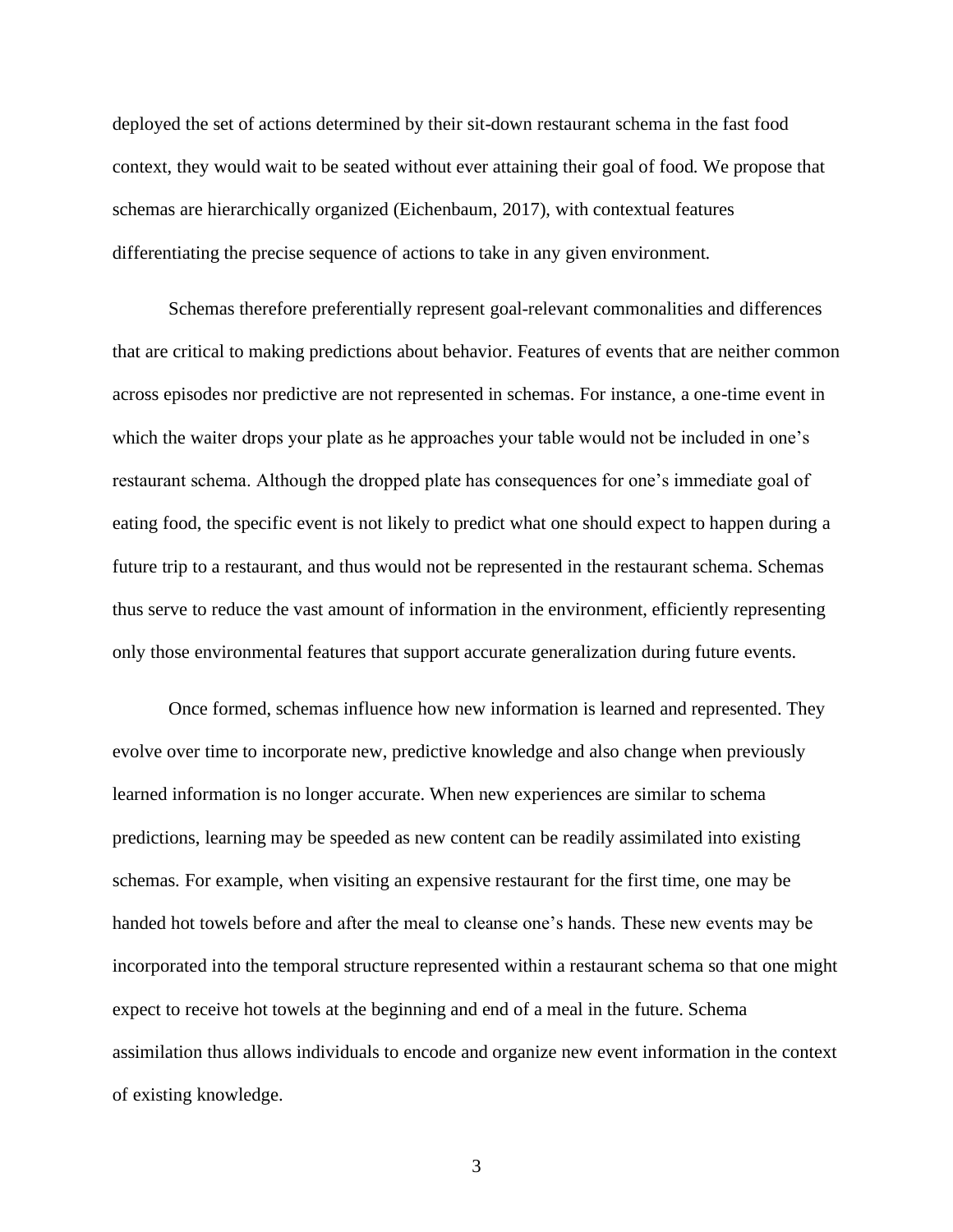Whereas assimilation updates schemas to incorporate new schema-consistent content, accommodation involves restructuring of schemas to account for new experiences that deviate from what one expects based on current schemas. To promote optimal behavior in a host of situations, schemas must be refined when current knowledge structures no longer inform how to behave optimally in new settings. Consider the introduction of fast casual restaurants, in which the sequence of actions necessary to receive a meal is neither predicted by one's previous experiences at sit-down restaurants nor by experiences at fast food restaurants. The structure of expectations for behavior therefore differs fundamentally among the restaurant types, and thus assimilation into the existing schema is not possible. If an individual deployed the set of actions determined by their sit-down predictions in a fast-casual restaurant, they would not receive food because they failed to order it at a counter. To better navigate this new scenario, the existing schema must be accommodated (i.e., changed). That is, new temporal and contextual features must be represented to support differentiation of the action predictions in each type of restaurant. Differentiation thus enables formation of more complex hierarchies of schematic knowledge to accommodate prediction in the widest variety of circumstances.

In this chapter, we review recent neuroscientific and computational work on schemas. We first review the historical roots of schema theory, highlighting universal psychological principles that continue to influence contemporary research on schemas today. We further describe the longstanding challenges in using psychological terms to define the nature of schemas and set forth a neurocomputational framework that aims to define schemas in more mechanistic terms (see **Figure 1.1**). In particular, we review recent neuroscience studies that use representational analysis strategies to quantify the organization of schemas during their initial formation and later expression in novel situations. We further review evidence indicating that the hippocampus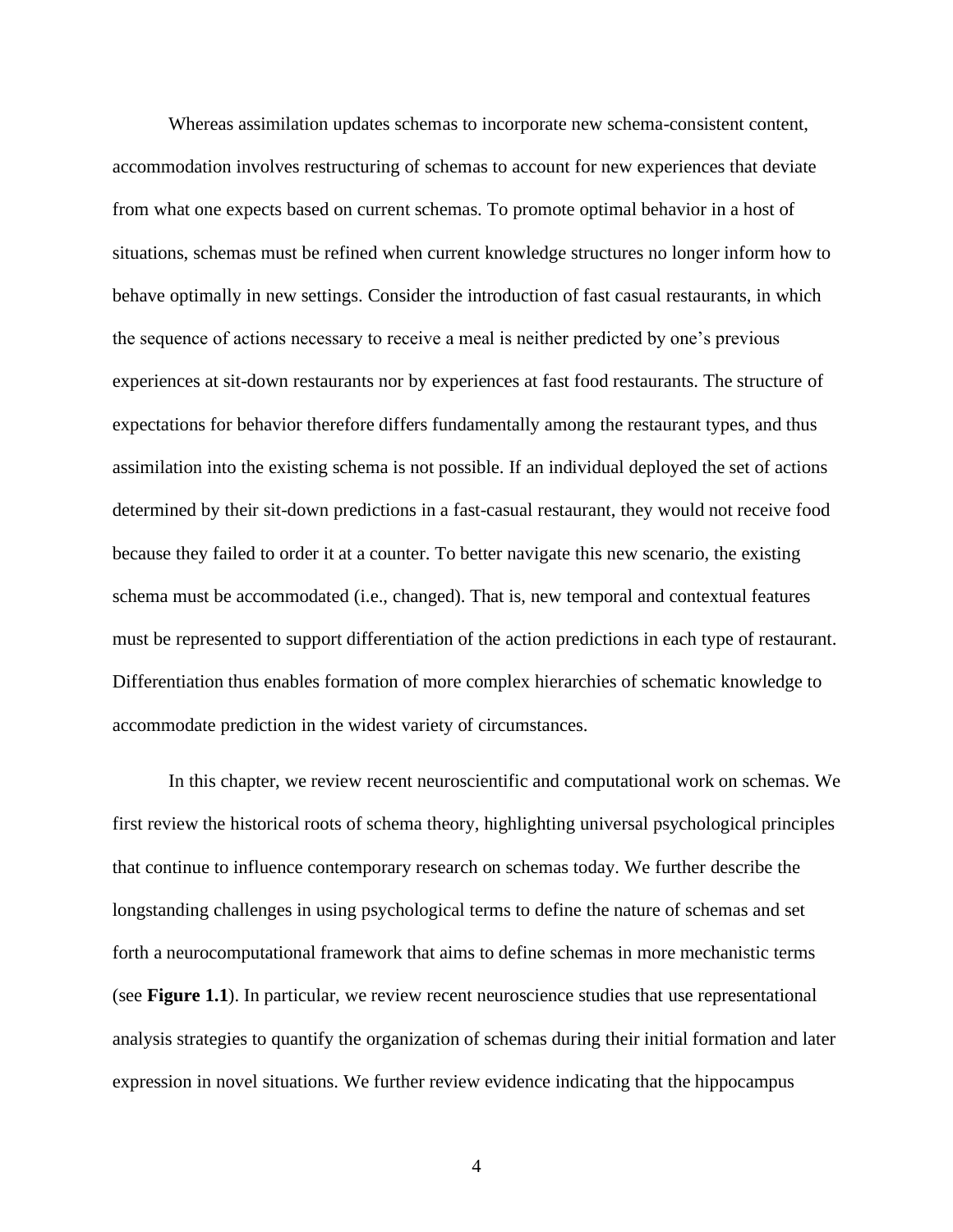represents the predictive structure of individual experiences (e.g., temporal structure of a restaurant experience) and binds current experience with reactivated memories (e.g., extracting commonalities across individual restaurant experiences), thereby supporting schema formation. We further discuss how hippocampal separation mechanisms allow for differentiation within schemas, allowing for hierarchical representation of context-specific predictions (e.g., sit-down versus fast food restaurants). Finally, we review recent data revealing that medial prefrontal cortex (mPFC) interactions with hippocampus play a key role in controlling schema formation and expression, by biasing encoding toward goal-relevant features and reactivating relevant knowledge during expression. Through delineating the basic building blocks that give rise to complex schematic structures, we provide a mechanistic framework for how schemas support optimal behavior in new situations including memory, reasoning, and decision making.

## **2. Contemporary schema theory is grounded in historical roots**

A key principle of both historical and contemporary schema theories is that schemas exert a profound impact on new learning and memory. Original work on schemas focused on how individuals remembered structured narratives, with the aim of understanding how prior knowledge influenced formation and retrieval of new memories. For instance, Bartlett (1932) showed that repeated attempts to recall a complex Native American folktale depended on individuals' prior experience of Western folktales. When retelling the Native American folktale from memory, participants frequently omitted events from the story that were atypical relative to the common structure of Western folktales, such as the depiction of a spirit leaving a character's body. This finding suggests that when retrieving the Native American folktale, participants reconstructed the original episode through the lens of their existing knowledge of Western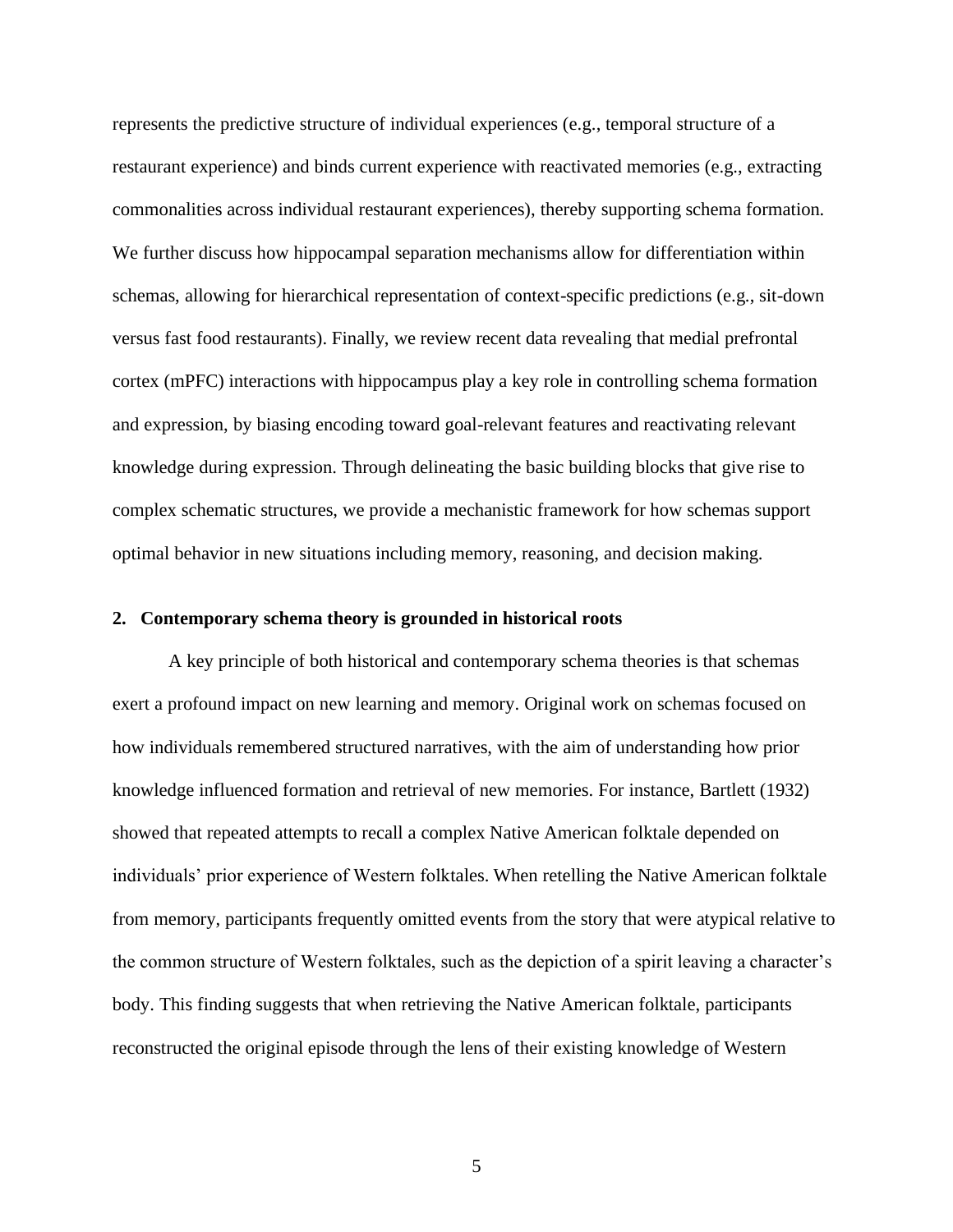folktales. Events from the Native American story that were not predicted from their Western folktale schema were less likely to be encoded into or retrieved from memory (see Alba & Hasher, 1983 for a comprehensive review of the effects of schemas on memory encoding and retrieval). This seminal work demonstrating how expectations based on prior knowledge guide how we interpret and remember new events continues to inspire modern theories of schema representation and expression today (van Kesteren et al., 2013; van Kesteren et al., 2014).

A second principle of schemas is that they guide prediction and inference, which was originally supported by early work on spatial navigation in rodents. Tolman (1948) proposed that rodents construct a "cognitive map" of the environment, which can be thought of as a spatial schema that represents individual objects and both their locations in the world and locations relative to one another. Those spatial relationships among objects may be learned directly, by traversing from one object to another in a single trip along a path, or through inference, by linking information acquired through multiple trips through the environment. Formation of such spatial schemas facilitates behavior during subsequent experiences within the environment. For example, Tolman showed that rodents take less time and make fewer errors when navigating to a reward on a previously traversed route through the environment, suggesting that they are able to use the learned spatial schema to predict the series of locations that lead to the goal location. Furthermore, by associating individually-traversed maze trajectories to form a comprehensive schema of the environment, rodents are able to make inferences about new navigational routes. For example, when previously learned paths were blocked in the environment, rodents were able to quickly find an alternative route that represented the optimal path to a goal location, even if that trajectory had not been directly experienced previously. Schema formation therefore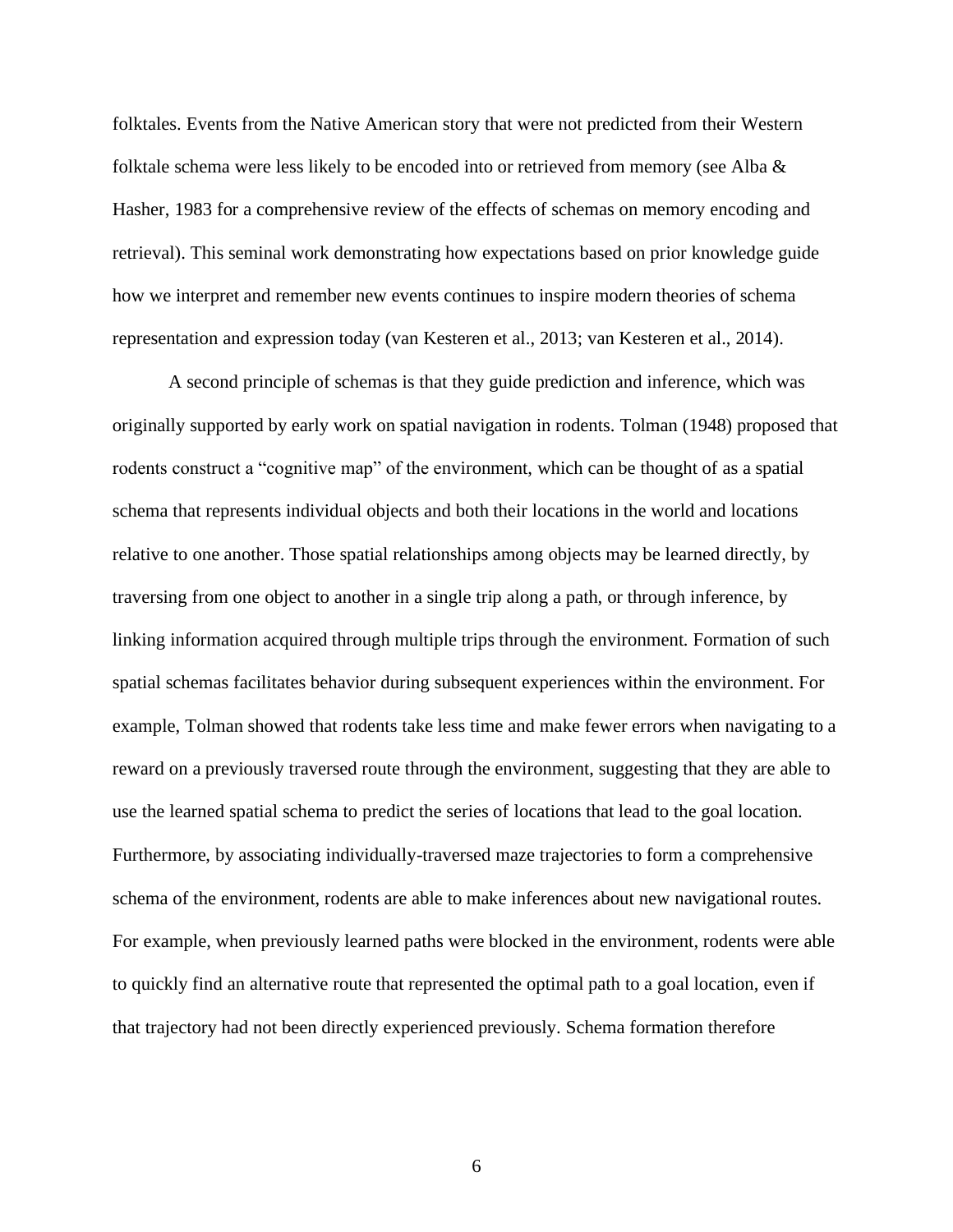promotes optimal behavior by promoting inference and minimizing uncertainty about how to act in new settings.

A third principle of schemas is that they are highly adaptable; schemas evolve continually, changing to incorporate new information and to more efficiently represent the structure of the world. Piaget's work in cognitive development provided an influential framework for understanding how schemas are updated or altered to incorporate new experiences (Piaget, 1972). Specifically, Piaget introduced the concepts of *assimilation* and *accommodation*  as two processes through which schema knowledge may change. When new events are consistent with predictions derived from existing schemas, they are assimilated into that knowledge, providing additional evidence about predictive commonalities across events. However, when new events differ from schema predictions, accommodation must occur. During accommodation, either the knowledge contained in existing schemas is altered to make new predictions, or a new schema is created. While the psychological constructs of assimilation and accommodation remain influential today, Piaget's descriptions of the mechanisms whereby we extract and internally represent commonalities and differences across events were far from precise. In subsequent sections, we present the challenges of testing schema theory and review recent neuroscientific work that has offered greater clarity on the mechanisms of schema formation, expression, and updating.

## **3. Longstanding challenges of schema theory**

While the principles of early schema theories provide a framework for understanding the cognitive processes that schemas support, such as memory and inference, there has long been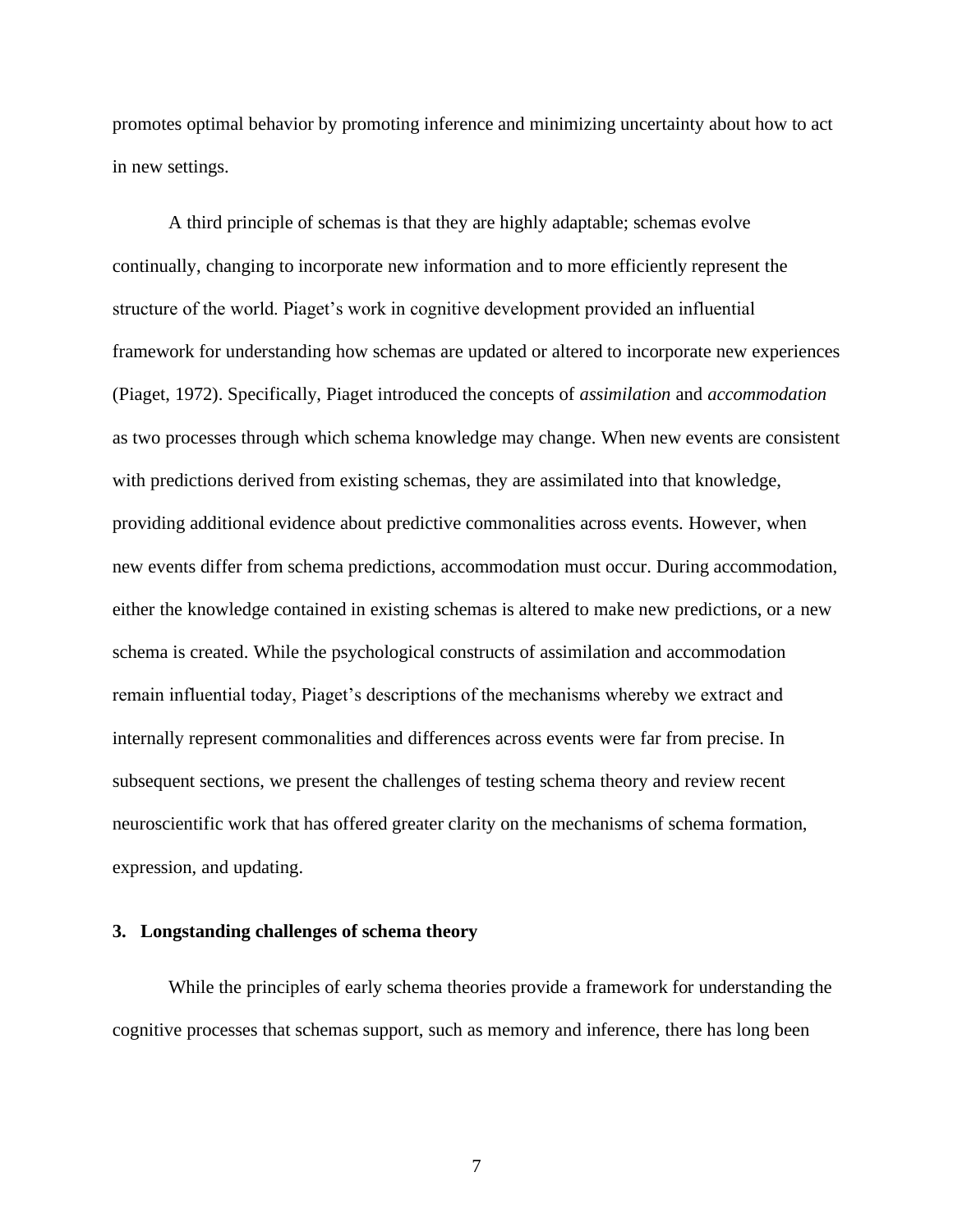substantial controversy about the precise, operational definition of a schema. One reason for this ongoing challenge is that both seminal and contemporary work on schemas tend to interpret memory and inference behavior through the lens of the unobservable psychological construct of a schema in the absence of direct measurement. For instance, Bartlett presumed that an activated schema influenced the reconstructive memory behavior he observed, and thus inferred its definition as "an active organization of past reactions, or of past experiences, which must always be supposed to be operating" (Bartlett, 1932). The continued tendency to define an internal psychological structure based on observable behavior poses substantial difficulty to moving beyond imprecise theoretical constructs. Even Bartlett admitted that he disliked the term schema, arguing that "it is at once too definite and too sketchy." Indeed, Bartlett's hesitation in adopting the word schema stemmed from the observation that it was "already widely used in controversial psychological writing to refer generally to any rather vaguely outlined theory." Defining schemas in terms of the schema-like behavioral effects reported across the 90 years since the term's introduction therefore necessitates a vague definition to encompass a wide variety of findings. Such imprecise definitions raise challenges for moving schema theory beyond a description of behavioral effects on memory and inference, particularly when considering the possible neural instantiation of schemas.

To extend schema theory beyond descriptions of behavior, some theoretical models have attempted to provide more precise accounts of how schemas are instantiated. At one extreme, a class of models have proposed that a schema may be abstracted from the summed content of one's corpus of specific memory traces at the time of expression (Hintzman, 1986; Restle, 1961). These models assume that schemas are not stored knowledge, but rather simply computed on the fly from individual memory traces. Proponents of such retrieval-based accounts of schemas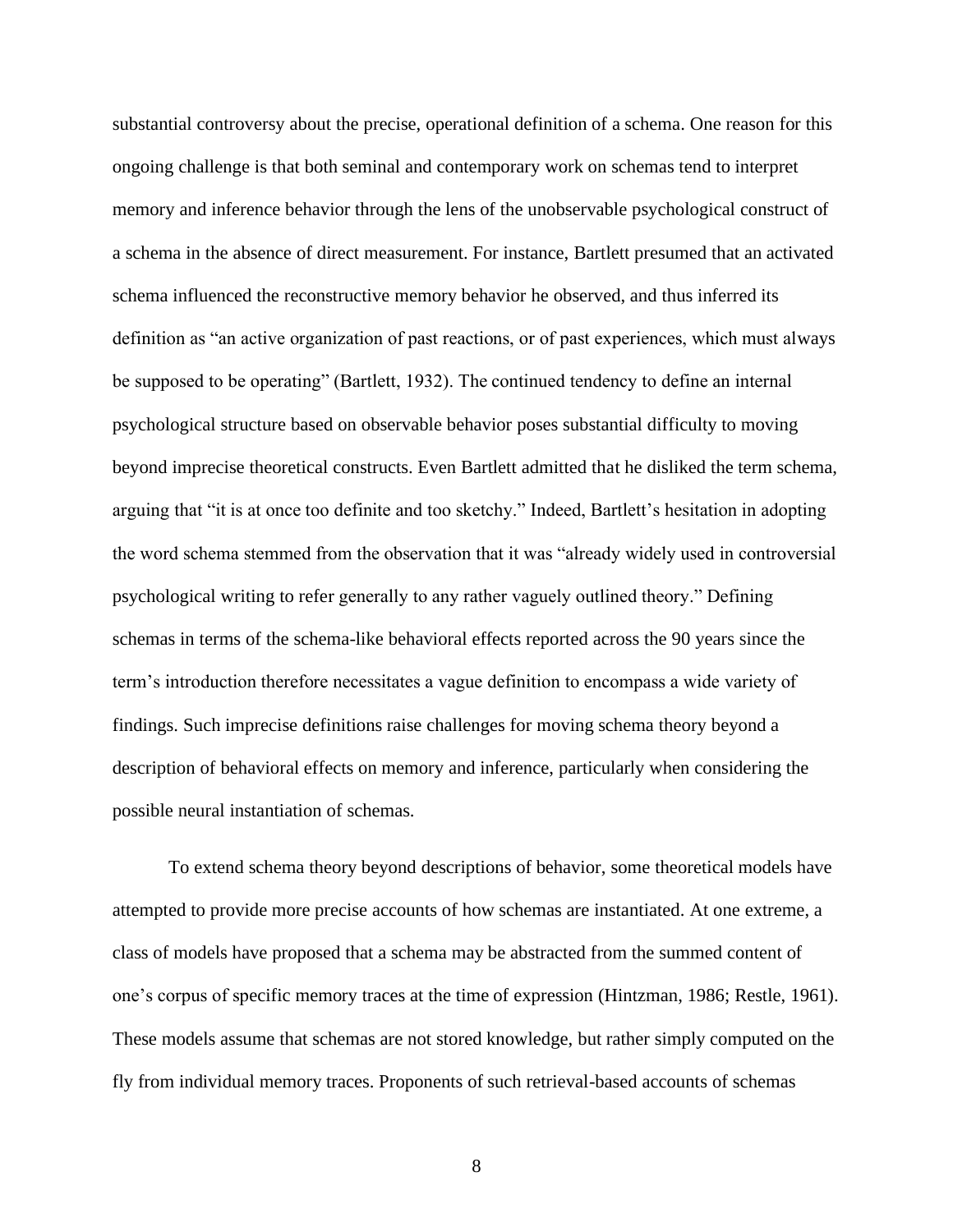highlight the advantage of these models in avoiding the "vexing question of how schemas are learned" (Hintzman, 1986). In contrast, other prominent schema theories argue that these mental structures are represented in memory, and that new information is continuously integrated into existing schemas (Alba & Hasher, 1983). However, if this is the case, such a theory must also explain *how* new experience is incorporated into existing schemas. This chapter thus considers schema theory in the context of emerging neuroscientific work which has improved our ability to quantify schemas, offering new insight into the "vexing question" of how they are formed. By directly isolating the neural mechanisms that support schema formation and expression under controlled conditions, the approach has furthered our mechanistic understanding of schema theory and the role of schemas in cognition.

## **4. Neural mechanisms that support schema formation**

In this section, we provide a neuroscientific and computational framework for how individuals come to represent the predictive structure of the world, a question which has posed long-standing challenges for schema theory. We build on the theoretical argument that schemas are a highly structured form of knowledge and directly reflect the systematic structure of our environment, owing to the fact that "*the perceived world is not an unstructured total set of equiprobably co-occurring attributes … [T]he material objects of the world possess high correlational structure*" (Rosch et al., 1976). Recent neuroscientific advances have allowed us to isolate mechanisms that support the core hypothesized principles of schemas, in particular by allowing us to measure representational knowledge structures as they are formed, expressed, and updated.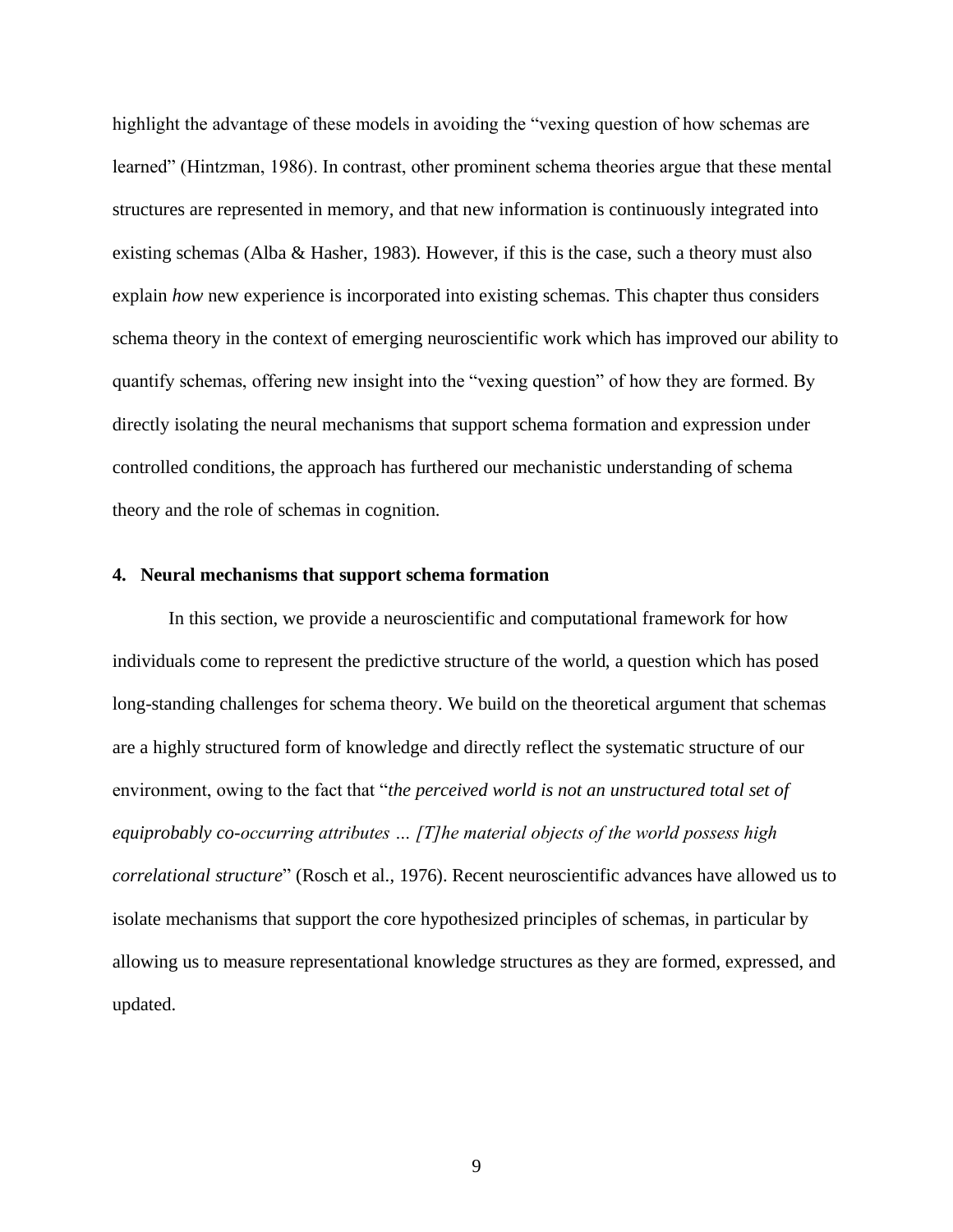We focus on new findings from electrophysiological and human neuroimaging studies that use representational analysis approaches to quantify how the correlational structure of the world is reflected in neural representations. In addition, we review perspectives derived from computational models, which have provided powerful mathematical frameworks for explaining how incoming information from the world is reduced into schema representations that emphasize goal-relevant features of the environment. We further propose a mechanistic framework for how the brain expresses and updates schemas in new contexts to account for new environmental relationships. In doing so, we offer a mechanistic update to Piaget's concepts of assimilation and accommodation, demonstrating how specific computational and neural functions support these proposed processes.

## **4.1. Hippocampal binding supports context-specific associative predictions**

At a basic level, schemas require formation of associative memories that link items and contexts to specific behaviors and outcomes. The auto-associative properties of the hippocampal network are thought to be critical for such binding (Manns & Eichenbaum, 2006; Marr, 1971; McClelland et al., 1995). For instance, recent work in statistical learning demonstrates that hippocampal representations become more similar for items that reliably occur one after another in a continuous sequence of events (Schapiro et al., 2012), reflecting how they are bound together in memory. Similarly, complimentary work in spatial navigation indicates that hippocampal representations become more similar for objects judged as more spatially proximal in a recently learned virtual environment (Deuker et al., 2016). Such representational binding is thought to support predictive reinstatement during memory retrieval to guide efficient decision making. When cued with a previously experienced stimulus, hippocampal pattern completion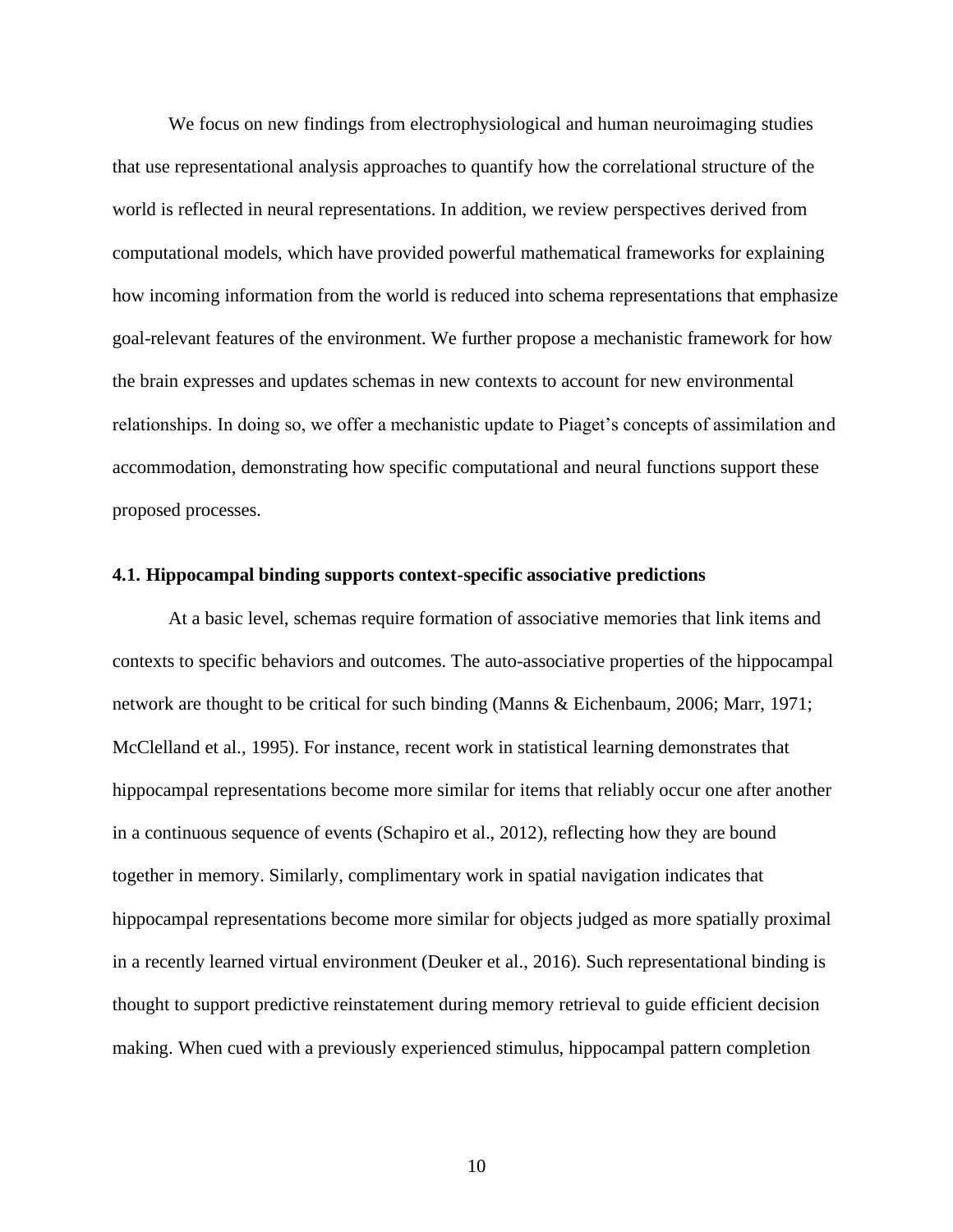mechanisms result in reinstatement of the neural representation of bound stimuli in anticipation of the stimulus that should appear next in either time or space (Johnson & Redish, 2007; Karlsson & Frank, 2009; Redish, 2016; Stachenfeld et al., 2017).

Such anticipatory predictions are often context-specific—another key facet for schema representation. For example, a recent study used a context-specific prediction paradigm, in which the same cue stimulus (item A) when followed by different actions (a left or right button press) led to different outcomes (presentation of item B or presentation of item C). Hippocampal representations differentiated the sequences that predicted different stimulus outcomes, allowing for accurate reinstatement of an anticipated stimulus outcome after a cue item-action combination (Hindy et al., 2016). Furthermore, when associative relationships are less reliable, hippocampal representations become dissimilar for items that co-occur some but not all of the time (Schapiro et al., 2012), suggesting the mechanism through which content-specific differentiation might occur. While these findings concentrate on representation of directly observed associations, the basic binding and reinstatement mechanisms reviewed here serve as a foundation for forming more complex associative schemas that extract structure beyond direct experience.

# **4.2 Hippocampal associative mechanisms enable inference about commonalities among events**

Extracting associative structure across multiple events—an inherent property of schemas—requires both reactivating memories for events that overlap with new experiences and binding new information with reactivated memories. Lesion work in both rodents (Bunsey &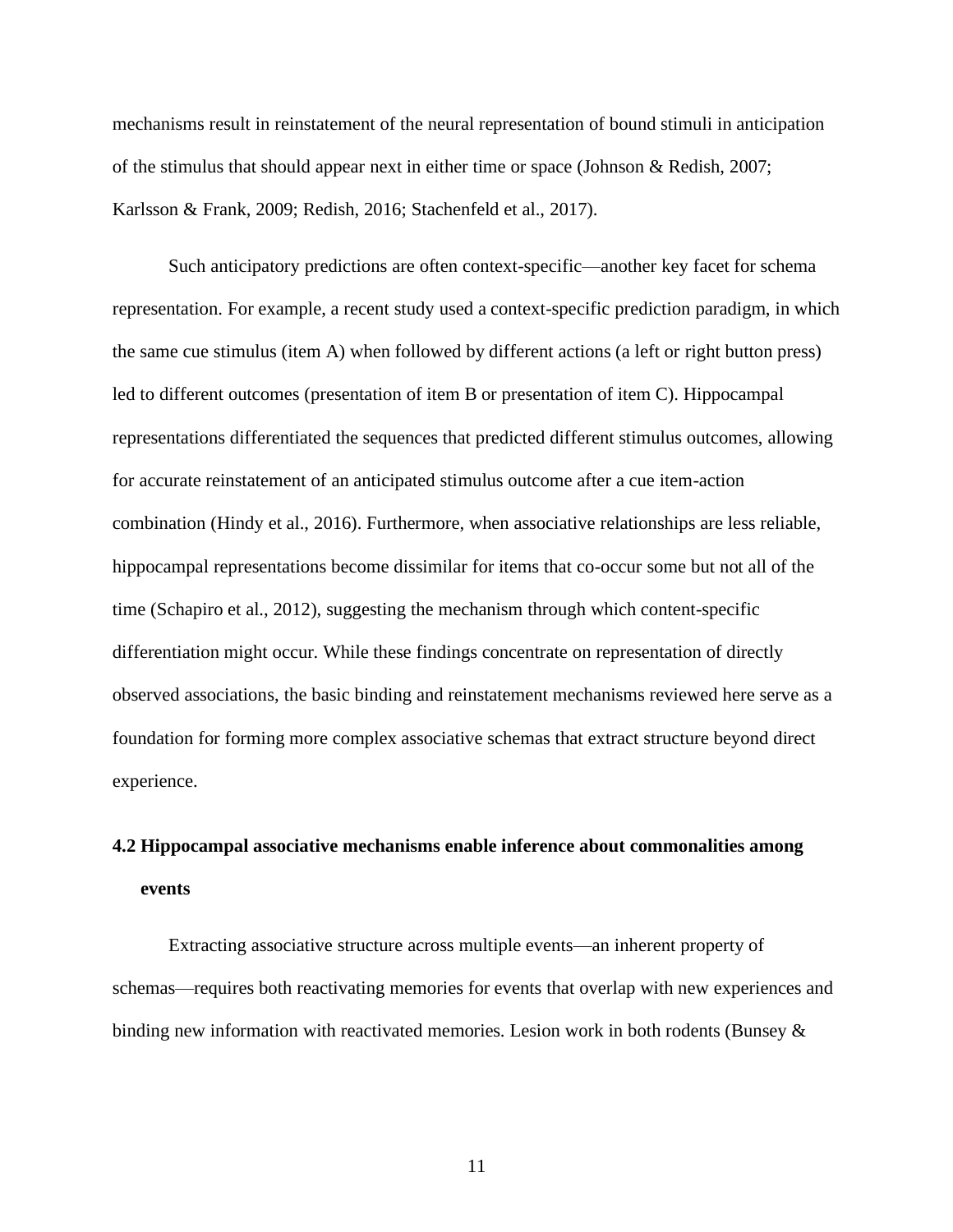Eichenbaum, 1996; Dusek & Eichenbaum, 1997) and humans (Pajkert et al., 2017) shows that the hippocampus is necessary for extracting commonalities across distinct events. These studies typically have employed associative or transitive inference paradigms to assess the impact of hippocampal lesions on cross-event associative knowledge acquisition. In one such study (Dusek & Eichenbaum, 1997), rodents learned a set of odor paired associates through trial-and-error reinforcement, whereby they were exposed to two items and were tasked with choosing which one led to reward (e.g.,  $A > B$ ). Across five different odors, there was a hierarchical relationship of reward outcomes, for which item A was always rewarded in the presence of B, B was always rewarded in the presence of C, etc. (i.e.,  $A > B$ ,  $B > C$ ,  $C > D$ ,  $D > E$ ). As such, rodents could learn the directly experienced associations (e.g., A should be selected over B) as well as the full hierarchy of reward outcomes that would support inference about novel pair combinations during a critical knowledge test (e.g., B should be selected over D). Damage to the hippocampus resulted in preserved memory for the individual associations (e.g.,  $B > C, C > D$ ) but impaired performance on inferences that required knowledge of the full hierarchy (e.g.,  $B > D$ ). These findings indicate that hippocampal associative mechanisms are critical for extracting hierarchical structure across individual experiences.

Recent neuroimaging studies have provided additional mechanistic insight into how knowledge extraction across episodes occurs. A first step in forming knowledge schemas is reactivating previously experienced events that share features with current experiences, to allow for the extraction of commonalities (Morton et al., 2017; Schlichting & Preston, 2015). When a new experience overlaps with a prior episode, hippocampal pattern completion mechanisms trigger reactivation of the previous memory in both humans (Gershman, Schapiro, et al., 2013; Kuhl et al., 2012; Zeithamova et al., 2012) and animals (Ji & Wilson, 2007; Karlsson & Frank,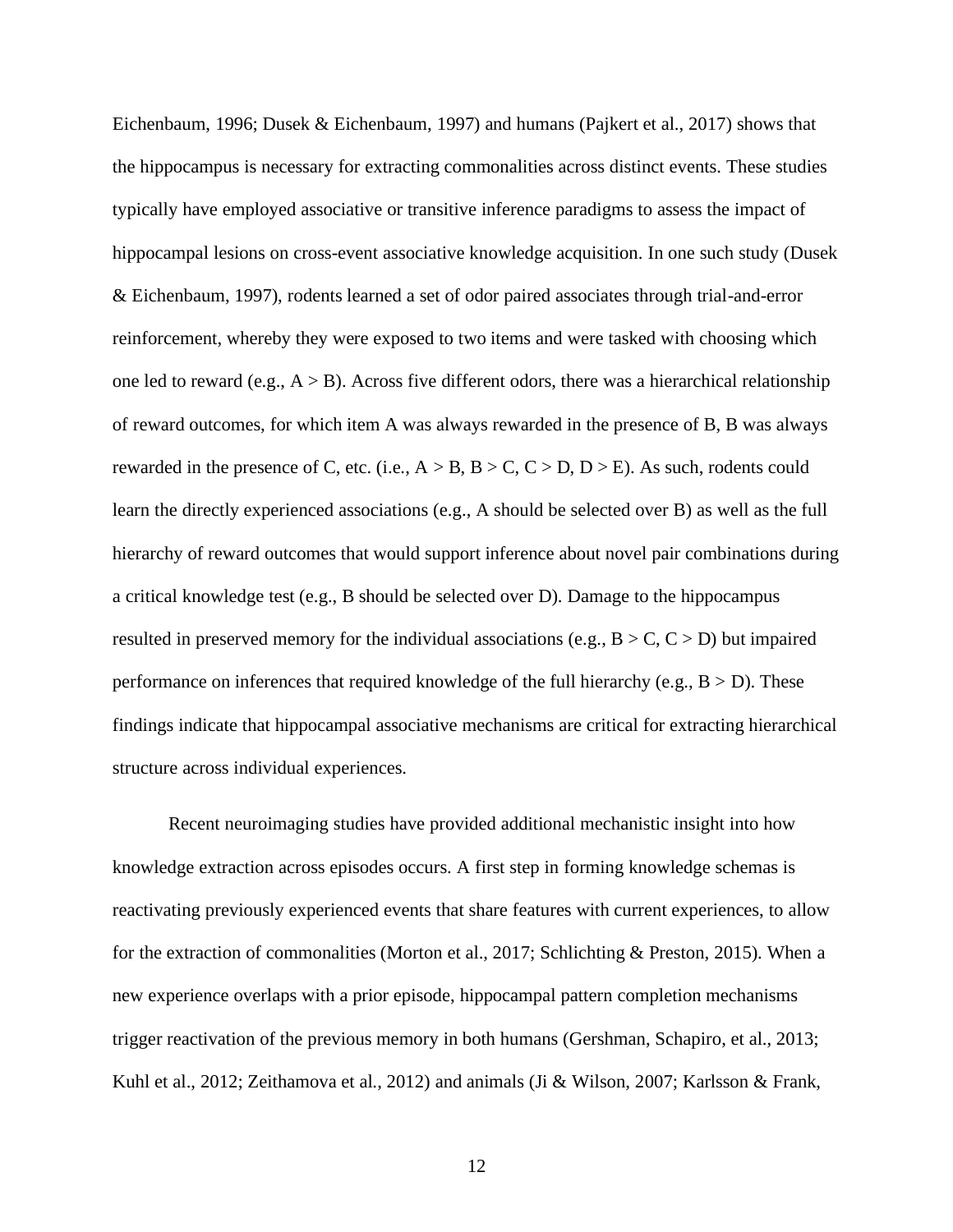2009). Such reactivation promotes inference about unobserved relationships similar to those indexed in the rodent lesion work reviewed above (Shohamy & Wagner, 2008; Wimmer & Shohamy, 2012; Zeithamova et al., 2012). For instance, in one study (Zeithamova et al., 2012), participants learned overlapping pairs of associations (e.g., AB: chair & zucchini and BC: zucchini & blender) and were later asked to make judgements about the relationships between the two items that shared a common associate (i.e., AC inference: chair & blender). Those participants who reactivated related memory elements during overlapping event encoding (e.g., reactivating A when studying BC) were superior at making novel inferences. These findings suggest that reactivating related memories during learning promotes binding of the past with the present, leading to formation of integrated memory networks that represent associations beyond direct experience. Such knowledge extraction through integration may support prediction and inference in novel situations and likely represents the first step in schema formation (Preston  $\&$ Eichenbaum, 2013).

More direct evidence for cross-episode hippocampal integration comes from recent human neuroimaging studies using multivariate analysis approaches to assess how representation of elements of overlapping memories shifts to reflect representation of commonalities (Collin et al., 2015; Mack et al., 2016; Schlichting et al., 2015). Two such studies showed that hippocampus represented indirectly related elements (i.e., A and C items) from overlapping events (AB and BC pairs) as more similar to one another after learning (Schlichting et al., 2015), with hippocampal integration increasing over time as a function of consolidation (Tompary  $\&$ Davachi, 2017). Such representation of unobserved relationships within hippocampus has further been linked to increased ability to infer connections among individual events (Collin et al., 2015).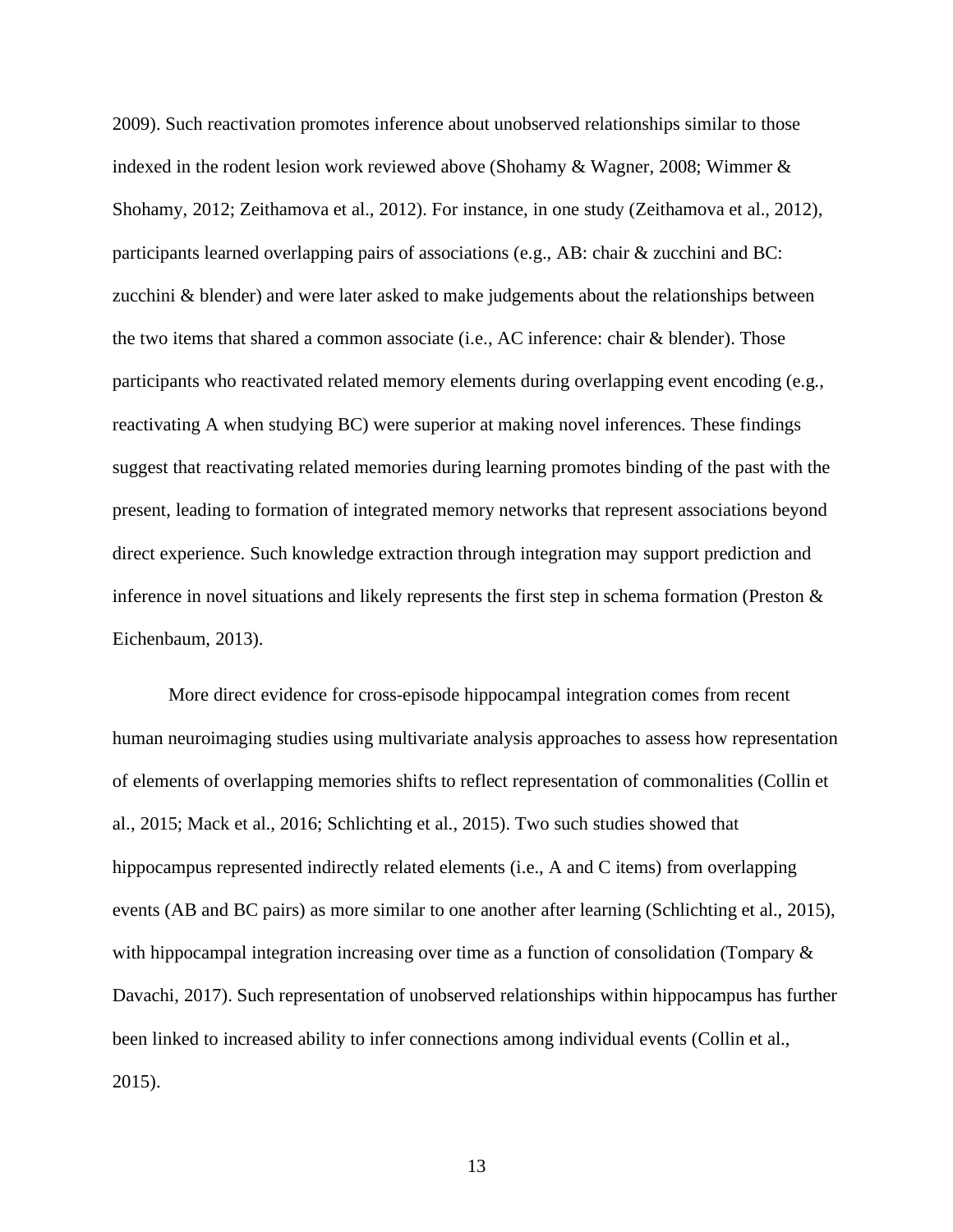Within the hippocampus, the  $CA<sub>1</sub>$  subfield may play a particular role in formation of integrated memory networks that represent commonalities across experiences given its anatomical properties and patterns of connectivity.  $CA<sub>1</sub>$  receives input about reactivated memories from CA3 and converging input about current sensory experience from entorhinal cortex (Suh et al., 2011; van Strien et al., 2009; Witter, 2011). As such,  $CA<sub>1</sub>$  simultaneously processes newly encoded and reactivated memory representations (Larkin et al., 2014; Lisman & Grace, 2005). The  $CA<sub>1</sub>$  region is thus well-situated to integrate incoming experience with previously acquired memories, promoting creation of knowledge representations that extract commonalities among separate events. In support of this idea, simulations generated from a computational model of the hippocampal circuit show that the  $CA<sub>1</sub>$  subfield uniquely represented temporal regularities and associative commonalities derived across multiple events (Schapiro et al., 2017). Reactivation of prior event details during new event encoding within human  $CA<sub>1</sub>$  has further been linked with a superior ability to infer connections among related events (Schlichting et al., 2014).

Perhaps the most direct evidence for the common representation of events within  $CA<sub>1</sub>$ comes from a contextual fear conditioning study in mice, in which the activity of multiple  $CA<sub>1</sub>$ neurons was imaged simultaneously (Cai et al., 2016). In this work, animals were exposed to an initial spatial context (context A) and a second context (context B) after several hours. Even though these events were separated by a long interval, the  $CA<sub>1</sub>$  ensembles active during these two events were highly overlapping. Moreover, when returned to the second context (B) two days later and given a foot shock, rodents transferred the learned fear response from the initial context (A) that shared an overlapping hippocampal representation, demonstrating how memory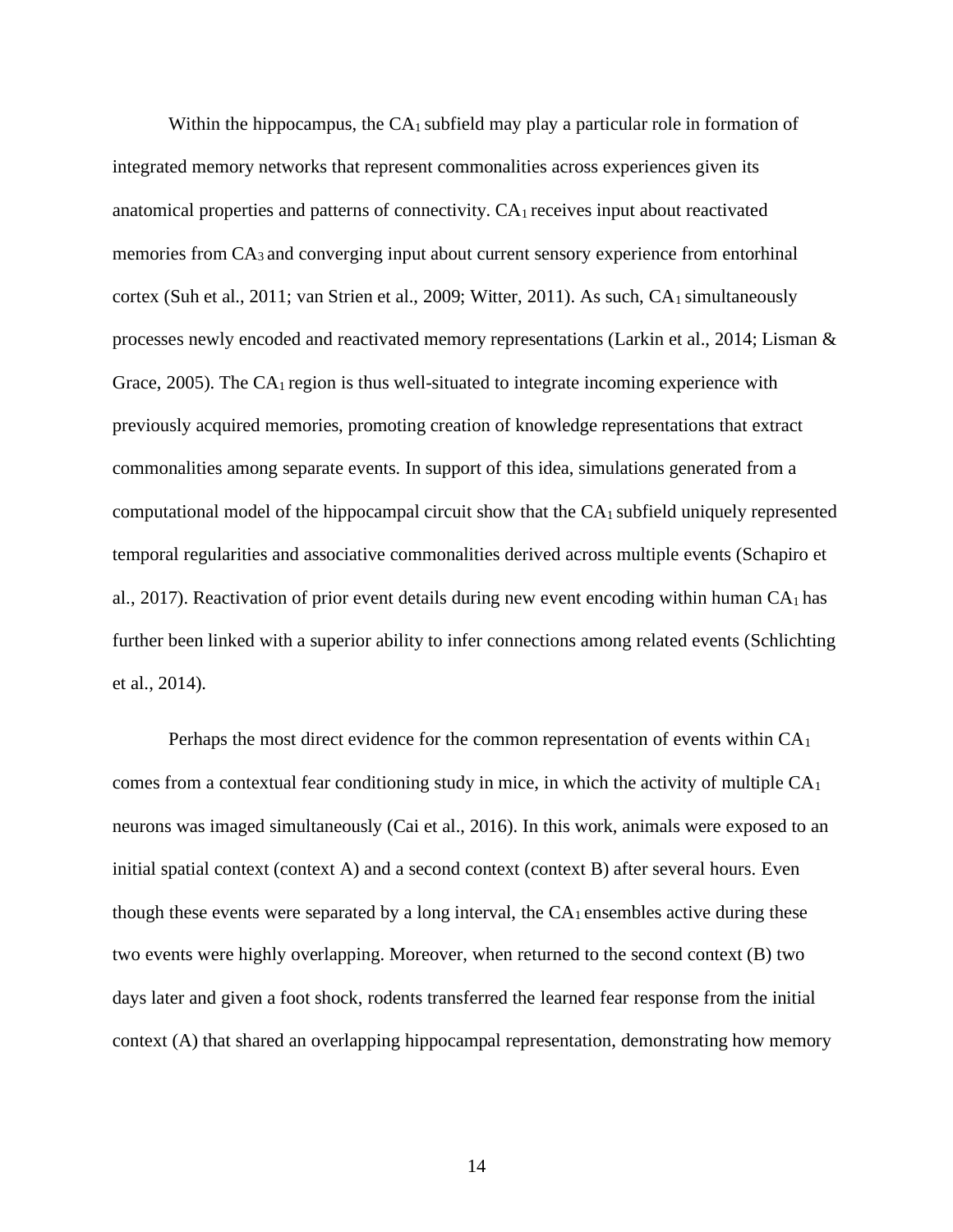integration supports generalization. Importantly, when mice failed to form overlapping representations of the two spatial contexts within  $CA<sub>1</sub>$ , generalization of fear was not observed.

Collectively, these results from both human and animal studies indicate that overlapping representations in hippocampus, and  $CA<sub>1</sub>$  in particular, allow for the representation of commonalities that go beyond direct experience to support both inference and generalization. While these studies inform the mechanisms that support formation of commonalities across a limited set of individual associations, the same processes are likely to be essential to the formation of more complex schematic relationships (Mack et al., 2018). As evidence for the hippocampus' ability to represent associative relationships among numerous stimuli, several recent studies indicate that information about the temporal, spatial, and conceptual distances between multiple objects can be read out from hippocampal activity patterns (Garvert et al., 2017; Mack et al., 2016; Schapiro et al., 2016).

# **4.3 Hippocampal differentiation supports hierarchical representation**

Hierarchical representation may be an essential part of how schemas are organized. Representing commonalities across events allows for the extraction of general principles that can guide predictive behavior, but it is important that such predictions be context- and goal-specific. Consider again the differences between fast food and sit-down restaurants, which have similar goal-relevant actions but must be enacted in a different temporal order to successfully obtain one's meal. Within one's restaurant schema, it will therefore be necessary to differentiate among types of restaurants to accurately predict the relationships between items, actions, and outcomes. Recent electrophysiological data from rodents indicates that hippocampus forms hierarchical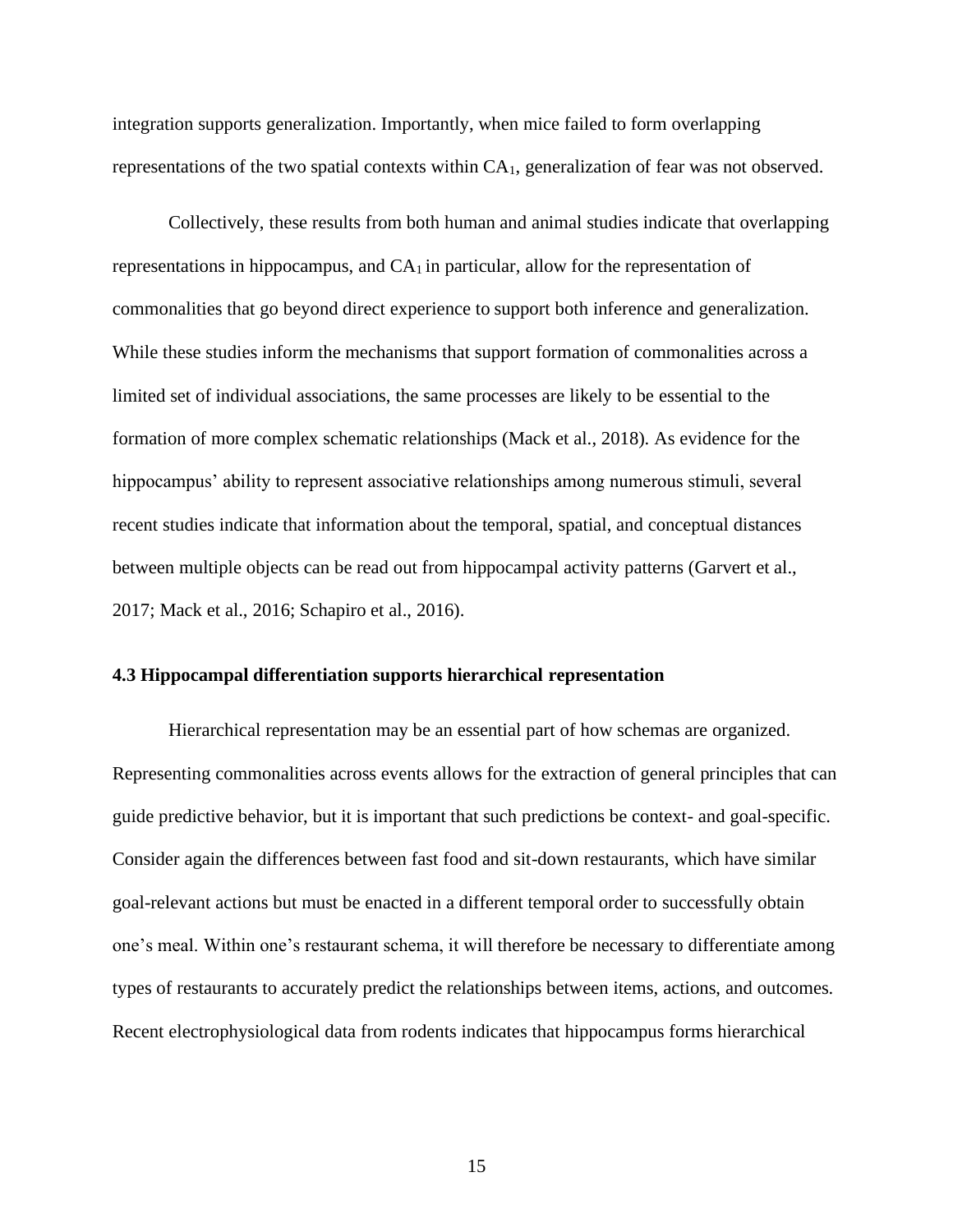representations that simultaneously represent the commonalities among and differences between events to support such context-specific behavior (McKenzie et al., 2014).

In a context-guided object association task, rodents were presented with two sets of objects (AB and CD). On each trial, the objects from one of the sets were presented simultaneously, and the animals had to select the object that was associated with reward. Importantly, the association between an object and reward in this task was context dependent (**Figure 1.2A**). For instance, when objects A and B were presented in one context, A was always associated with reward. However, when the same objects were presented in a second, perceptually distinct context, the reward contingencies changed, with object B being associated with reward in the second context. The context-specific reward associations were shared across the two object sets, such that objects A and C were always rewarded in the same context, with B and D being rewarded in the opposing context (**Figure 1.2B**). Across trials, the positions of the two objects (i.e., whether they appeared on the left or right side of the context) further varied. This task design thus allowed the researchers to quantify how population activity within the hippocampus varied as a function of item, context, reward valence, and spatial position, enabling assessment of whether representation of the different task features were hierarchically organized (McKenzie et al., 2014).

The results indicated that hippocampal population activity was anticorrelated when rodents approached the same item in different contexts (**Figure 1.2C**). In other words, the same object elicited different patterns of hippocampal response when presented in the different contexts, reflecting the fact that different outcomes were associated with the same object in the two contexts. The hippocampus simultaneously represented similarities among events that occurred within the same context. Repeated presentation of the same object within the same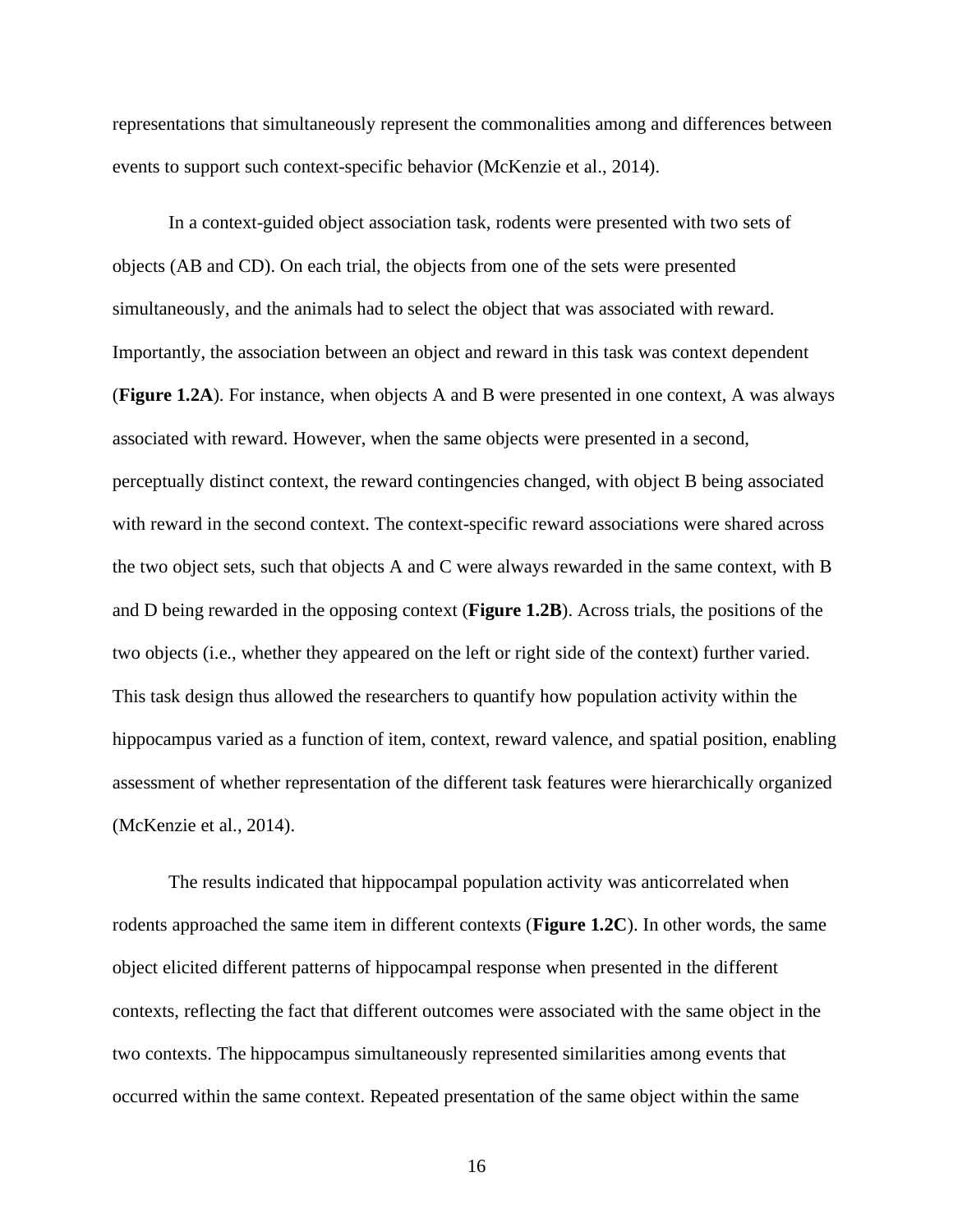context evoked the most similar responses within hippocampus, followed by objects associated with the same reward outcome (e.g., A and C), and objects in the same location (regardless of their identity or reward outcome). This pattern of response indicates hierarchical representation of the task properties in hippocampus, with context information being differentiated at the highest level of representation and commonalities by position, valence, and object being represented at successive levels (**Figure 1.2C**). As such, this observation stands as one of the clearest demonstrations of a representational schema within hippocampus to date. Importantly, the context specific associations represented in this hierarchy speeded learning of new objectcontext reward associations (McKenzie et al., 2014), demonstrating how schemas can facilitate acquisition of new content.

## **4.4 Latent cause models and schemas**

In the examples above, relatively simple rules dictate how different actions in different contexts result in different outcomes. In the real world, however, the relationship between behavior and outcomes is rarely explained via simple rules. Schemas must therefore represent a number of multidimensional features that predict which behaviors are most adaptive in any given context. Latent cause models provide a computational means to represent multidimensional predictions, and thus may capture an essential representational requirement of schemas. Latent cause models propose that to resolve uncertainty about the structure of the world and exploit that structure in new situations, one must infer and represent the hidden causes of direct observations (Gershman et al., 2017). For example, to retrieve the correct schema when entering a restaurant, one may infer what type of restaurant it is (e.g., formal or casual) based on visual cues (e.g., seeing a patron wearing a suit). Latent causes may be thought of as an index to a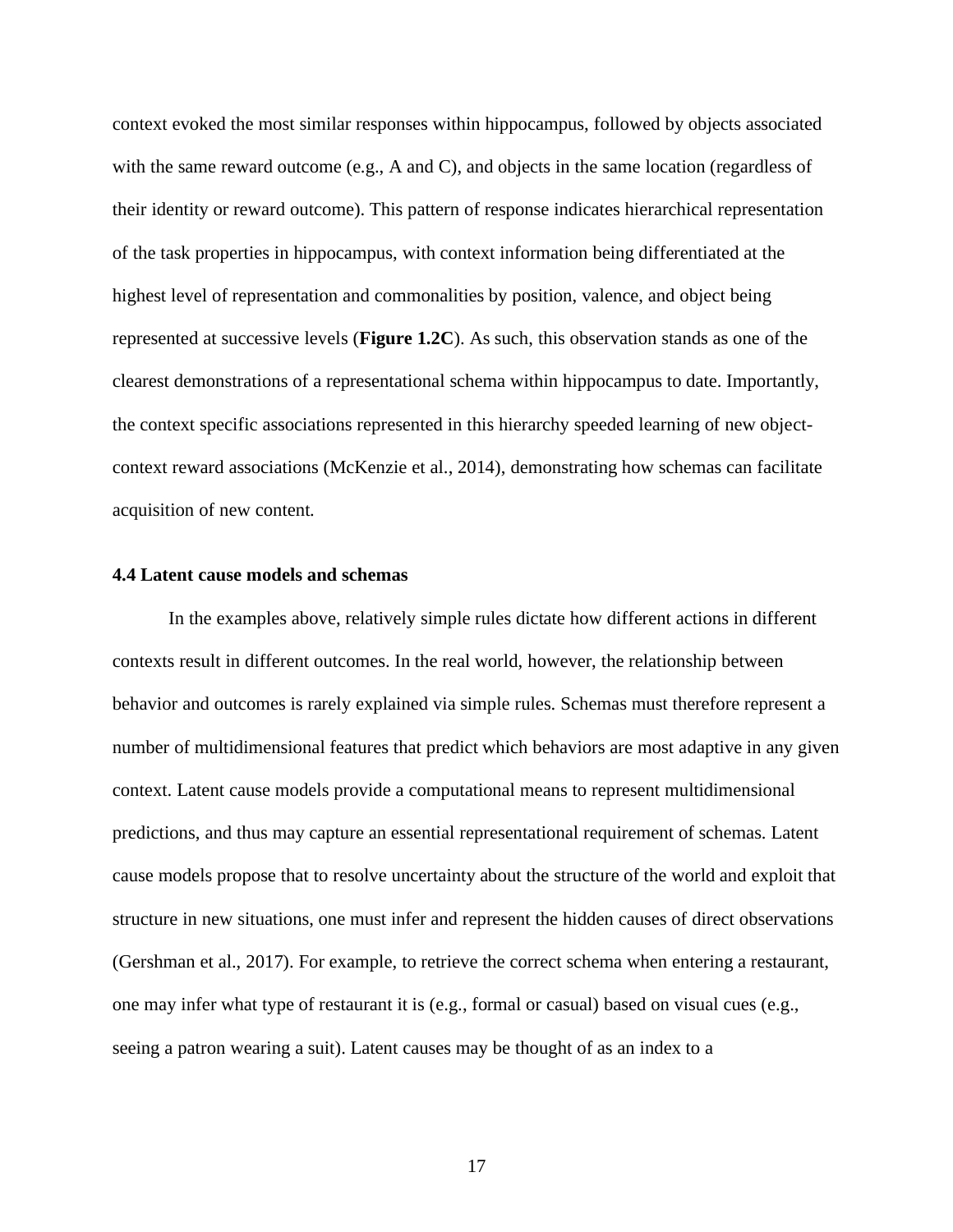multidimensional feature space that codes associative relationships among event elements, actions, and outcomes. Latent causes therefore tap into structured associative knowledge to acquire beliefs about the combination of associations that consistently lead to an observed outcome. Through acquiring a belief about the latent causes of observed outcomes, one may later use the belief to guide prediction about one's current state, and hence, generate predictions for how to behave optimally (see **Box 1.1**).

We next take a simple example from fear conditioning as a useful way of demonstrating how latent causes mediate representation of associative predictions. In Pavlovian reinforcement learning, a rodent is presented with a conditioned stimulus (e.g., a tone) followed by an unconditioned stimulus (e.g., a shock) that naturally elicits an unconditioned response (e.g., freezing). Following repeated exposures to the tone-shock pairing, the tone reliably elicits the freezing response even in the absence of a shock, indicating that the animal has learned the relationship among the stimulus and the outcome (Rescorla, 1988). The mechanistic explanation for fear conditioning offered within the latent cause model is that repeated tone-shock experiences are assigned to the same latent cause—a "fear acquisition" state (Gershman et al., 2017).

When a previously inferred latent cause is thought to be active again, such as during repeated exposures to the tone, it promotes retrieval of the memory associated with that latent cause (i.e., the collection of experiences with the tone-shock pairing). These latent structures are subsequently updated in accordance with how well the inferred latent structure accounts for current experience, resulting in strengthening of commonalities and weakening of idiosyncratic elements between overlapping experiences that are not predictive. In this case, the associative weights between the tone and shock underlying the fear acquisition state will strengthen over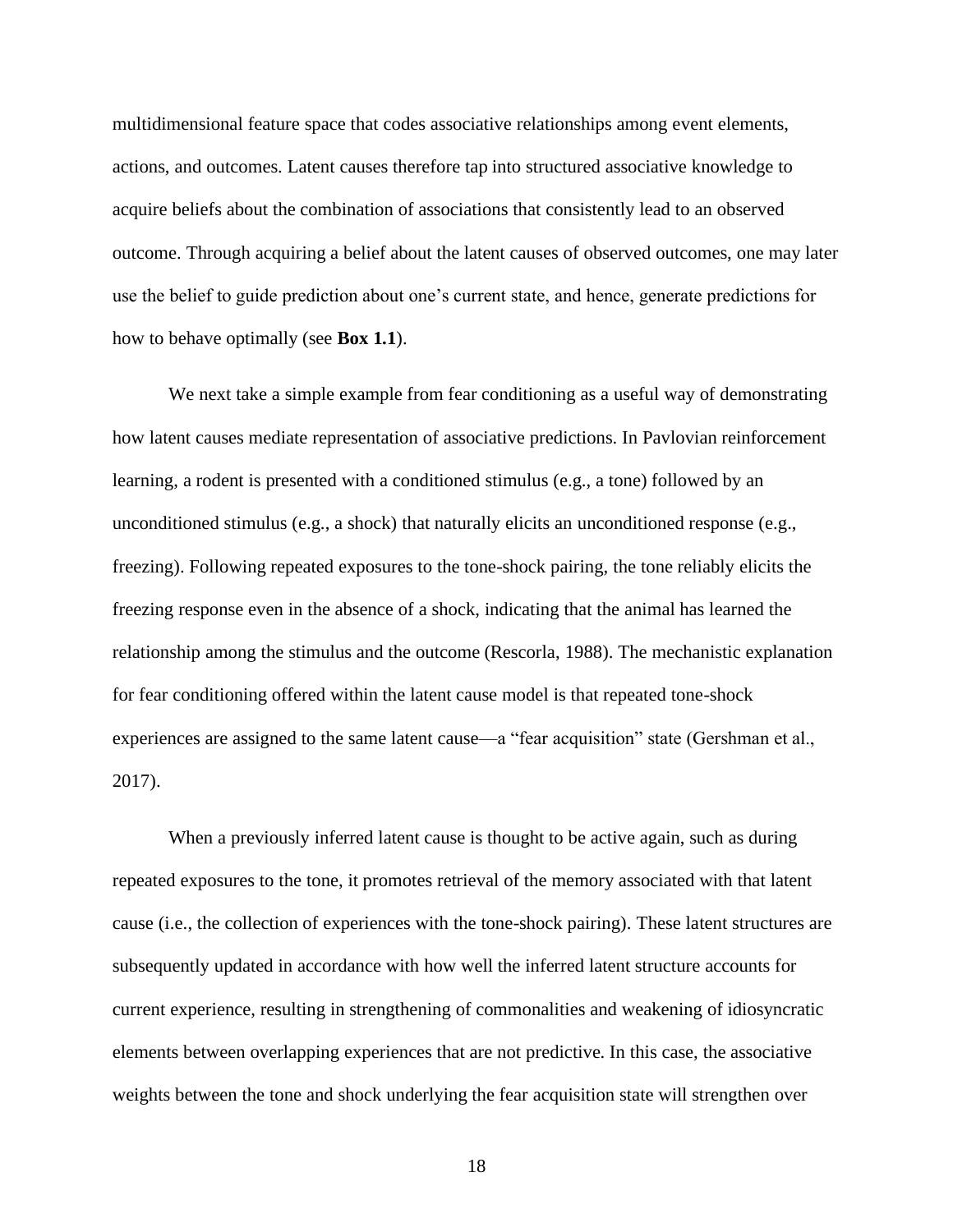repeated experiences, promoting efficient retrieval and prediction of a shock when subsequently presented with a tone alone, thereby eliciting freezing.

As discussed above, schemas not only represent commonalities among events, but also differences. In line with this idea, the latent cause model provides a plausible explanation for how associative knowledge structures simultaneously represent key distinctions between highly overlapping experiences. Fear conditioning again provides a useful example for how differentiation guides formation of latent causes. During fear extinction, the animal's freezing response gradually diminishes when the tone is repeatedly presented alone, without a corresponding shock. Yet findings indicate that extinction of fear is temporary and recovers with the passage of time (Bouton, 2004). Instead of overwriting the original fear memory, the latent cause model suggests that the animal infers the presence of a new "extinction" state (Gershman et al., 2010).

During extinction, the presentation of the tone will activate a belief (based on the latent cause) that the shock should follow. When the predicted shock is not administered, it is beneficial to generate a new causal structure to adequately account for the unexpected lack of shock (Gershman et al., 2010; Gershman, Jones, et al., 2013). The result is two differentiable states that assign different latent causes to the situations; one in which the tone is followed by a shock versus one in which it is not. In other words, because latent structures are updated in accordance with how well the inferred state accounts for current experience, new latent causes will be inferred when predictions made from existing latent causes are violated. Recent empirical evidence shows that separate "fear" and "extinction" states are represented in different hippocampal ensembles during extinction (Lacagnina et al., 2019). Such empirical data further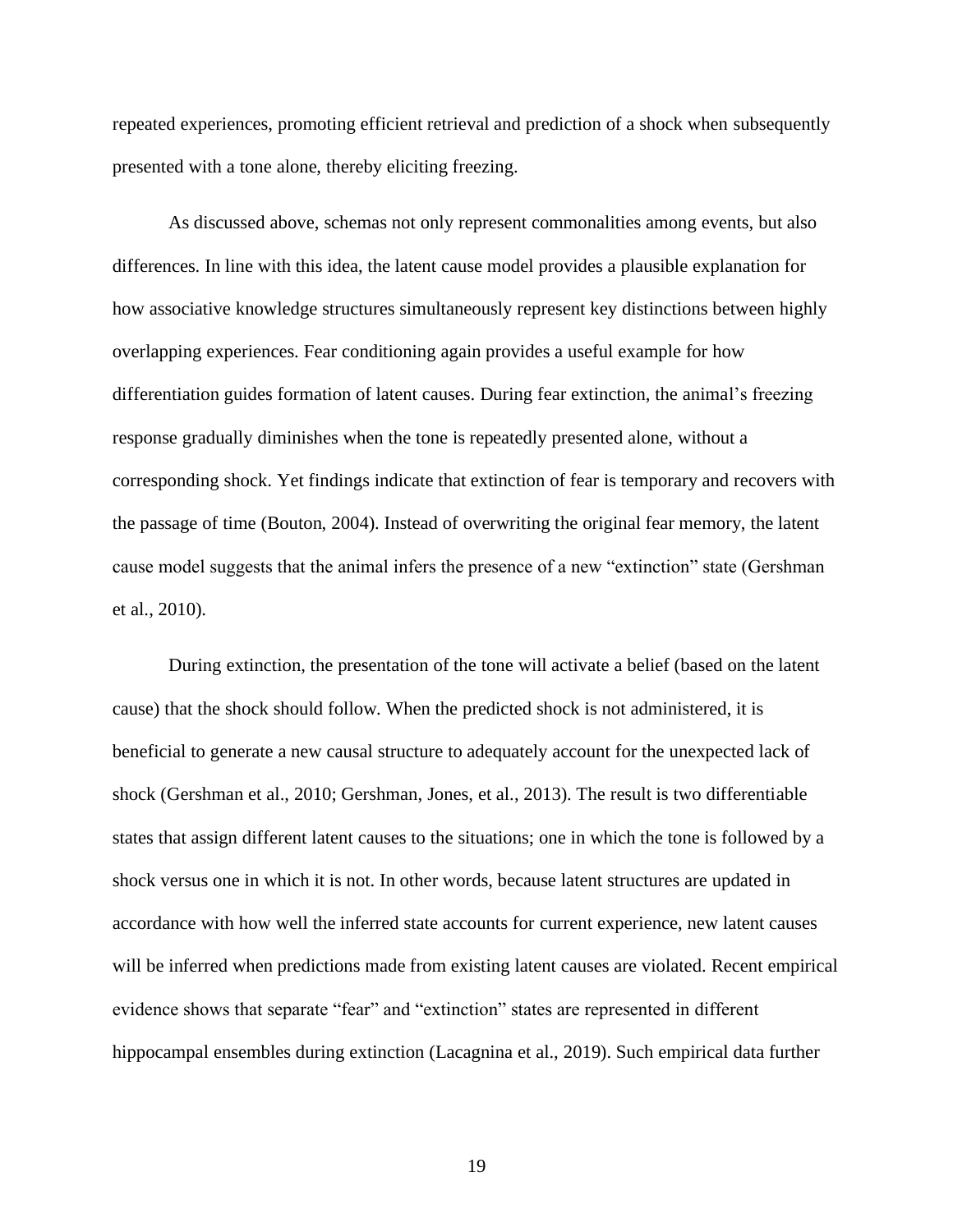demonstrate how differentiation is a key facet through which we organize associative predictions and make inferences about expectations from that knowledge.

Latent cause models can scale up from relatively simple associative predictions, such as in the fear conditioning example above, to account for more complex associative spaces for which multidimensional task features need to be represented to accurately predict outcomes. For example, in one recent study (Chan et al., 2016), individuals were placed in a hypothetical zoo which had four different sectors (**Figure 1.2D**). The sectors of the zoo were differentiated by the probability of seeing different animals in each region. For instance, in the blue sector, participants were most likely to see elephants and giraffes and less likely to see lions and zebras, whereas, in the pink sector, the probability of seeing any one of those same animals was similar. Participants first learned about the individual associations between the zoo sectors and each animal, forming a likelihood distribution of the probability of seeing any one animal in a particular sector of the zoo (**Figure 1.2E**). These probability distributions, which reflect latent beliefs about the structure of the zoo, then allowed individuals to make inferences about their location in the zoo based solely on which animals they observed in a context (**Figure 1.2D, bottom panel**).

# **4.5 Medial prefrontal cortex interacts with hippocampus to extract latent causes**

If hippocampal binding mechanisms support formation of structured associative knowledge that represents commonalities and differences across individual events, mPFC may tap into that associative knowledge to index beliefs about the combination of associations that consistently lead to a desired outcome (i.e., latent causes). Medial PFC has direct anatomical connections to the hippocampus, receiving inputs primarily from the anterior portion of  $CA<sub>1</sub>$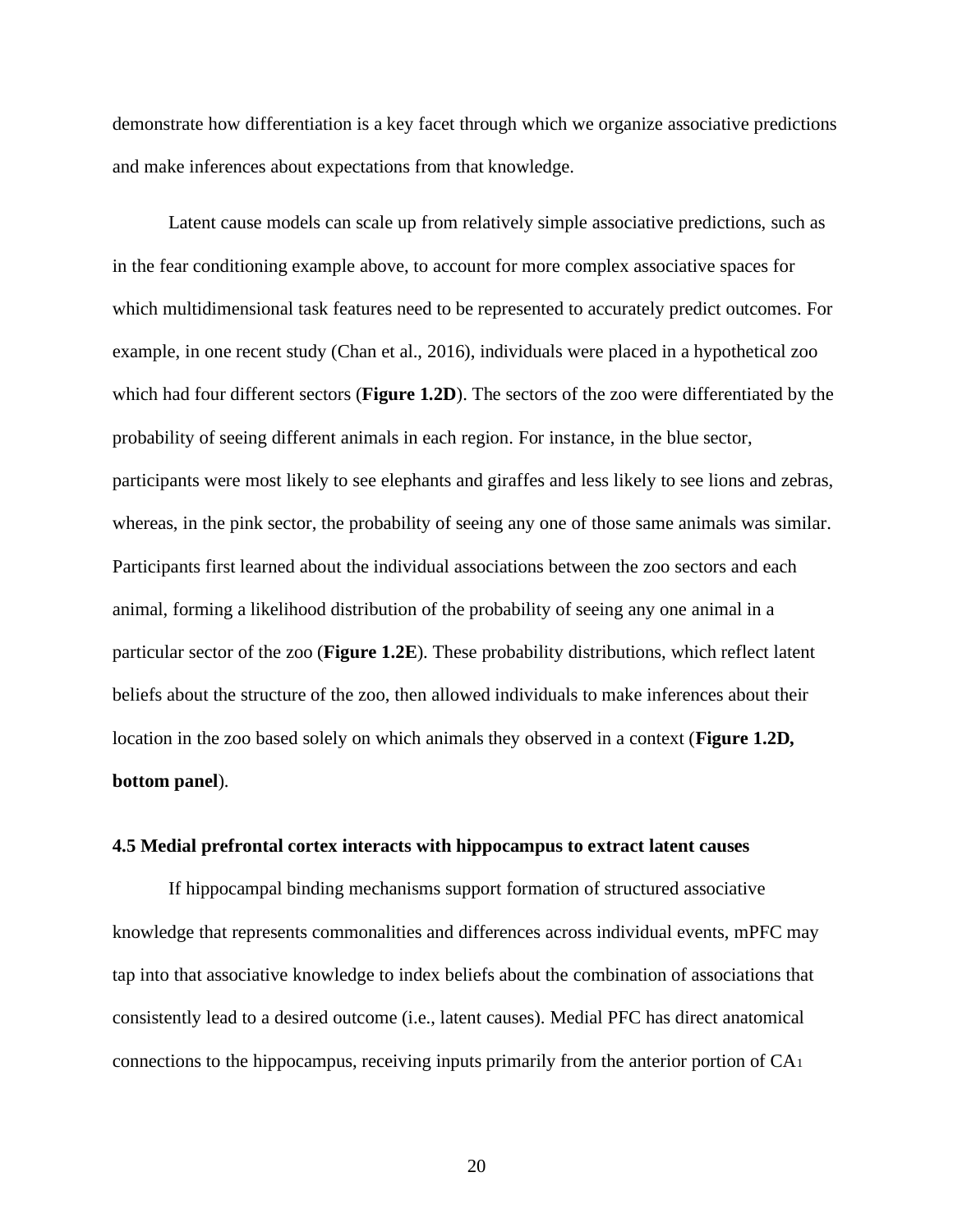(Barbas & Blatt, 1995; Cavada et al., 2000). Medial PFC also has extensive connections with a diverse set of sensory, limbic, and subcortical structures (Cavada et al., 2000). These anatomical properties of mPFC may make it especially well suited at indexing how multidimensional features of the environment relate to one's actions and goals. Accordingly, computations and representations supported by both hippocampus and mPFC may be essential to schemas, with their interactions determining how schemas are formed and later accessed (Preston & Eichenbaum, 2013; Schlichting & Preston, 2015; Wikenheiser & Schoenbaum, 2016).

Consistent with this idea, mPFC—hippocampal interactions in both rodents (Jadhav et al., 2016; Yu et al., 2018) and humans (Liu et al., 2017; Schlichting & Preston, 2016; Zeithamova et al., 2012) are enhanced when new events overlap with existing knowledge, with their connectivity predicting individuals' ability to infer relationships among discrete events (Schlichting & Preston, 2016; Zeithamova et al., 2012). Moreover, while lesions to mPFC do not impair direct learning of simple associations, they do impair inference about across-event relationships (Koscik & Tranel, 2012; Spalding et al., 2018) and individuals' ability to learn from observed outcomes (Kumaran et al., 2015). These lesion findings suggest that mPFC may draw upon associative input from hippocampus to extract information about associative features that lead to specific outcomes. In context-dependent learning tasks, information about the multidimensional features that predict different outcomes is reflected in the population activity of mPFC neurons (Farovik et al., 2015; Wikenheiser et al., 2017). However, when hippocampal inputs to mPFC are temporally inactivated, predictive reinstatement of expected outcomes in mPFC is attenuated, and there is no evidence for the formation of multidimensional feature representations within the region (Wikenheiser et al., 2017). These data indicate that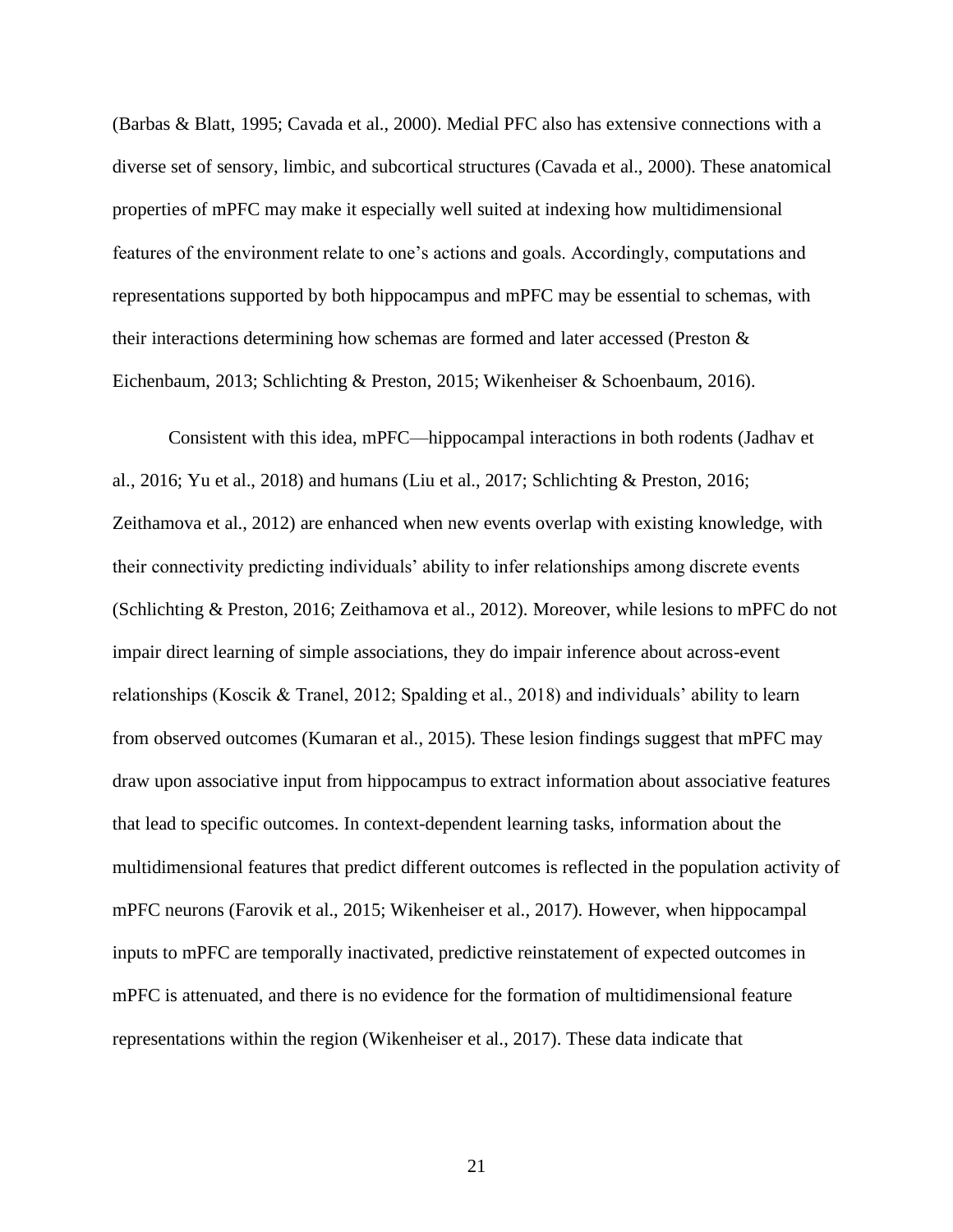hippocampal input is not only necessary to mPFC coding of predicted outcomes, but also mPFC representation of the inferred multidimensional states that lead to those outcomes.

A number of recent human neuroimaging studies have further implicated mPFC in schema representations that index goal-relevant commonalities and differences acquired across multiple events. Like hippocampus, mPFC representations of overlapping memory elements become more similar to one another after learning (Schlichting et al., 2015), with consolidation increasing such learning-related representation of event commonalities within mPFC (Tompary & Davachi, 2017). Together with hippocampus, mPFC also represents temporal regularities extracted across multiple event sequences. For instance, in temporal community learning (Schapiro et al., 2013; Schapiro et al., 2016), individuals incidentally view a sequence of objects, in which the order of the objects is determined by an underlying structure with three temporal communities determined by their transition probabilities (**Figure 1.2G**). With learning, hippocampal representations become more similar for objects from the same temporal community and further distinguish members of different temporal communities, reflecting acquisition of the hierarchical temporal structure (Schapiro et al., 2016). Medial PFC responses also reflect learning of the structure, with increased engagement as participants view a sequence of objects from the same temporal community, suggesting its role in predicting what might be seen next in the sequence (Schapiro et al., 2013). Furthermore, mPFC—hippocampal connectivity is altered at the community boundaries, where a transition to a new temporal "state" is highly likely (Schapiro et al., 2013). Such findings provide initial speculative evidence for the role mPFC—hippocampal interactions in extracting the latent causes that represent multidimensional predictions about the environment.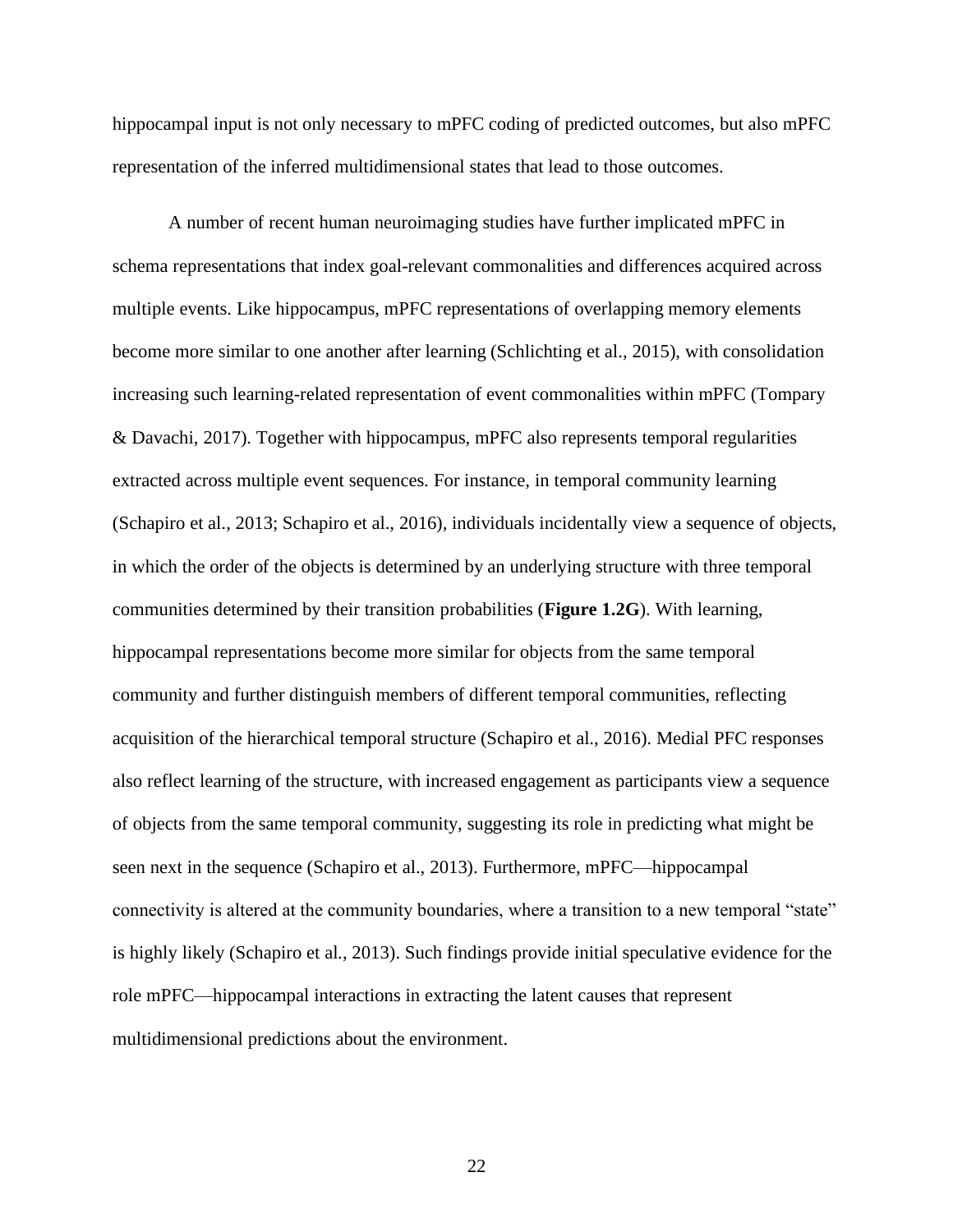More recently, multivariate analysis approaches have shown that hierarchical representations of task structures can be decoded from patterns of mPFC activation during welllearned tasks (Schuck et al., 2016) similar to work in rodents (Wikenheiser et al., 2017). These hierarchical representations reflected sixteen unobservable task states that predicted the possible sequences of actions participants could take to achieve a goal. Activation of a given task state during task performance within mPFC not only predicted when participants executed the correct choices, but was also predictive of their individual pattern of errors. Combining such representational neuroimaging approaches with computational modeling, Chan and colleagues (2016) further found that mPFC responses directly encoded information about inferred latent causes that represent how different combinations of task features are related to different outcome contexts (**Figure 1.2F**). When considered in light of other recent evidence for mPFC representation of common structure across real-world narratives (Baldassano et al., 2018), these findings provide compelling evidence for the role of mPFC in representing schematic information about latent causes.

In the same way hippocampal inputs to mPFC influence representation of the inferred latent causes of outcomes, top-down signals from mPFC may refine representation of hierarchical structure within hippocampus during schema formation. The mPFC—hippocampal circuit can thus be thought of as a dynamic loop that works together to organize knowledge in the most adaptive way possible (**Figure 1.1**). Specifically, mPFC may bias hippocampal encoding processes to emphasize the most goal-relevant features of the environment, while compressing irrelevant features that are not predictive of task outcomes. Lesion studies indicate that the mPFC plays a critical role in allocating attention to predictive task attributes during both decision making and subjective valuation (Vaidya & Fellows, 2015, 2016; Vaidya et al., 2018).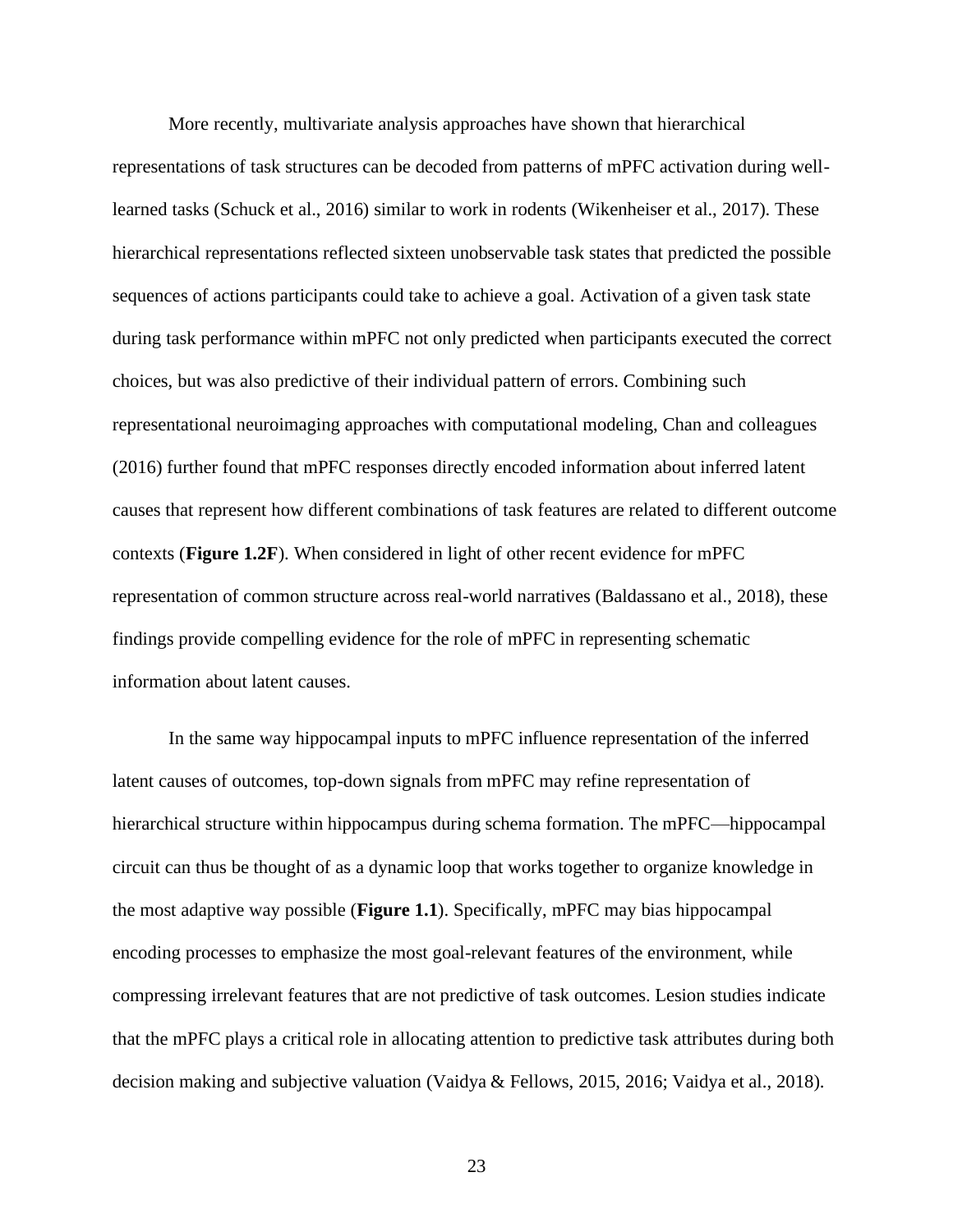Recent model-based neuroimaging studies have provided further evidence that mPFC attentional processes influence extraction of latent causes and shape representation within hippocampus (Mack et al., 2016; Mack et al., 2020).

Specifically, in these studies, participants learned to classify insects into categories based on different combinations of predictive features. Some categorization problems required attention to a single feature, and others a combination of two or three features (**Figure 1.3A**). Successful learning thus required individuals to shift attention to the most diagnostic features for any given categorization problem. Across learning, mPFC representations extracted latent factors that captured the structure of the categories (Mack et al., 2020). Importantly, the dimensionality of the mPFC representations that emerged with learning tracked the problem complexity, with reduced dimensionality for simpler problems that required attention to fewer features and was directly related to participants' attentional strategies. Furthermore, mPFC—hippocampal interactions early in learning (**Figure 1.3B**) resulted in the formation of structured representations within hippocampus (**Figure 1.3A**), wherein category-relevant commonalities and differences were emphasized (Mack et al., 2016). These results suggest that the extraction of latent causes in mPFC may in turn shape how events are represented in hippocampus; associative features that are not reliably predictive of outcomes, and therefore not indexed by a latent cause, may ultimately be pruned from hippocampal representations (Kim et al., 2014; Kim et al., 2017).

#### **5. Neural mechanisms supporting schema expression**

Medial PFC—hippocampal interactions may be just as critical to expression of schemas once learned. When new situations overlap with existing knowledge, hippocampal pattern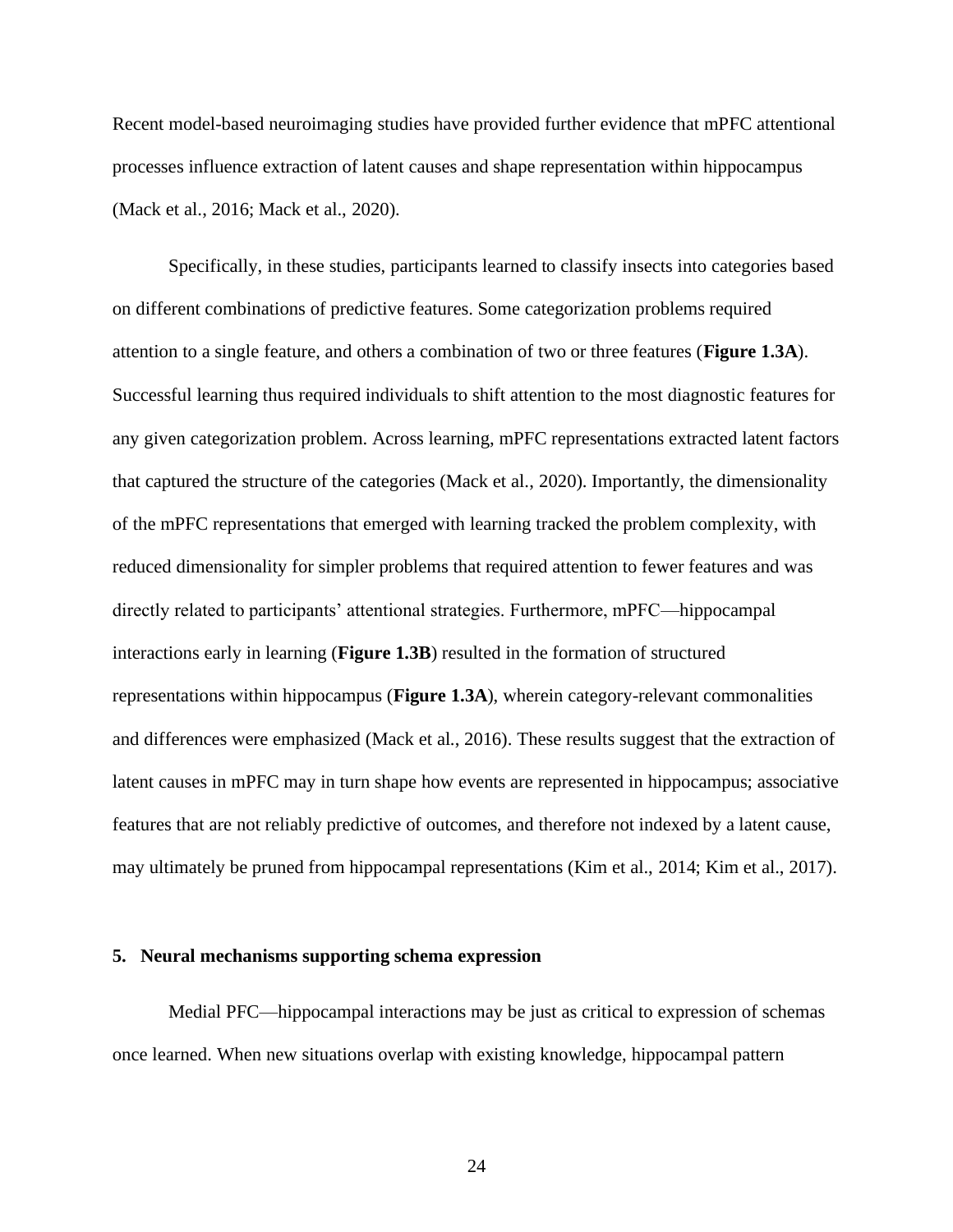completion results in replay of related experiences within the circuit (Foster & Wilson, 2006; Wikenheiser & Redish, 2013). Replay events within  $CA<sub>1</sub>$  in particular modulate spiking activity within mPFC, reflecting the transmission of information associated with the current context to mPFC (Jadhav et al., 2016; Tang et al., 2017; Wang & Ikemoto, 2016). Furthermore, the memory content transferred from hippocampus to mPFC is highly structured, reflecting the detailed information about associative commonalities and differences (Tang et al., 2017).

Medial PFC may use this information to guide learning and decision making in the new context. For instance, mPFC activity is enhanced when new events can be processed in terms of an existing schema, facilitating subsequent memory for the new content (Tse et al., 2011; van Kesteren et al., 2013). When mPFC is damaged, however, schema-facilitated learning effects are eliminated (Spalding et al., 2015) highlighting the necessity of mPFC for the flexible expression of knowledge. In particular, mPFC may use reinstated associative information from hippocampus to generate predictions about which latent causes are most related to the current context; from those predictions, the mPFC may guide selection of the most adaptive set of actions to take to achieve one's desired goal. Consistent with this hypothesis, patients with mPFC lesions have difficulty generating options to solve problems in real-world scenarios, such as having lunch at a restaurant and forgetting one's wallet at home (Peters et al., 2017). Both in terms of the number of options generated and in the effectiveness of generated options, patients perform less well than healthy controls in deploying schematic knowledge to efficiently achieve their goals.

Reactivation of potential latent causes by mPFC may further refine retrieval of associative memory content within hippocampus. A large body of evidence indicates that PFC plays a specialized role in controlling hippocampal memory retrieval (Moscovitch, 1992; Simons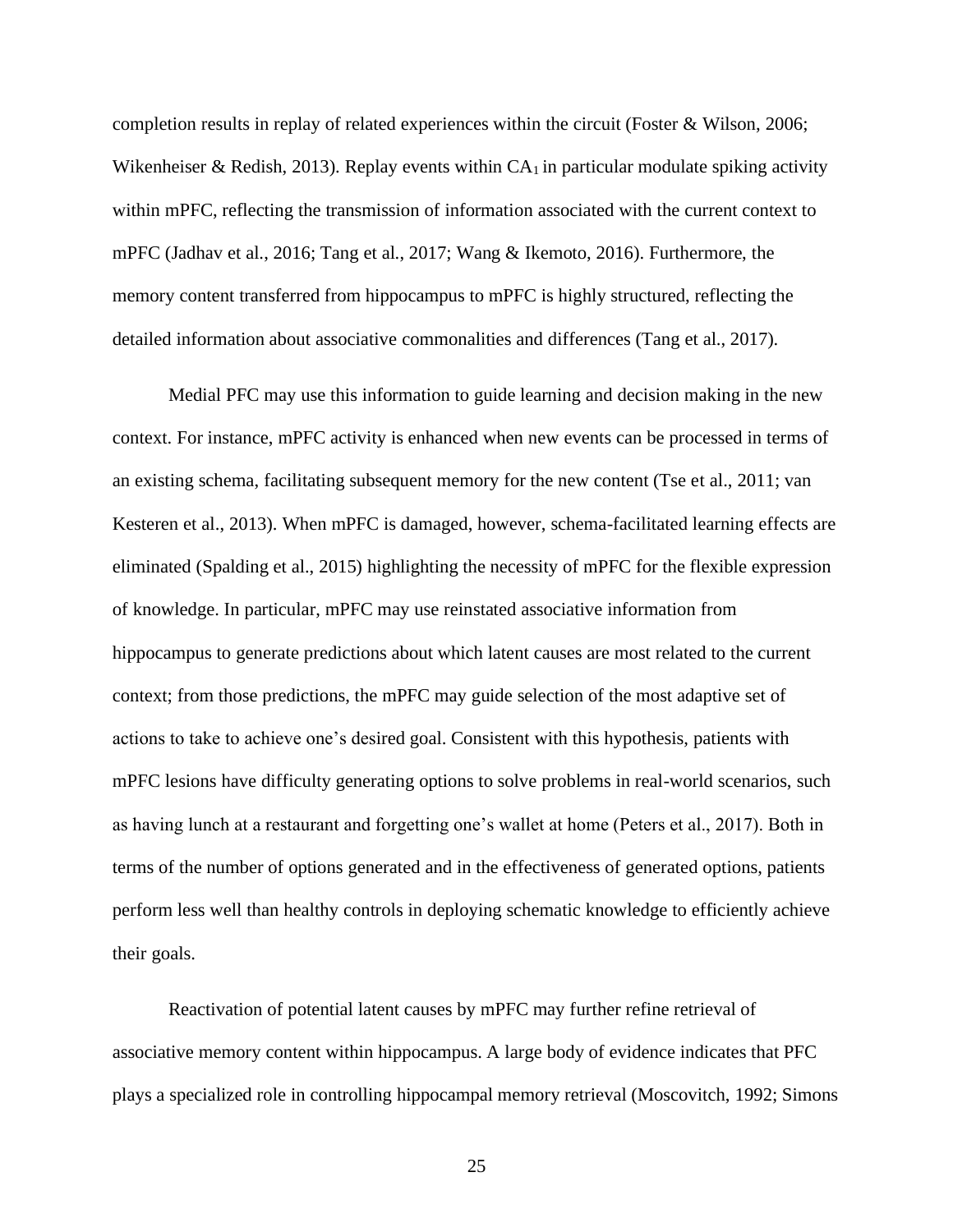& Spiers, 2003). Medial PFC in particular may guide hippocampal retrieval in a similar manner to its influence on hippocampal encoding, by biasing retrieval toward the memories most relevant to the current context and suppressing activation of irrelevant content (Eichenbaum, 2017; Preston & Eichenbaum, 2013). Medial PFC—hippocampal interactions are enhanced when rodents stop at critical choice points in foraging tasks to consider the paths that might lead to a potential goal (Redish, 2016), with hippocampal responses reflecting forward replay of possible trajectories (Wikenheiser & Redish, 2015). Through the recent discovery of a monosynaptic pathway from mPFC to hippocampus in mice, researchers have directly shown that mPFC activity controls which hippocampal ensembles are active during memory retrieval and thus promotes context-specific retrieval of associative content within hippocampus (Rajasethupathy et al., 2015).

Additional evidence for the dynamic interactions between mPFC and hippocampus during context-dependent memory retrieval comes from the task depicted in **Figure 1.2A**. When rodents first entered one of the two task contexts, hippocampus relayed information about context-relevant associations to mPFC (Place et al., 2016). However, as the rodents approached the objects to make a choice, the flow of information reversed such that mPFC activity led the hippocampus. Critically, when mPFC is inactivated in this task, hippocampal population responses during object sampling no longer distinguish which options lead to reward in a given context, resulting in less accurate choices (Navawongse & Eichenbaum, 2013). Collectively, these results indicate that mPFC exerts top-down control of memory reinstatement in hippocampus in service of optimal decision making.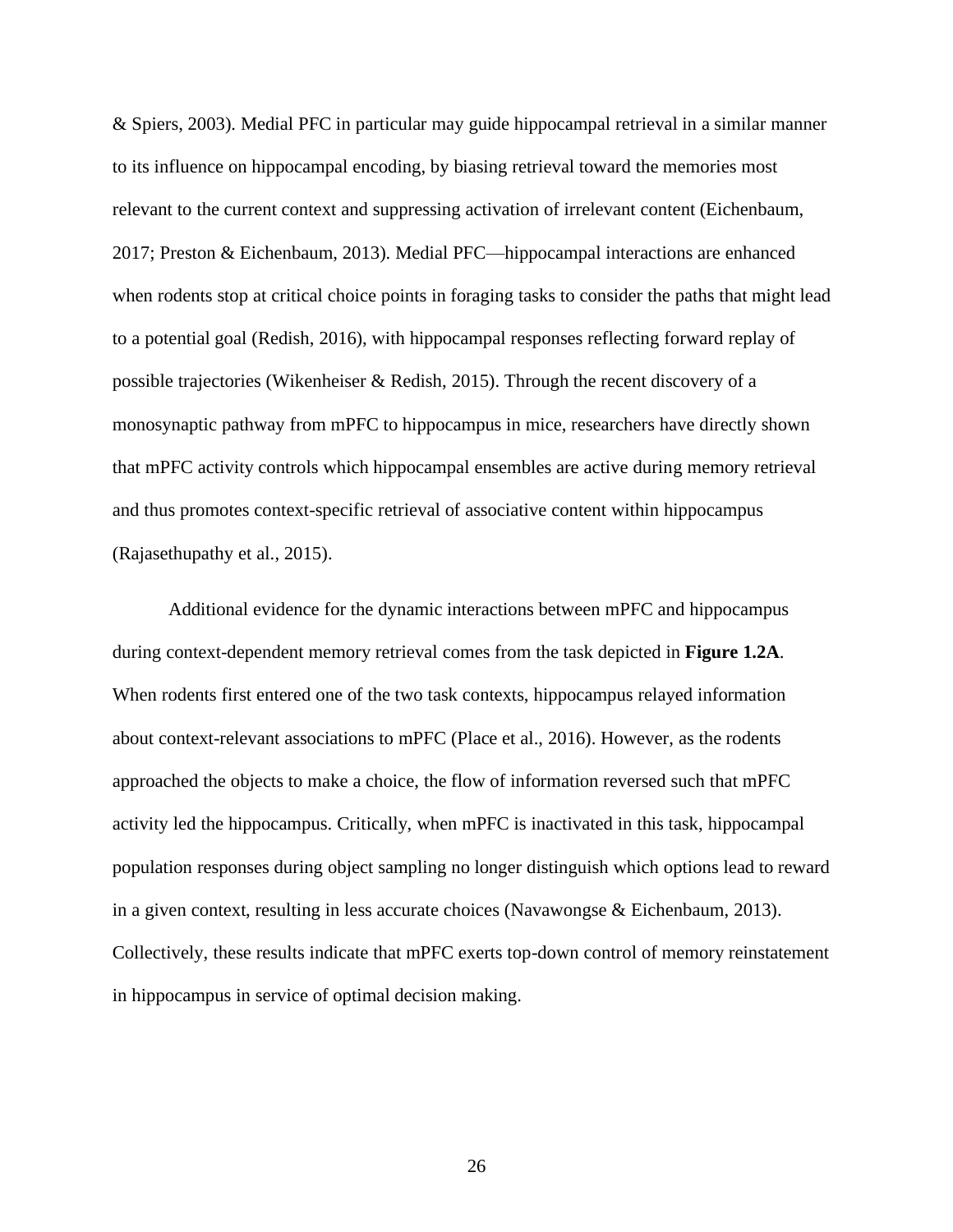## **6. Neural mechanisms supporting schema updating**

When schemas are flexibly expressed in new situations or learning contexts, there is often a need to update schemas to account for new information, both when it is consistent with predictions derived from schemas and when schema predictions are violated. In this section, we revisit Piaget's concepts of assimilation and accommodation, reviewing mechanistic evidence for the role of the hippocampus and mPFC in these two proposed processes. First, we begin with assimilation, which proposes that information congruent with schema predictions is rapidly incorporated into existing knowledge.

In a seminal set of studies, Tse and colleagues (2007; 2011) demonstrated the necessity of both hippocampus and mPFC in assimilation. In these experiments, rodents learned multiple flavor-location pairings within a spatial arena (**Figure 1.3C**). Over the course of several training sessions, rodents were placed in the arena and cued with one of the six flavors. Over time, the rodents increased their digging at the spatial locations associated with cued flavors, demonstrating learning of the initial spatial schema. The critical manipulation in these studies was the introduction of two new flavor-location pairings within the same environment (**Figure 1.3D**). While the rodents required several weeks to learn the initial flavor-location pairings, the two new pairings were learned within a single training session, providing behavioral evidence for their rapid assimilation into the existing spatial schema (Tse et al., 2007).

Critically, the researchers showed that the hippocampus was necessary for assimilating new pairs into the existing structure. Lesions to the hippocampus performed 24 hours after the introduction of the new pairs did not impact rodents' memory for either the original or newly learned pairs, further suggesting their rapid assimilation into cortical memory stores (**Figure 1.3E**). However, hippocampal lesions did prevent the rodents from incorporating additional new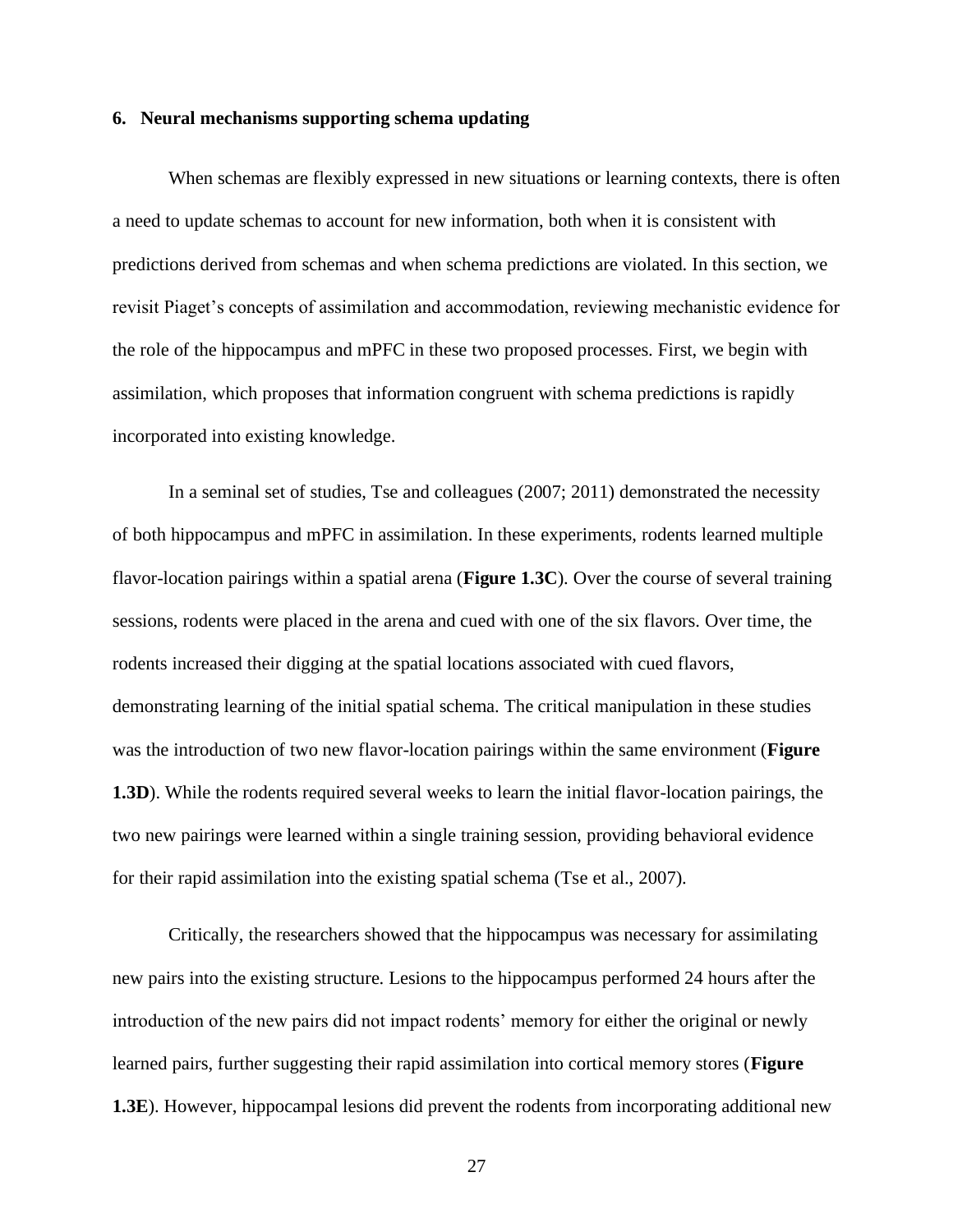pairs into the spatial schema, indicating that hippocampus plays a key role in binding new events with existing memories. Moreover, follow up work with the same paradigm (Tse et al., 2011) showed that mPFC coordinates with hippocampus during schema assimilation. During the introduction of the new pairs, hippocampal-dependent learning was further supported by upregulation of immediate early genes in mPFC. Pharmacological inactivation of the mPFC disrupted the retrieval of both the originally learned spatial schema and new pairs (**Figure 1.3F**), and also disrupted acquisition of new pairs within the same environment. These results demonstrate a critical role for hippocampus and mPFC in schema expression and assimilation, as well as how schema knowledge has a facilitative effect on new learning.

Schema updating may also occur through accommodation when new events signal an existing schema is no longer a valid representation of environmental contingencies. In this case, the existing schema may be altered, or a new schema created to account for changes in the environment. As with initial learning, schema modification may be supported by mPFC hippocampal interactions as indicated by the recent work in category learning discussed previously (Mack et al., 2016; Mack et al., 2020). In the category learning task depicted in **Figure 1.3A**, participants learn to categorize the insects according to one rule before the classification problem changes, requiring participants learn a new category structure for the same set of stimuli. In these studies, participants learn to categorize the insects according to three distinct rules in succession. Thus, the task demands require that participants update their category schemas to account for changes in the problem rules. During the periods when the category learning problem switches, increased connectivity between the mPFC and hippocampus is observed (**Figure 1.3B**). Moreover, hippocampal representations themselves are altered, rapidly changing how they represent the same stimuli after a problem switch (**Figure 1.3A**). Specifically, the hippocampus reorganizes the pattern of similarities and differences to focus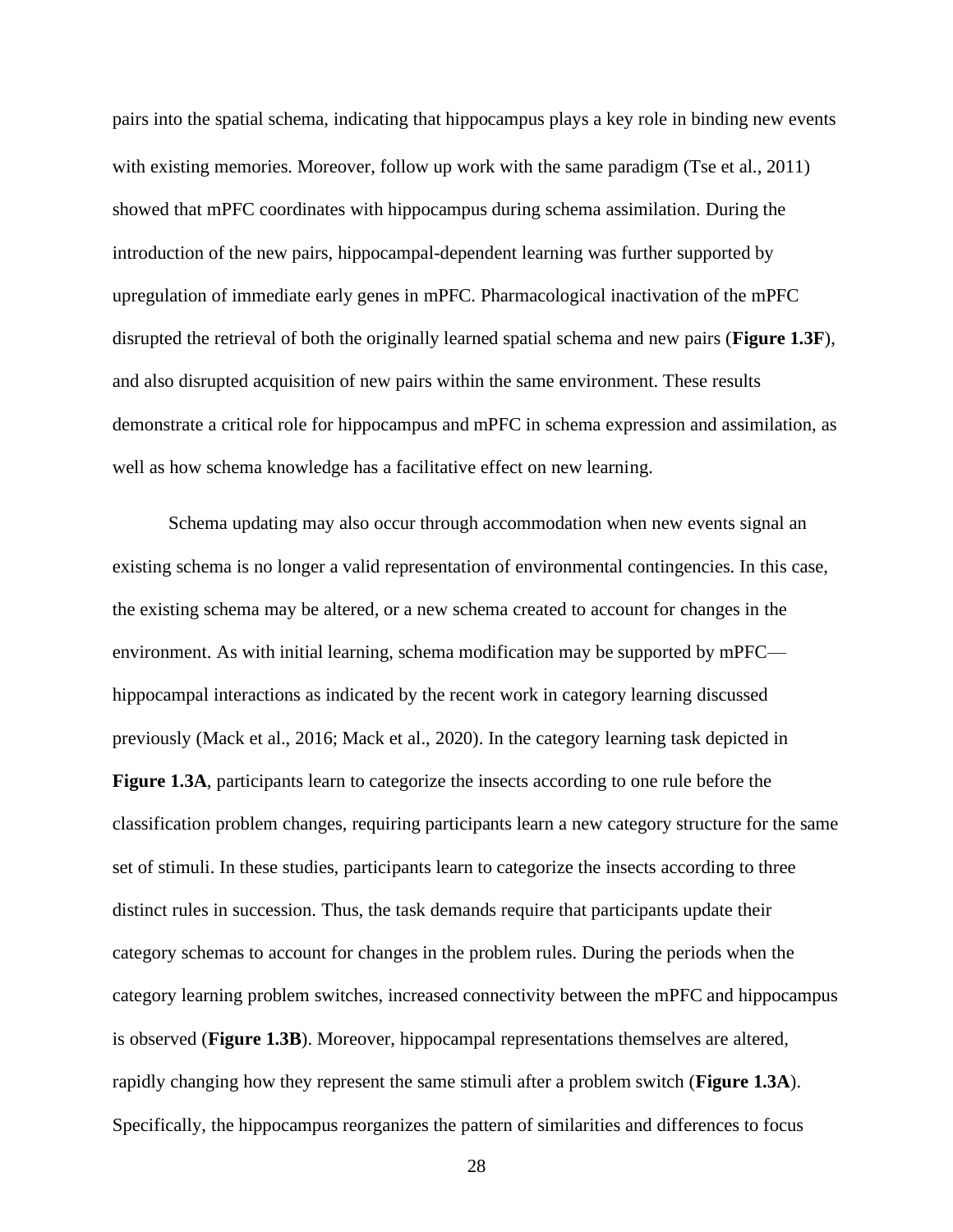organization on the features that are newly diagnostic of category membership (Mack et al., 2016). These findings provide direct evidence for how hippocampal representations themselves are altered through accommodation.

Schema updating is thought to directly rely on prediction error signals (Schlichting  $\&$ Preston, 2015). When new events differ from reactivated memories, hippocampal engagement, and CA<sup>1</sup> activity in particular (Chen et al., 2011; Zeithamova et al., 2016), increases, signaling when predictive associative relationships have changed (Kumaran & Maguire, 2009; Olsen et al., 2012). Prediction error can promote the modification of hippocampal associative representations, either directly (Kim et al., 2014; Kim et al., 2017) or possibly through interactions with mPFC (Dunsmoor et al., 2019). Moreover, prediction error signals may promote memory updating in a dose dependent manner. When prediction errors are large, new schemas may be created. However, when prediction errors are smaller, schema updating may occur.

For instance, after learning of an association between a tone and a shock, extinction is more effective when extinction trials (presentation of a tone in the absence of a shock) are introduced gradually, interspersed with presentation of tone-shock pairings and gradually increasing in frequency until only extinction trials are presented (Gershman, Jones, et al., 2013). Spontaneous recovery of fear memories is less likely under such conditions, relative to the case when the schedule is reversed such that extinction trials are more frequent at the beginning of extinction learning and tone-shock pairings are more frequent at the end. In the gradual case, smaller prediction errors may promote updating of the original fear memory, thus permanently reducing the fear response. In contrast, large prediction errors elicited when extinction trials are concentrated early in the trial sequence may lead to formation of an extinction memory that is separate from the initial fear memory, resulting in the spontaneous recovery of fear at later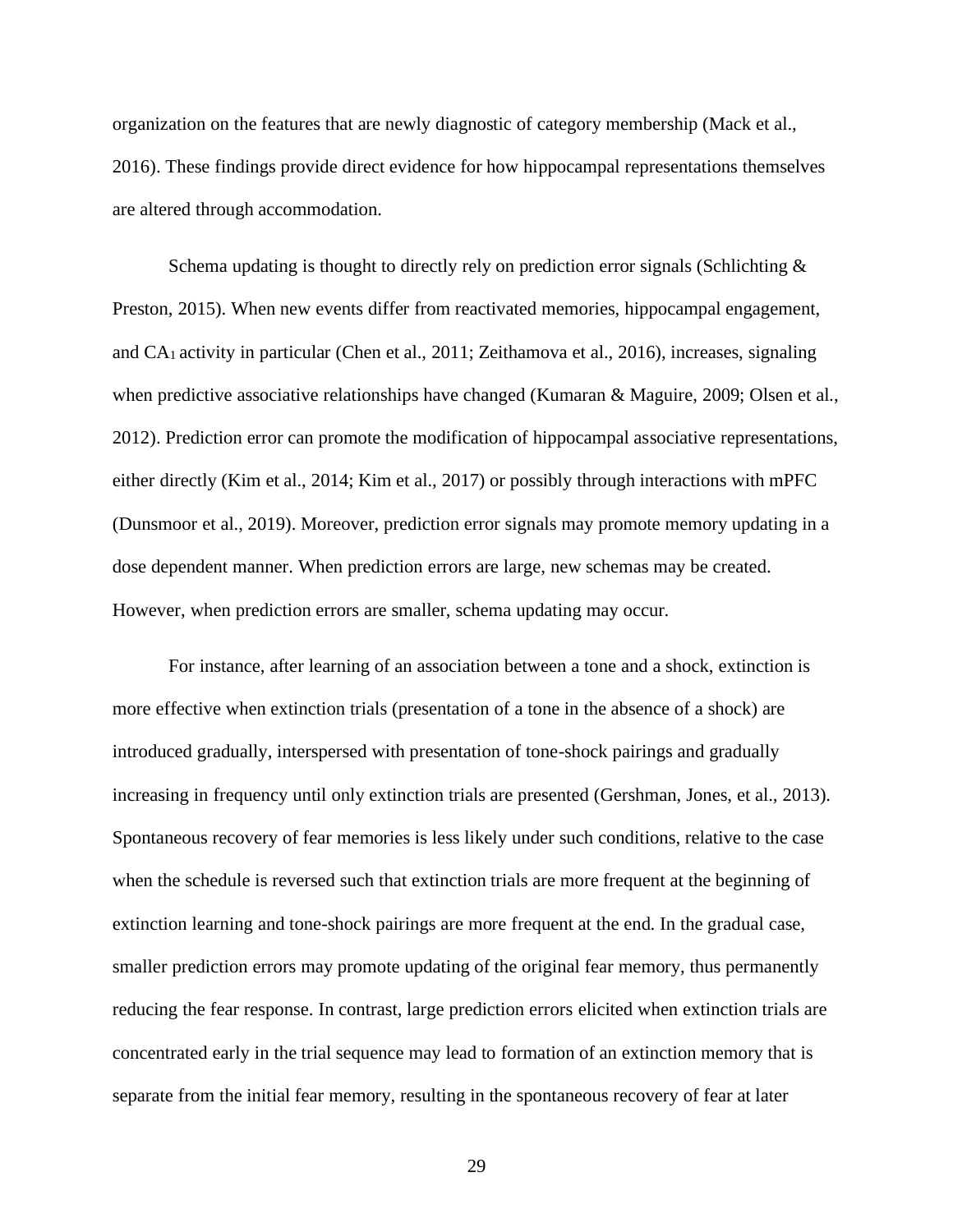timepoints. Thinking in terms of latent causes, the massed extinction training may be assigned to a different latent cause from the original tone-shock pairings, whereas the gradual extinction case may update the associative predictions indexed by an existing latent cause. Hippocampal prediction errors in particular may help drive updating of latent causes represented in mPFC (**Figure 1.1**), determining when existing schemas are updated versus when new schemas are created.

## **7. Summary of framework for the neural instantiation of schemas**

Schema theory has deep historical roots in psychological research, which has long demonstrated the influence of structured knowledge on behavior. Although early schema theory raised fundamental questions regarding how schematic knowledge is formed and updated, the inherent difficulty of measuring these complex representational structures in situ has impeded our understanding of the precise mechanisms involved. Moreover, these measurement challenges have contributed to the longstanding controversy regarding the precise definition of the term "schema." The relatively recent introduction of new representational analysis techniques has since afforded direct measurement of neural schemas as they are formed and later expressed. In the present chapter, we thus provide a testable framework that explains the psychological principles associated with schemas in more mechanistic, neural terms. In particular, we propose a representational account that defines schemas in terms of how the brain represents overlapping experiences, thus beginning to address the "vexing" question of how a schema is learned. In light of the growing body of neuroscience work on the topic, we argue that the mPFC—hippocampal circuit serves as a dynamic loop that works together to extract and organize schematic knowledge (**Figure 1.1**). We further situate this operational definition with respect to the historical principles that guide schema theory, highlighting how this dynamic circuit captures the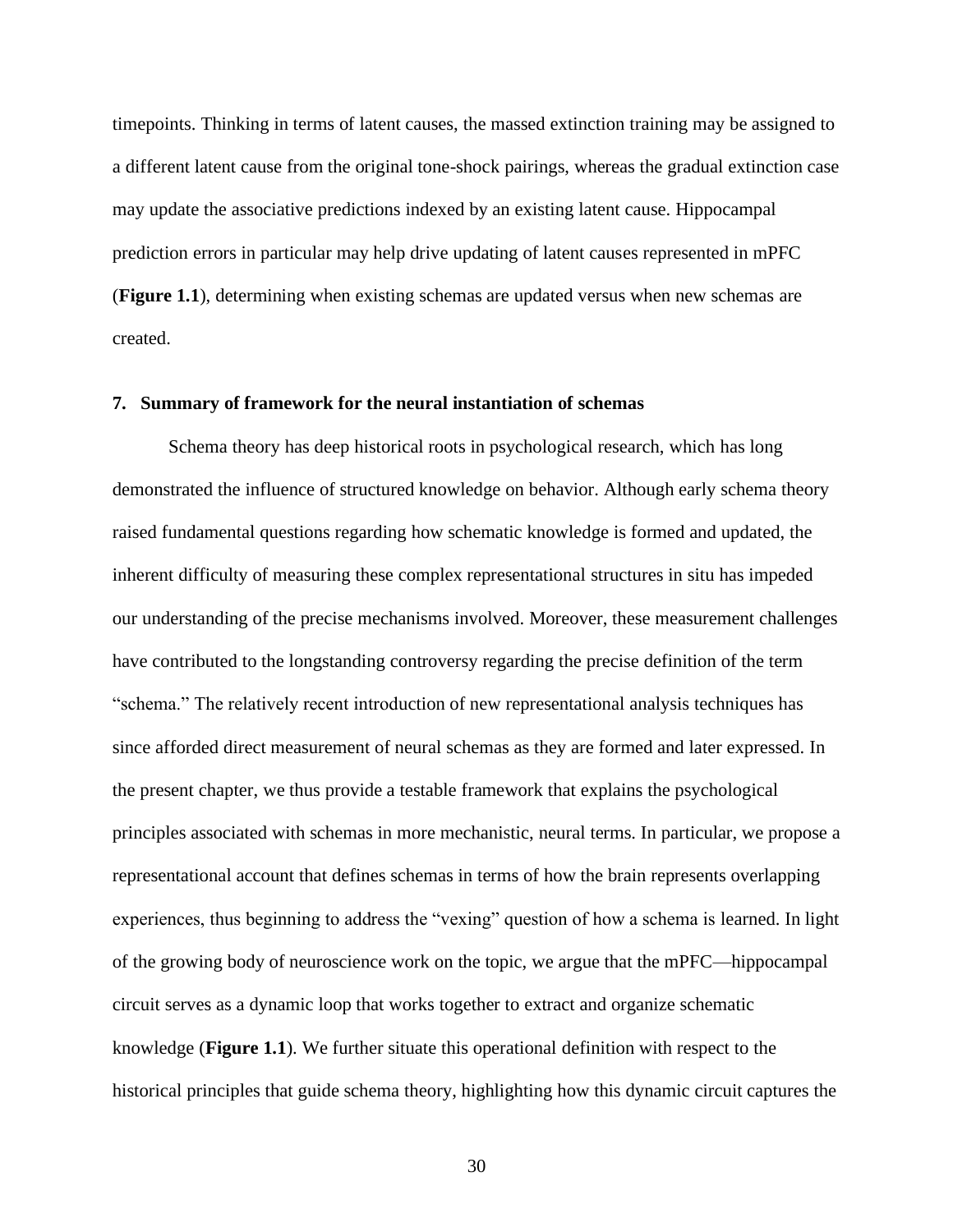most goal-relevant features of the environment. The proposed neural framework provides a strong foundation from which to understand the psychological effects of schemas on behavior.

The present neural framework describes how initial schemas are formed, how they are expressed in new situations, and how they are updated over time to represent the complex structure of the environment, providing a comprehensive theory of schemas. As reviewed here, extensive neurocomputational evidence indicates that hippocampus and mPFC are both necessary to schema representation, with their interactions mediating schema formation by preferentially representing commonalities and differences across individual experiences (see **Figure 1.1**). Specifically, hippocampal pattern completion mechanisms trigger reactivation of events that overlap with new experiences. Hippocampus may then bind together events that share common features and outcomes as well as differentiate events that result in different outcomes. Importantly, hippocampus indexes associative links that are both directly experienced and extracted across multiple events.

The mPFC then uses associative input from hippocampus to extract the latent causes that represent the complex multidimensional structure of the environment. Thus, the neural instantiation of schemas may itself be hierarchical, with hippocampus serving as an index of associative links between distributed neocortical patterns, and mPFC indexing the combination of associative links (represented in hippocampus) that predict similar outcomes. Damage to either of these brain regions would thus exert a profound impact on schema formation and access. Medial PFC input to the hippocampus may further guide the refinement and updating of schemas, emphasizing representation of goal-relevant commonalities and differences in hippocampus, while deemphasizing idiosyncratic details that are not generally predictive. Similarly, interactions between these structures mediate retrieval of schemas once formed to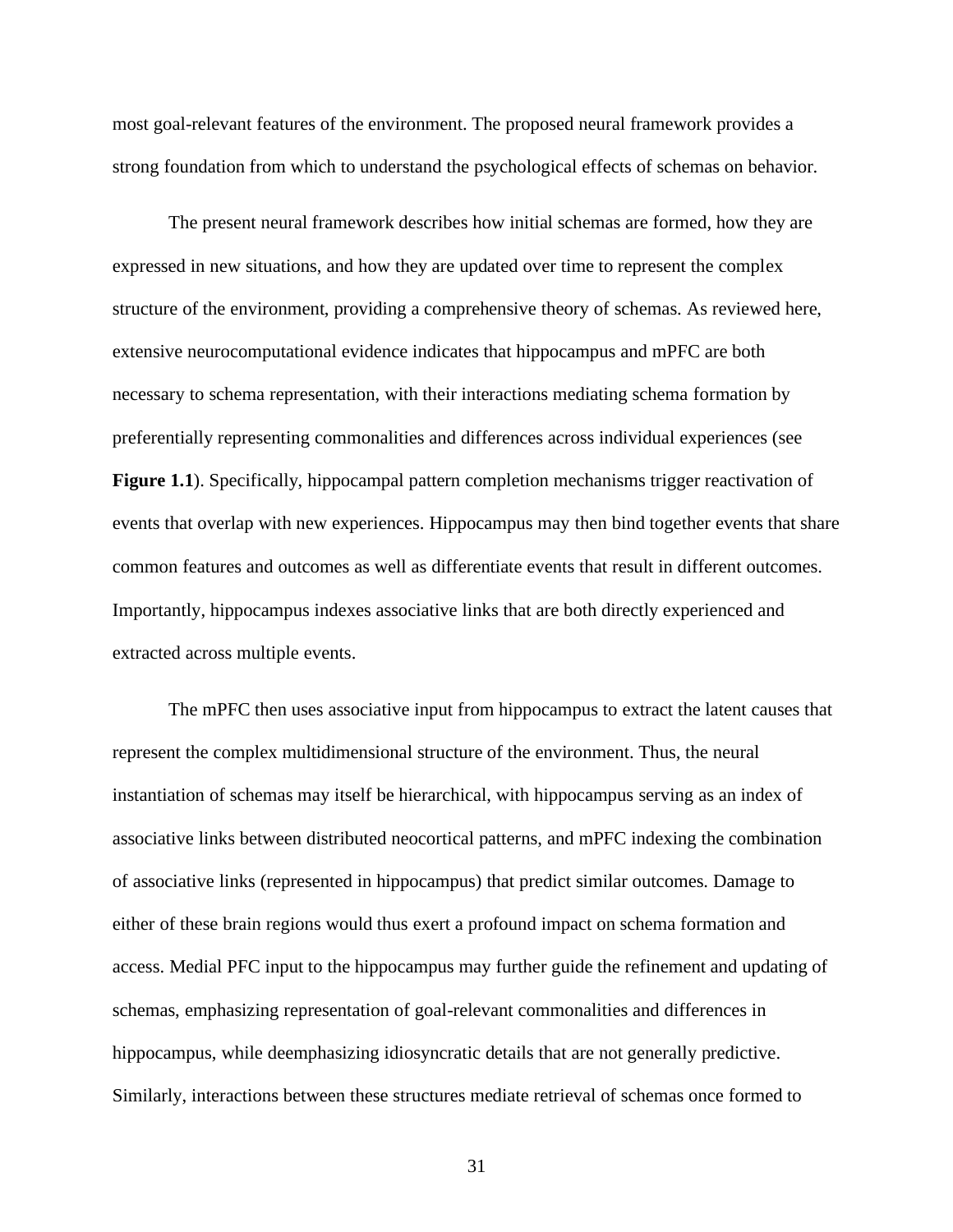guide selection of the most adaptive set of actions to take in new settings. Taken together, through specifying the mechanisms that support formation, expression, and updating of associative knowledge structures, the current chapter provides an overarching framework for how the fundamental properties of schemas may be understood through and implemented by neural mechanisms.

## **7.1 Contributions to schema theory: A new avenue for pursuing testable predictions**

How does the proposed framework advance theoretical models of schemas? While the extant schema literature has demonstrated the profound effects that knowledge exerts on behavior, the lack of mechanistic clarity has limited the field's ability to move beyond description to systematically test predictions derived from theoretical accounts. For example, a prominent prediction of schema theory is that schemas support flexible reasoning behavior. Yet without a concrete method of measuring a schema, failure to demonstrate a hypothesized behavioral effect may be attributed to a failure to invoke the hypothesized schema, with no way of falsifying the prediction within a given experimental context. As Taylor and Crocker (1981) argued in their seminal review on the topic, until the theoretical link between experience, schemas, and behavior is formalized in a falsifiable form, the heuristic value of schema theory will be limited.

In the current chapter, we acknowledge the heuristic limitations of schema theory, and thus advocate for a formal, neural account that enables the field to test the underlying principles in falsifiable ways. First, if individuals construct schemas that capture goal-relevant features of the environment as Tolman predicted, then their representational structure should reflect this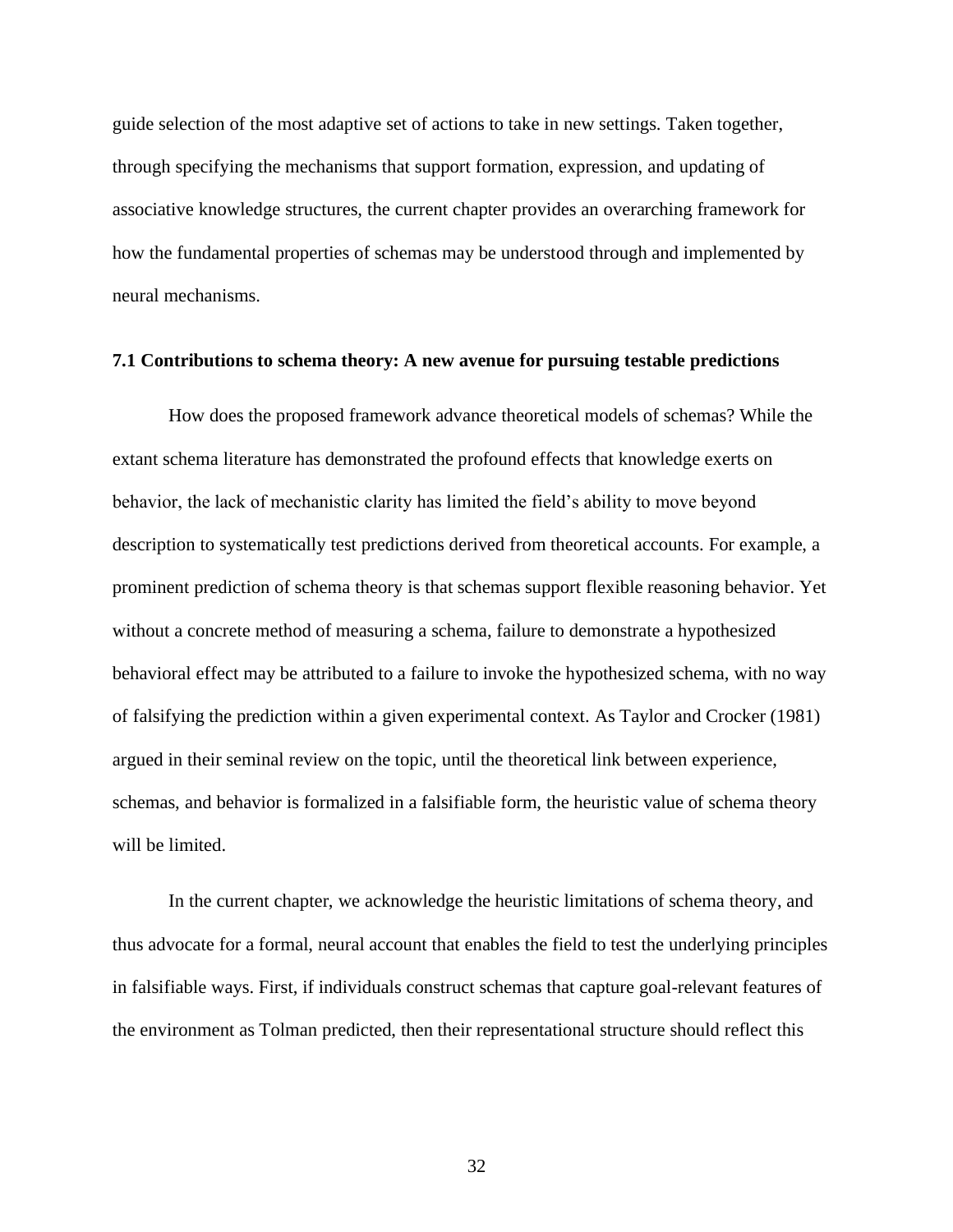organization. Consistent with this prediction, recent model-based fMRI work has directly compared the neural representations elicited during tasks that exhibit different relational structures while controlling the individual features encoded. Finding that representations are compressed for simpler relational task structures relative to more complex relational tasks provides direct support for the theoretical prediction that schema representations capture goalrelevant features of the environment.

Second, if activation of existing schemas exerts a direct influence on learning and inference as Bartlett proposed, the degree of schema reinstatement should predict subsequent behavior. Indeed, as highlighted throughout this chapter, the introduction of neural decoding techniques has taken a critical step forward in establishing a direct, positive association between the degree of schema retrieval and a host of flexible behaviors, including reasoning and decision making. Finally, if Piaget's proposal that schemas are updated and altered to incorporate new experiences is true, experiences that are inconsistent with prior schemas should elicit modifications to underlying representations and/or the formation of new schemas. As discussed above, new research in humans and animals has provided initial insights into how schemas are updated by elucidating how prediction errors modify existing memories.

As these examples demonstrate, the mechanistic approach offered here, and afforded by modern neuroscience techniques, serves to complement and extend current schema theory, providing new avenues for testing and refining the core predictions. Importantly, we do not claim to have answered the longstanding question of how to define a schema. Nor do we argue that the simplified tasks reviewed here necessarily constitute the types of complex schemas examined in the cognitive literature. However, through tightly controlled investigations of what relational structures are evoked by certain experiences and how reinstatement of those structures influences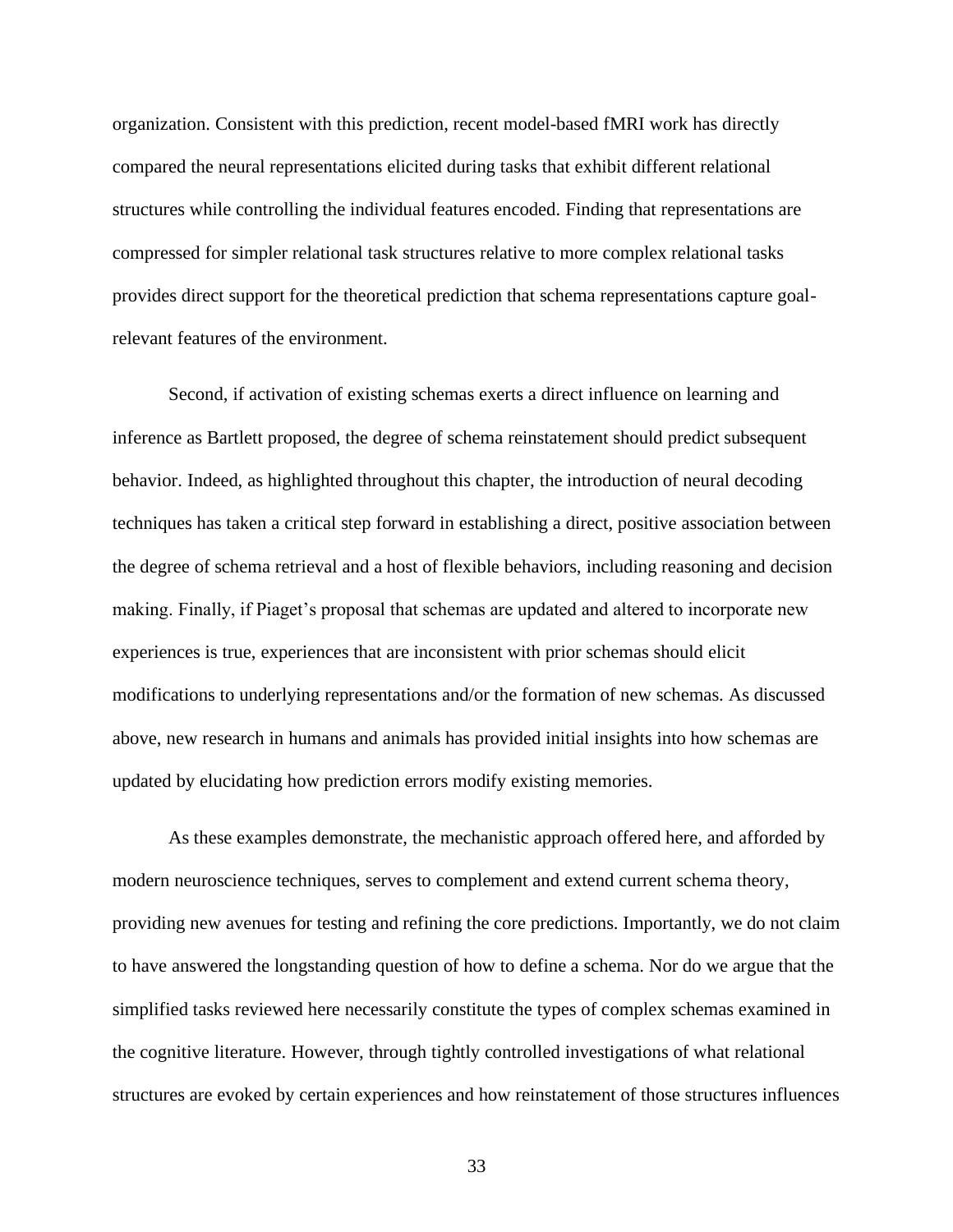behavior, we may begin to develop a systematic understanding of the nature and function of these powerful mental structures. In accordance with this view, we note that Bartlett shared this general perspective 90 years ago when he argued that if it were possible to forgo "a single descriptive word" (i.e., schema) that "it would probably be best to speak of active, developing patterns" (Bartlett, 1932). With the introduction of neuroscientific techniques capable of measuring these patterns in situ as schemas are dynamically formed, updated, and expressed, we believe that this approach offers a complimentary path forward, lending explanatory power to current schema theory.

## **8. Future Directions**

The findings reviewed here add to a growing body of evidence that dynamic mPFC hippocampal processing and representation support a host of cognitive functions, providing efficient access to relevant knowledge during memory, inference, and decision-making. Because the individual elements of experience are thought to be distributed throughout the neocortex (Teyler & DiScenna, 1986), it is possible that the hippocampus and mPFC act as hierarchical indices that route behaviorally-relevant information to sensory-specific cortical areas to support behaviors in new situations (Mack & Preston, 2016). That is, we speculate that a schema may not be stored in any one region of the brain, but rather consists of hierarchical representations in sensory-specific cortical regions, with hippocampus and mPFC serving as indices to these distributed cortical patterns. The research outlined here may thus suggest a broader theoretical view of the functional role of the hippocampus and mPFC in supporting complex forms of cognition. Future work is needed to test this prediction directly.

Another key question about schemas is the level of detail that may be represented. The bulk of the cognitive neuroscience work reviewed here suggests that associative structures come to represent overlapping commonalities while also preserving the elements of individual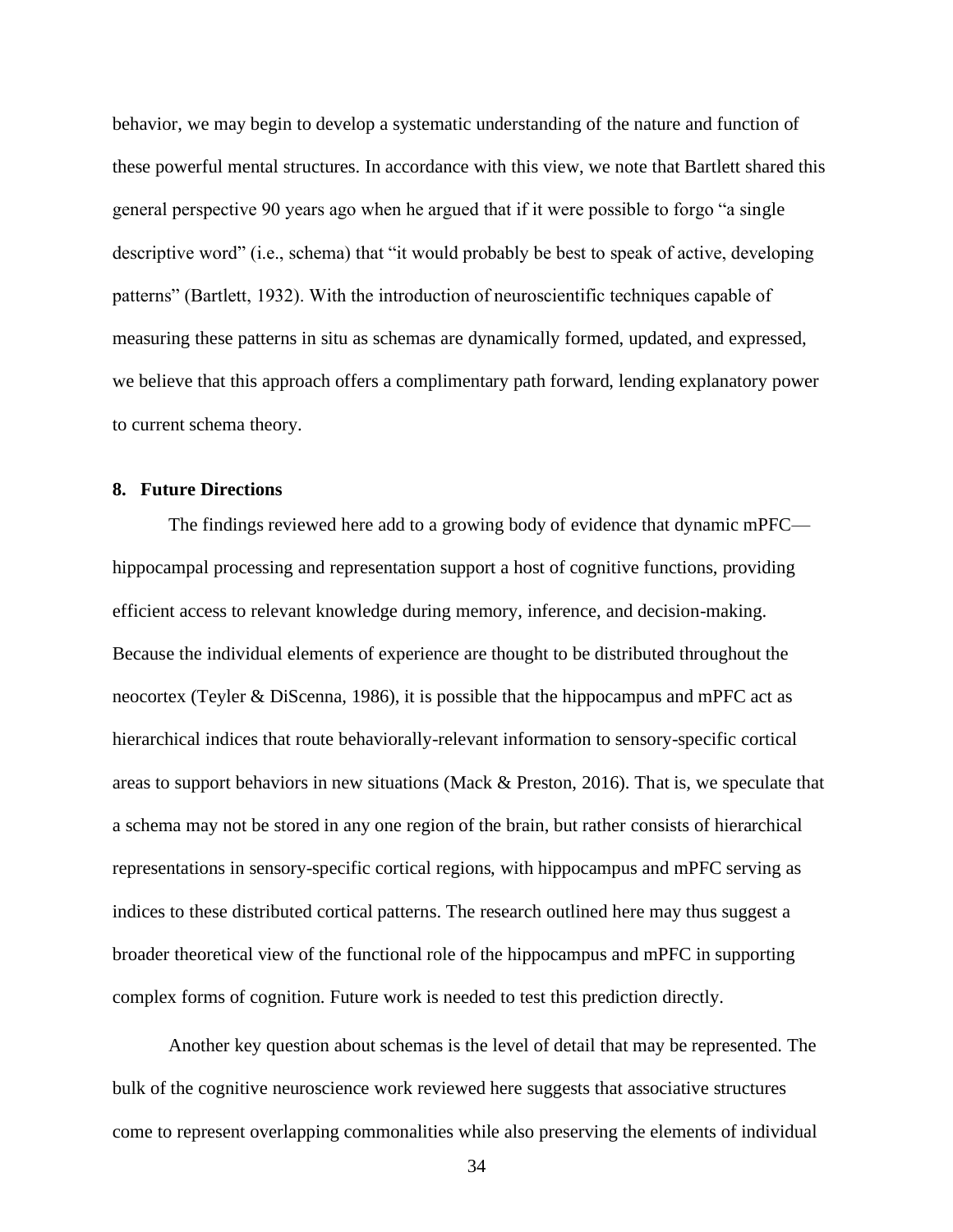events (e.g., Schlichting et al., 2015). In contrast to this view, other perspectives proffer that schemas consist of only the abstracted elements of experience, arguing that the loss of idiosyncratic details is an essential component of a schema (Ghosh & Gilboa, 2014). Although the hippocampal—mPFC circuit engaged during the tasks reviewed here share many of the properties of schemas, it will be left to future research to determine whether this framework functions similarly in more traditional schema tasks which have defined it solely as an abstracted mental structure. Furthermore, though many of the associative learning tasks described here facilitate disentangling the basic building blocks of associative knowledge formation, they do not allow for examination of the complex features of real-world schemas. An important avenue for future research thus entails examination of whether the neural circuit examined here accounts for schemas that scale in complexity, both in terms of content and structure.

A final question ripe for future research concerns what role time plays in schema formation and retrieval. The original work by Bartlett found that schema-induced interference increased over time as individuals lost the details of individually encoded events, suggesting that these representations are fundamentally altered with consolidation. Yet to our knowledge, only one study to date has measured schemas over extended time periods in humans (Sommer, 2017). Over the course of one year, repeated retrieval of associative structures shifted from the hippocampus to the PFC. It has been proposed that, over time, memories lose their association to the original context thereby becoming semanticized (O'Reilly et al., 2014). In light of the neural framework proposed here, memory consolidation may cause accelerated forgetting of idiosyncratic information while also strengthening goal-relevant commonalities and differences. Future research aimed at clarifying how these associative structures transform over time will provide additional insight into the mechanisms involved in schema formation and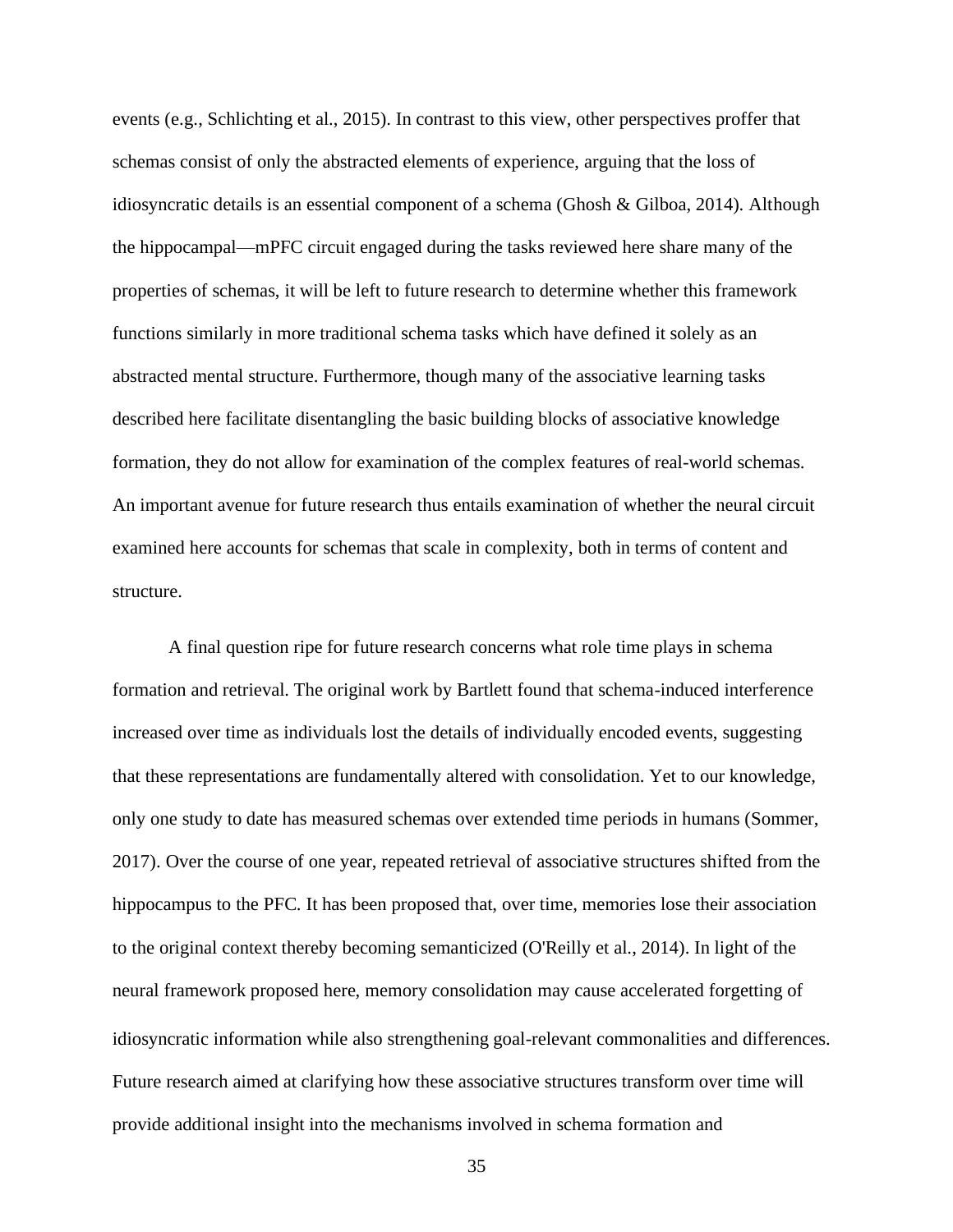transformation. In addition to mapping the trajectory of schematic change within an individual, mechanistic insight into schemas will further be gained from systematic investigations of how the neurobiological underpinnings of schemas change over the course of development. Because the hippocampus and mPFC continue to develop through adolescence, improvements in reasoning may thus be rooted in the development of neural structures that support schema formation and expression.

In conclusion, early psychological theories of schemas have recently been augmented by a growing neuroscientific literature that clarifies the mechanisms involved in schema formation, updating, and expression. By quantifying schemas as "active, developing patterns" of neural activity, neuroscientific work in animals and humans has advanced schema theory by documenting how schematic knowledge is organized in neural terms and used to guide behavior in both familiar and new contexts. The deployment of new representational analysis approaches to neural data has thus opened a new door for research on schemas, providing several open avenues for future research, which may help to resolve many of the longstanding challenges for schema theory.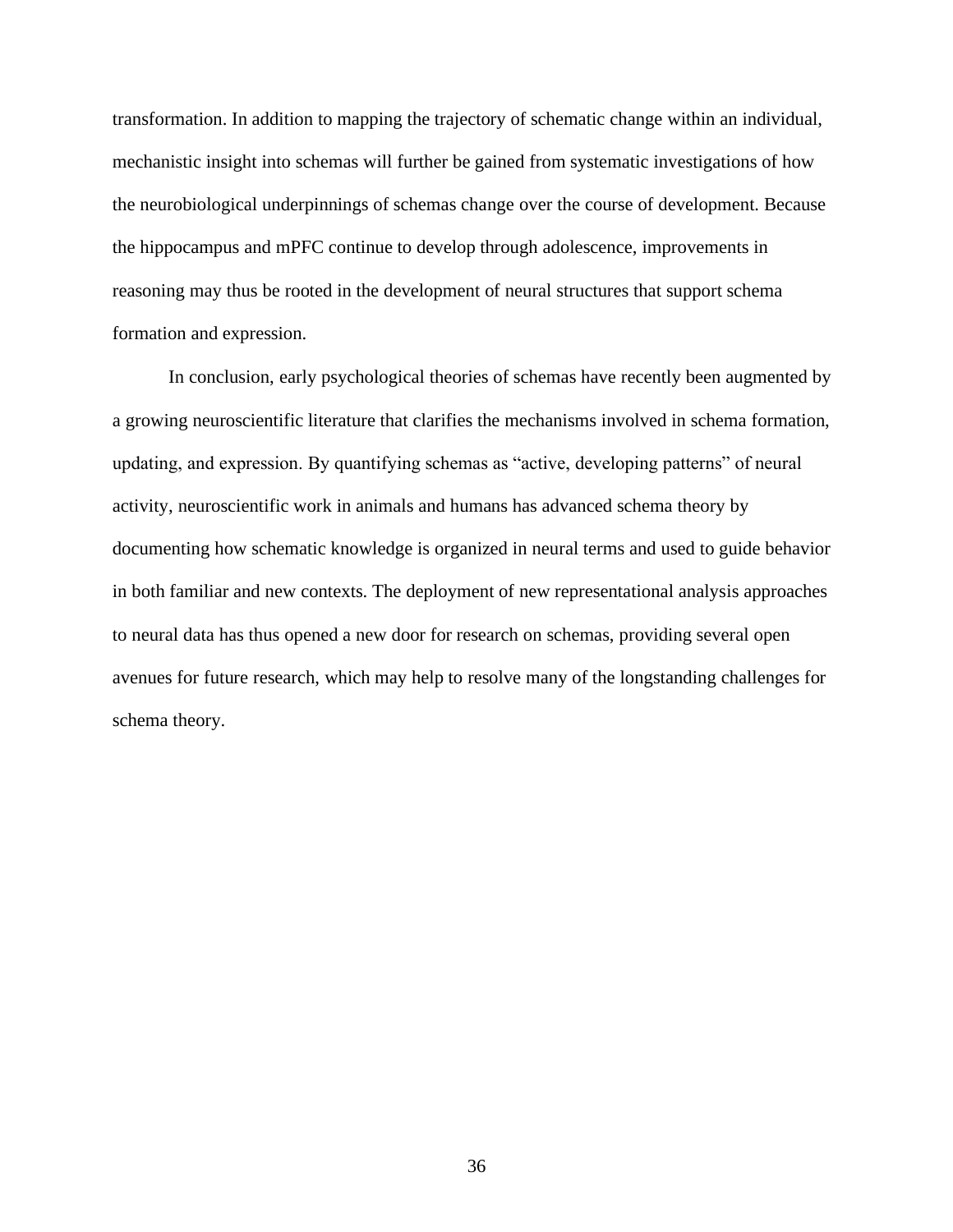## **Box 1.1. Bayesian inference guides decisions under uncertainty**

In some cases, the relevant schema for a situation may be obvious based on contextual cues. For example, seeing a terminal with shops and gates, with planes docked at them, provides a clear signal that you are in an airport. However, because schemas are based on latent causes, in practice the relevant schema may not be immediately clear. In these cases, one must use available evidence to infer which schemas are mostly like to apply to the current situation. For example, if one is meeting a friend at an unfamiliar restaurant, one might not know initially whether it is a casual restaurant or a formal restaurant with a dress code (**Box Figure 1.1A-B**). Based on one's previous experience learning about casual and formal dining contexts, one might know that, in casual contexts, one is more likely to see someone wearing jeans than someone wearing a suit. Conversely, formal contexts are more associated with suits than with jeans. When entering this new restaurant, seeing what individual patrons are wearing provides evidence about what kind of restaurant this is (**Box Figure 1.1C**).

Bayes' theorem defines the optimal way to update your beliefs to take into account both prior experience and new evidence (**Box Figure 1.1D**). In Bayes' theorem, beliefs are expressed as probabilities; for example, before entering an unfamiliar restaurant, one might believe there is a 40% chance that it is a formal restaurant. According to Bayes' theorem, prior beliefs (e.g., the a priori probability that a given restaurant will be formal) should be updated to reflect relevant observations (e.g., seeing a patron wearing a suit), forming what is known as a posterior probability that reflects one's updated belief based on the new evidence. Because this calculation makes it possible to reason about possible situations in the absence of conclusive evidence, it provides a powerful method to make inferences about latent causes. A recent study found that mPFC represents the posterior probability of different potential, well-defined latent causes (Chan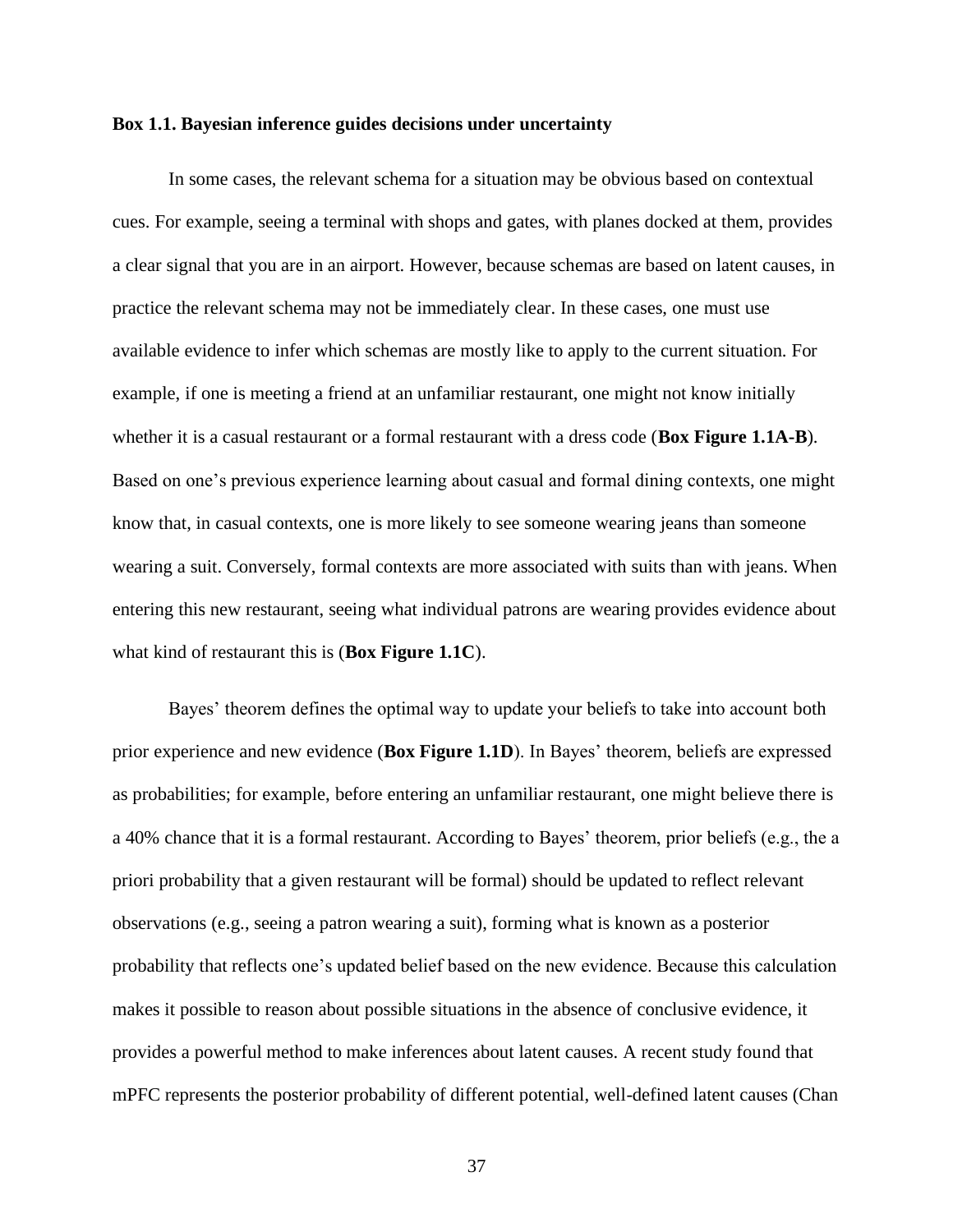et al., 2016; **Figure 1.2F**), suggesting that mPFC may be involved in computing something similar to Bayesian inference.

However, exact Bayesian inference requires evaluating every possible latent cause that may be currently relevant, which is often infeasible. For example, when walking into a new restaurant context, one might be surprised to see a pool table, because this observation was unlikely under all of the different restaurant schemas that you have. According to the latent cause model (Gershman et al., 2017), there are two ways to respond to a situation that is not well explained by previously known latent causes. Faced with this unexpected outcome, one could update knowledge of restaurants to accommodate this new information that a restaurant can also include games like pool. Alternatively, one could decide that this new establishment is a different sort of context that cannot be accounted for in the restaurant schema, and thus attribute observations about this context to a different latent cause. In this case, a new schema would be formed, and the existing restaurant schema would not be modified. The latent cause model proposes that prior beliefs help to determine whether two events are due to the same latent cause or different latent causes. The model proposes that, all else being equal, two events that are nearby in time will tend to be related to the same latent cause. This prior belief makes temporally and spatially contiguous events more likely to be assumed to be related to the same latent cause (Gershman et al., 2017; Soto et al., 2014). The same mechanism may also inhibit integration of events that are temporally or spatially distant from one another (Cai et al., 2016; Rashid et al., 2016; Zeithamova & Preston, 2017). More generally, multiple features of events, such as temporal, spatial, or conceptual distance (Morton et al., 2017) may influence one's prior beliefs about whether two events have the same latent cause, influencing whether those events become integrated or separated within schematic knowledge.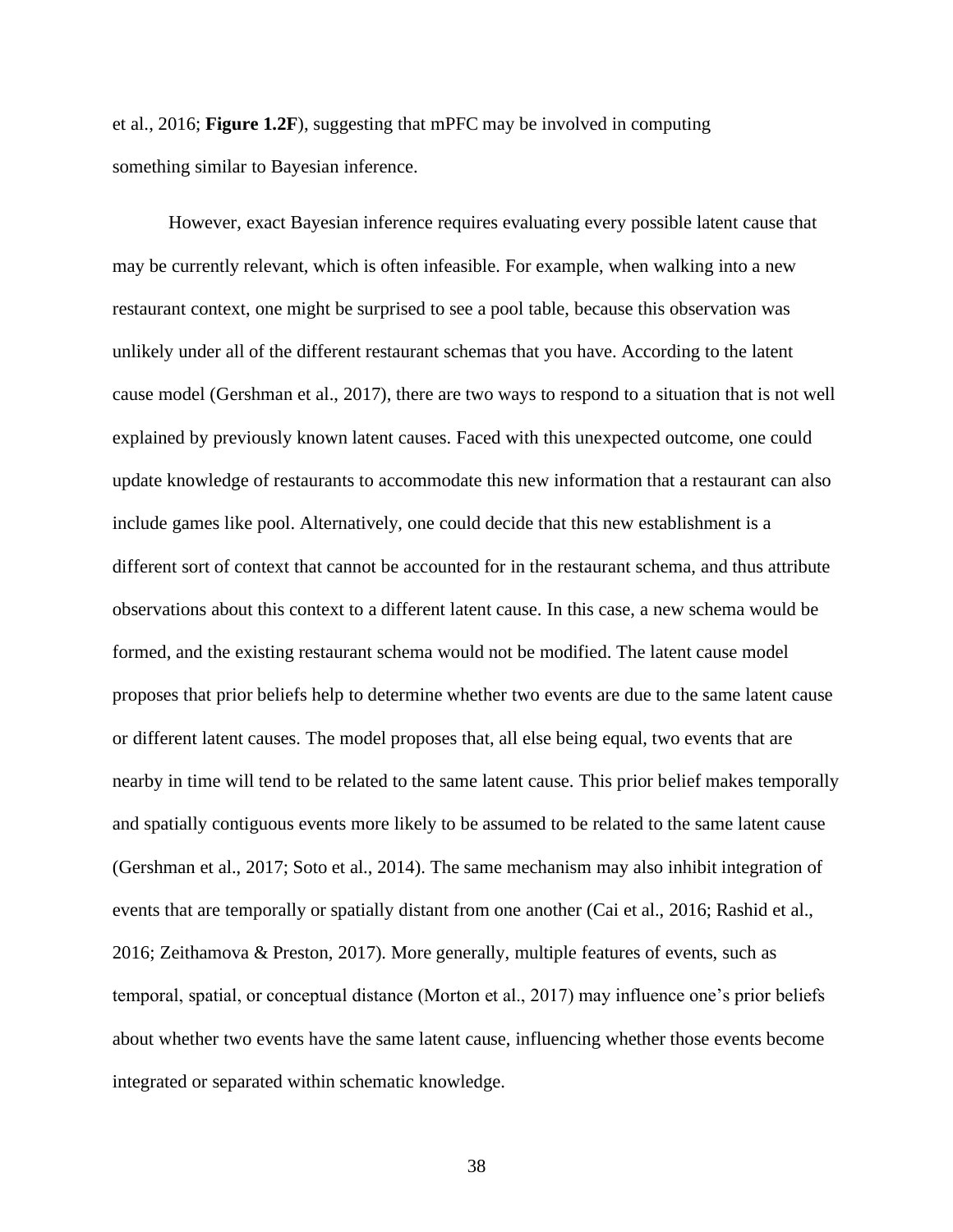## **References**

Alba, J. W., & Hasher, L. (1983). Is memory schematic? *Psychological Bulletin, 93*(2), 203-231.

- Baldassano, C., Hasson, U., & Norman, K. A. (2018). Representation of real-world event schemas during narrative perception. *J Neurosci, 38*(45), 9689-9699.
- Barbas, H., & Blatt, G. J. (1995). Topographically specific hippocampal projections target functionally distinct prefrontal areas in the rhesus monkey. *Hippocampus, 5*(6), 511-533.
- Bartlett, F. C. (1932). *Remembering: A study in experimental and social psychology*. Cambridge, England: Cambridge University Press.
- Bouton, M. E. (2004). Context and behavioral processes in extinction. *Learn Mem, 11*(5), 485- 494.
- Bunsey, M., & Eichenbaum, H. (1996). Conservation of hippocampal memory function in rats and humans. *Nature, 379*(6562), 255-257.
- Cai, D. J., Aharoni, D., Shuman, T., Shobe, J., Biane, J., Song, W., Wei, B., Veshkini, M., La-Vu, M., Lou, J., Flores, S. E., Kim, I., Sano, Y., Zhou, M., Baumgaertel, K., Lavi, A., Kamata, M., Tuszynski, M., Mayford, M., Golshani, P., & Silva, A. J. (2016). A shared neural ensemble links distinct contextual memories encoded close in time. *Nature, 534*(7605), 115-118.
- Cavada, C., Company, T., Tejedor, J., Cruz-Rizzolo, R. J., & Reinoso-Suarez, F. (2000). The anatomical connections of the macaque monkey orbitofrontal cortex. A review. *Cereb Cortex, 10*(3), 220-242.
- Chan, S. C., Niv, Y., & Norman, K. A. (2016). A probability distribution over latent causes, in the orbitofrontal cortex. *J Neurosci, 36*(30), 7817-7828.
- Chen, J., Olsen, R. K., Preston, A. R., Glover, G. H., & Wagner, A. D. (2011). Associative retrieval processes in the human medial temporal lobe: hippocampal retrieval success and CA1 mismatch detection. *Learn Mem, 18*(8), 523-528.
- Collin, S. H., Milivojevic, B., & Doeller, C. F. (2015). Memory hierarchies map onto the hippocampal long axis in humans. *Nat Neurosci, 18*(11), 1562-1564.
- Deuker, L., Bellmund, J. L., Navarro Schroder, T., & Doeller, C. F. (2016). An event map of memory space in the hippocampus. *Elife, 5*.
- Dunsmoor, J. E., Kroes, M. C. W., Li, J., Daw, N. D., Simpson, H. B., & Phelps, E. A. (2019). Role of human ventromedial prefrontal cortex in learning and recall of enhanced extinction. *J Neurosci, 39*(17), 3264-3276.
- Dusek, J. A., & Eichenbaum, H. (1997). The hippocampus and memory for orderly stimulus relations. *Proceedings of the National Academy of Sciences U S A, 94*, 7109-7114.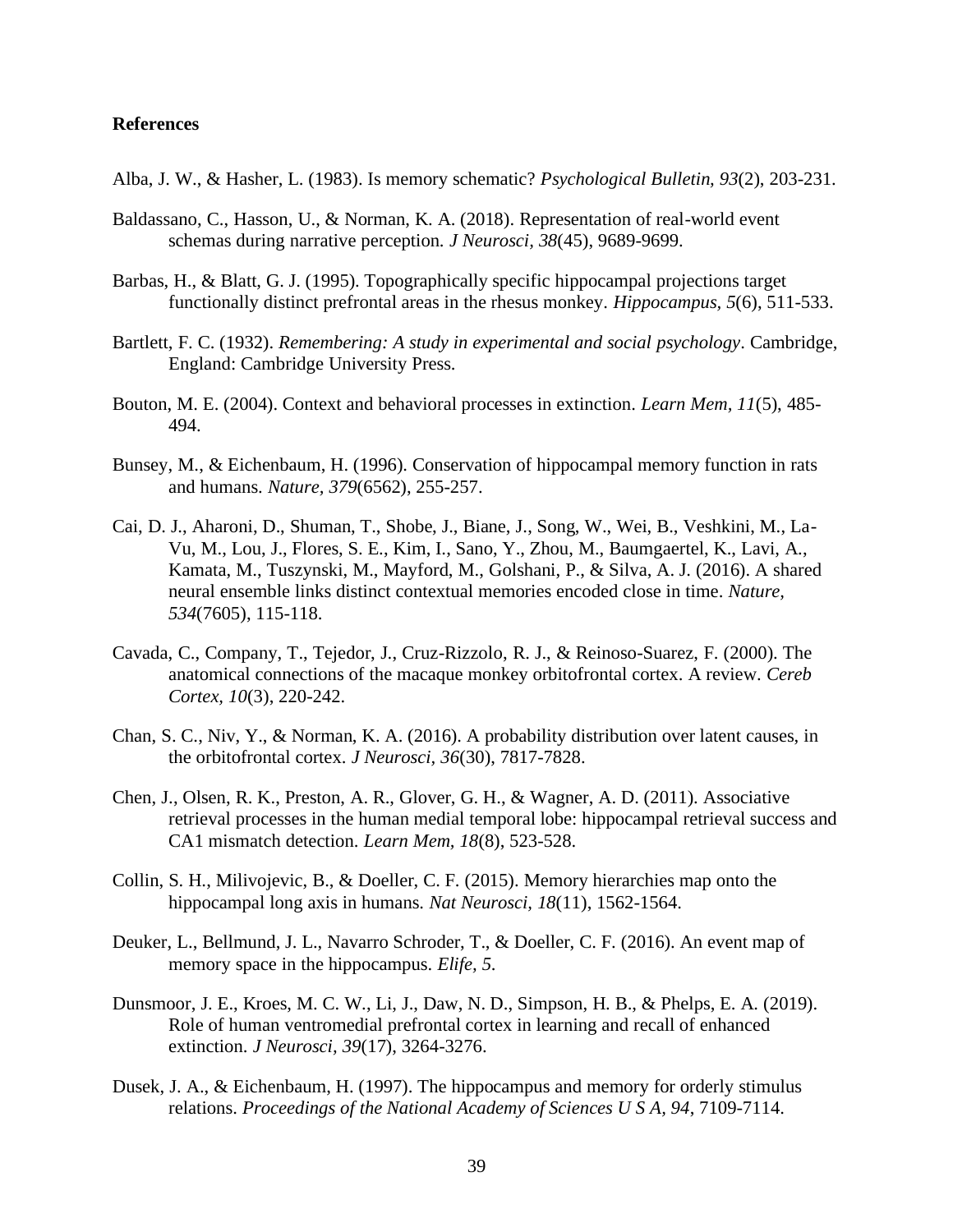Eichenbaum, H. (2017). Memory: Organization and control. *Annu Rev Psychol, 68*, 19-45.

- Farovik, A., Place, R. J., McKenzie, S., Porter, B., Munro, C. E., & Eichenbaum, H. (2015). Orbitofrontal cortex encodes memories within value-based schemas and represents contexts that guide memory retrieval. *J Neurosci, 35*(21), 8333-8344.
- Foster, D. J., & Wilson, M. A. (2006). Reverse replay of behavioural sequences in hippocampal place cells during the awake state. *Nature, 440*(7084), 680-683.
- Garvert, M. M., Dolan, R. J., & Behrens, T. E. (2017). A map of abstract relational knowledge in the human hippocampal-entorhinal cortex. *Elife, 6*.
- Gershman, S. J., Blei, D. M., & Niv, Y. (2010). Context, learning, and extinction. *Psychol Rev, 117*(1), 197-209.
- Gershman, S. J., Jones, C. E., Norman, K. A., Monfils, M. H., & Niv, Y. (2013). Gradual extinction prevents the return of fear: implications for the discovery of state. *Front Behav Neurosci, 7*, 164.
- Gershman, S. J., Monfils, M. H., Norman, K. A., & Niv, Y. (2017). The computational nature of memory modification. *Elife, 6*.
- Gershman, S. J., Schapiro, A. C., Hupbach, A., & Norman, K. A. (2013). Neural context reinstatement predicts memory misattribution. *J Neurosci, 33*(20), 8590-8595.
- Ghosh, V. E., & Gilboa, A. (2014). What is a memory schema? A historical perspective on current neuroscience literature. *Neuropsychologia, 53*, 104-114.
- Hindy, N. C., Ng, F. Y., & Turk-Browne, N. B. (2016). Linking pattern completion in the hippocampus to predictive coding in visual cortex. *Nat Neurosci, 19*(5), 665-667.
- Hintzman, D. L. (1986). "Schema abstraction" in a multiple-trace memory model. *Psychol Rev, 93*(4), 411-428.
- Jadhav, S. P., Rothschild, G., Roumis, D. K., & Frank, L. M. (2016). Coordinated excitation and inhibition of prefrontal ensembles during awake hippocampal sharp-wave ripple events. *Neuron, 90*(1), 113-127.
- Ji, D., & Wilson, M. A. (2007). Coordinated memory replay in the visual cortex and hippocampus during sleep. *Nat Neurosci, 10*(1), 100-107.
- Johnson, A., & Redish, A. D. (2007). Neural ensembles in CA3 transiently encode paths forward of the animal at a decision point. *J Neurosci, 27*(45), 12176-12189.
- Karlsson, M. P., & Frank, L. M. (2009). Awake replay of remote experiences in the hippocampus. *Nat Neurosci, 12*(7), 913-918.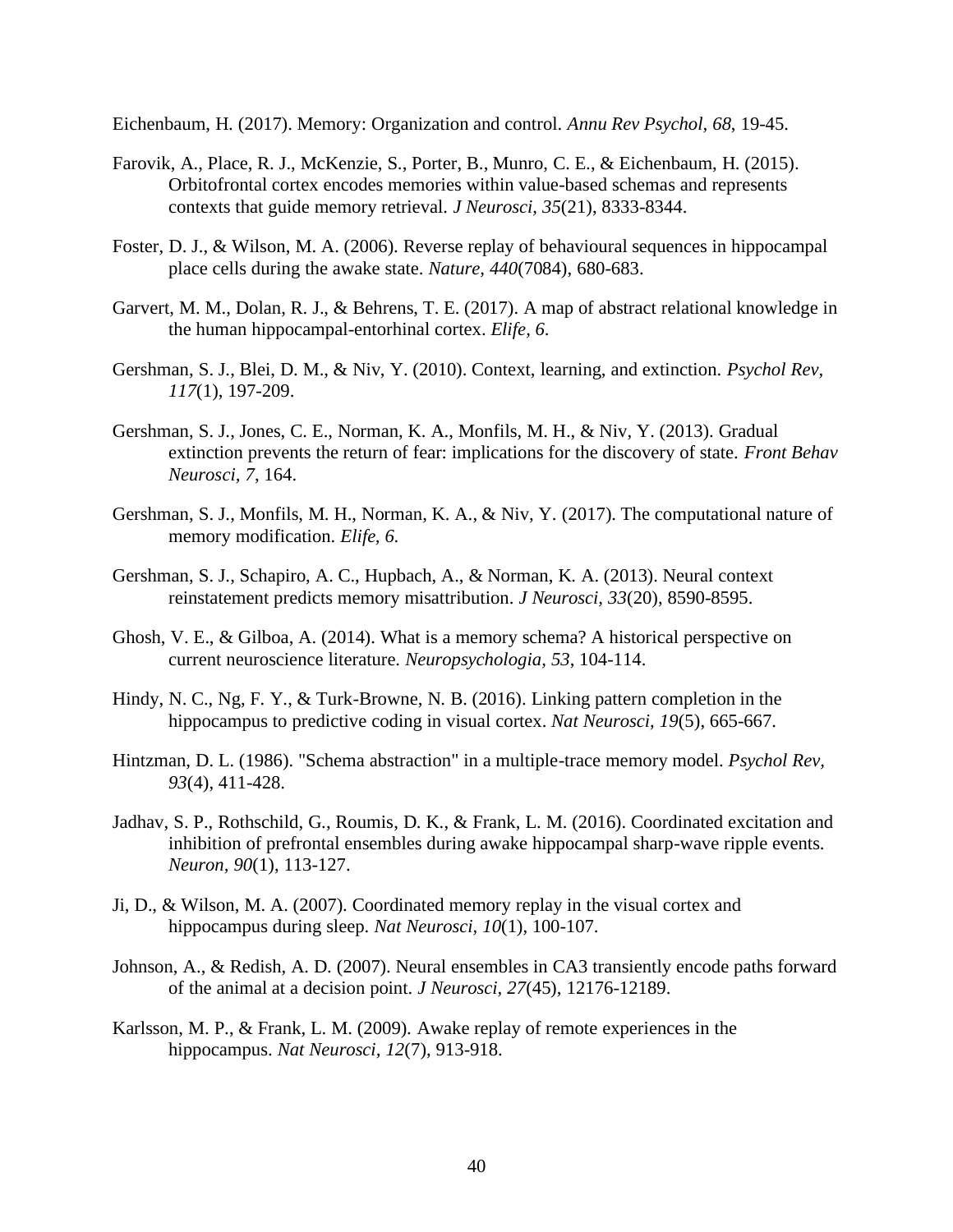- Kim, G., Lewis-Peacock, J. A., Norman, K. A., & Turk-Browne, N. B. (2014). Pruning of memories by context-based prediction error. *Proc Natl Acad Sci U S A, 111*(24), 8997- 9002.
- Kim, G., Norman, K. A., & Turk-Browne, N. B. (2017). Neural differentiation of incorrectly predicted memories. *J Neurosci, 37*(8), 2022-2031.
- Koscik, T. R., & Tranel, D. (2012). The human ventromedial prefrontal cortex is critical for transitive inference. *J Cogn Neurosci, 24*(5), 1191-1204.
- Kuhl, B. A., Bainbridge, W. A., & Chun, M. M. (2012). Neural reactivation reveals mechanisms for updating memory. *J Neurosci, 32*(10), 3453-3461.
- Kumaran, D., & Maguire, E. A. (2009). Novelty signals: a window into hippocampal information processing. *Trends Cogn Sci, 13*(2), 47-54.
- Kumaran, D., Warren, D. E., & Tranel, D. (2015). Damage to the ventromedial prefrontal cortex impairs learning from observed outcomes. *Cereb Cortex, 25*(11), 4504-4518.
- Lacagnina, A. F., Brockway, E. T., Crovetti, C. R., Shue, F., McCarty, M. J., Sattler, K. P., Lim, S. C., Santos, S. L., Denny, C. A., & Drew, M. R. (2019). Distinct hippocampal engrams control extinction and relapse of fear memory. *Nat Neurosci, 22*(5), 753-761.
- Larkin, M. C., Lykken, C., Tye, L. D., Wickelgren, J. G., & Frank, L. M. (2014). Hippocampal output area CA1 broadcasts a generalized novelty signal during an object-place recognition task. *Hippocampus, 24*(7), 773-783.
- Lisman, J. E., & Grace, A. A. (2005). The hippocampal-VTA loop: controlling the entry of information into long-term memory. *Neuron, 46*(5), 703-713.
- Liu, Z. X., Grady, C., & Moscovitch, M. (2017). Effects of prior-knowledge on brain activation and connectivity during associative memory encoding. *Cereb Cortex, 27*(3), 1991-2009.
- Mack, M. L., Love, B. C., & Preston, A. R. (2016). Dynamic updating of hippocampal object representations reflects new conceptual knowledge. *Proc Natl Acad Sci U S A, 113*(46), 13203-13208.
- Mack, M. L., Love, B. C., & Preston, A. R. (2018). Building concepts one episode at a time: The hippocampus and concept formation. *Neurosci Lett, 680*, 31-38.
- Mack, M. L., & Preston, A. R. (2016). Decisions about the past are guided by reinstatement of specific memories in the hippocampus and perirhinal cortex. *Neuroimage, 127*, 144-157.
- Mack, M. L., Preston, A. R., & Love, B. C. (2020). Ventromedial prefrontal cortex compression during concept learning. *Nature Communications, 11*(1), 1-11.
- Manns, J. R., & Eichenbaum, H. (2006). Evolution of declarative memory. *Hippocampus, 16*(9), 795-808.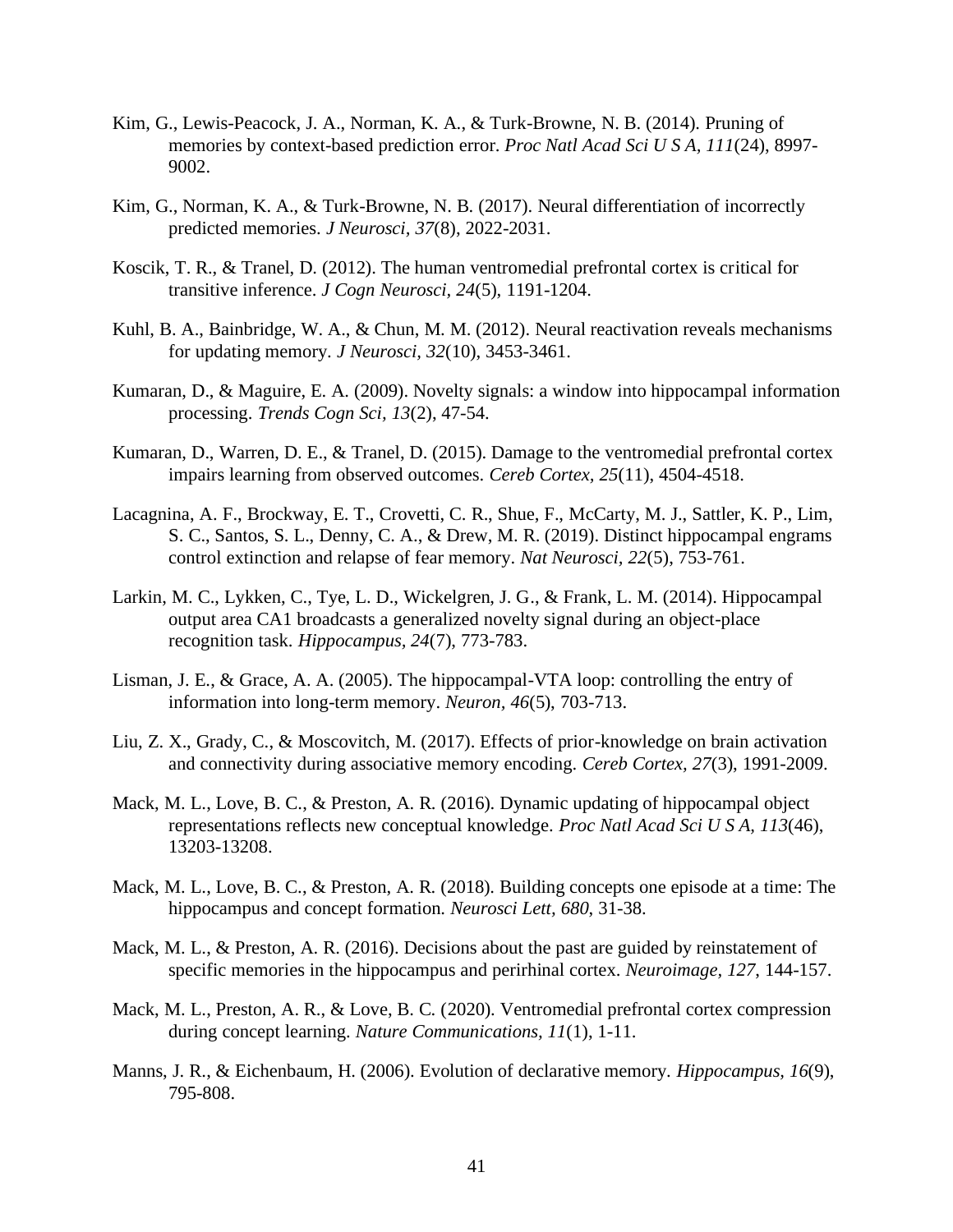- Marr, D. (1971). Simple memory: A theory for archicortex. *Philos Trans R Soc Lond B Biol Sci, 262*(841), 23-81.
- McClelland, J. L., McNaughton, B. L., & O'Reilly, R. C. (1995). Why there are complementary learning systems in the hippocampus and neocortex: Insights from the successes and failures of connectionist models of learning and memory. *Psychol Rev, 102*, 419-457.
- McKenzie, S., Frank, A. J., Kinsky, N. R., Porter, B., Riviere, P. D., & Eichenbaum, H. (2014). Hippocampal representation of related and opposing memories develop within distinct, hierarchically organized neural schemas. *Neuron, 83*(1), 202-215.
- Morton, N. W., Sherrill, K. R., & Preston, A. R. (2017). Memory integration constructs maps of space, time, and concepts. *Curr Opin Behav Sci, 17*, 161-168.
- Moscovitch, M. (1992). Memory and working-with-memory: A component process model based on modules and central systems. *J Cogn Neurosci, 4*, 257-267.
- Navawongse, R., & Eichenbaum, H. (2013). Distinct pathways for rule-based retrieval and spatial mapping of memory representations in hippocampal neurons. *J Neurosci, 33*(3), 1002-1013.
- O'Reilly, R. C., Bhattacharyya, R., Howard, M. D., & Ketz, N. (2014). Complementary learning systems. *Cogn Sci, 38*(6), 1229-1248.
- Olsen, R. K., Moses, S. N., Riggs, L., & Ryan, J. D. (2012). The hippocampus supports multiple cognitive processes through relational binding and comparison. *Front Hum Neurosci, 6*, 146.
- Pajkert, A., Finke, C., Shing, Y. L., Hoffmann, M., Sommer, W., Heekeren, H. R., & Ploner, C. J. (2017). Memory integration in humans with hippocampal lesions. *Hippocampus, 27*(12), 1230-1238.
- Peters, S. L., Fellows, L. K., & Sheldon, S. (2017). The ventromedial frontal lobe contributes to forming effective solutions to real-world problems. *J Cogn Neurosci, 29*(6), 991-1001.
- Piaget, J. (1954). *The construction of reality in the child*. New York: Basic.
- Piaget, J. (1972). Intellectual evolution from adolescence to adulthood. *Human Development, 15*(1), 1-12.
- Place, R., Farovik, A., Brockmann, M., & Eichenbaum, H. (2016). Bidirectional prefrontalhippocampal interactions support context-guided memory. *Nat Neurosci, 19*(8), 992-994.
- Preston, A. R., & Eichenbaum, H. (2013). Interplay of hippocampus and prefrontal cortex in memory. *Curr Biol, 23*(17), R764-773.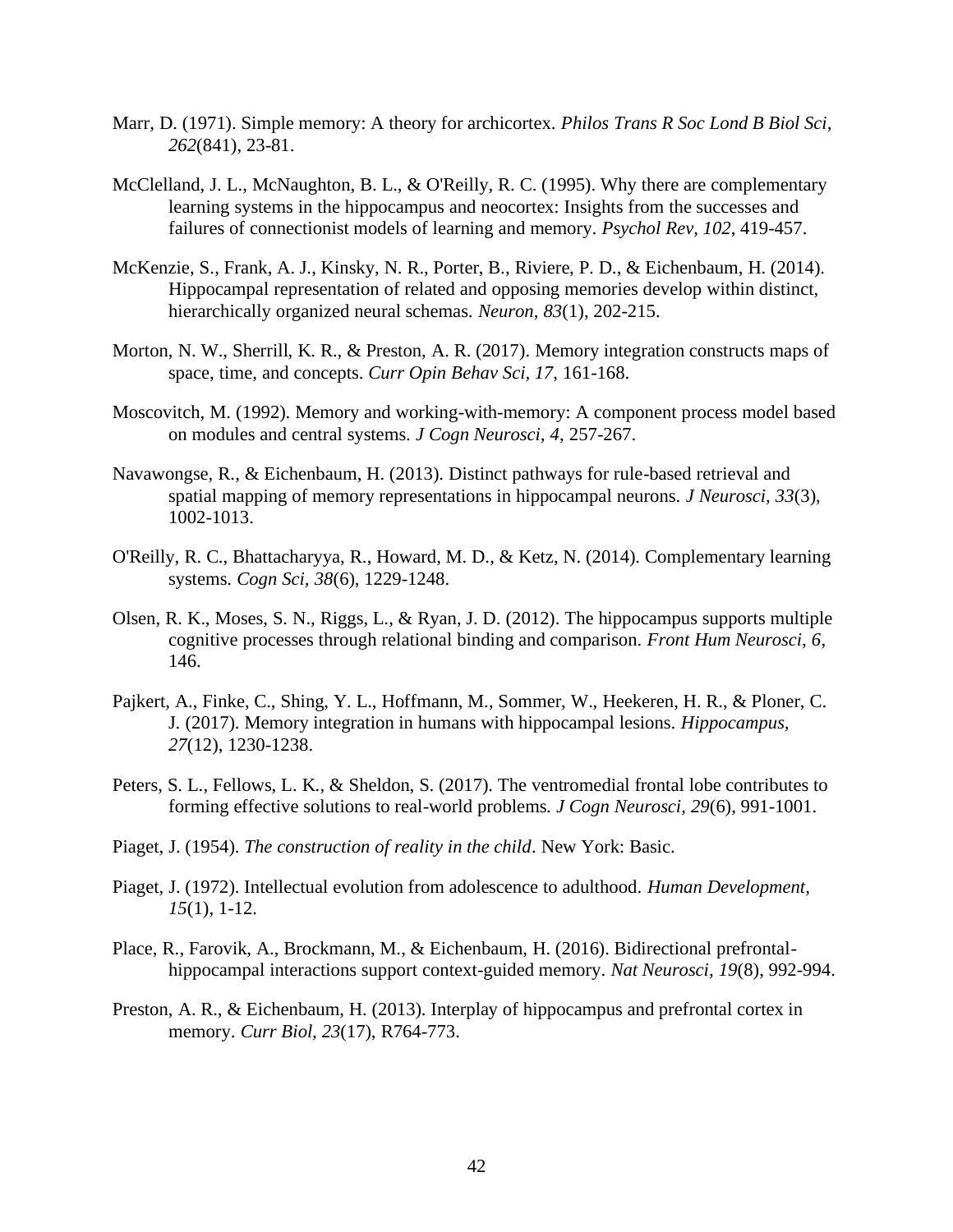- Rajasethupathy, P., Sankaran, S., Marshel, J. H., Kim, C. K., Ferenczi, E., Lee, S. Y., Berndt, A., Ramakrishnan, C., Jaffe, A., Lo, M., Liston, C., & Deisseroth, K. (2015). Projections from neocortex mediate top-down control of memory retrieval. *Nature, 526*(7575), 653- 659.
- Rashid, A. J., Yan, C., Mercaldo, V., Hsiang, H. L., Park, S., Cole, C. J., De Cristofaro, A., Yu, J., Ramakrishnan, C., Lee, S. Y., Deisseroth, K., Frankland, P. W., & Josselyn, S. A. (2016). Competition between engrams influences fear memory formation and recall. *Science, 353*(6297), 383-387.
- Redish, A. D. (2016). Vicarious trial and error. *Nat Rev Neurosci, 17*(3), 147-159.
- Rescorla, R. A. (1988). Pavlovian conditioning. It's not what you think it is. *Am Psychol, 43*(3), 151-160.
- Restle, F. (1961). *Psychology of judgment and choice*. New York: Wiley.
- Rosch, E., Mervis, C. B., Gray, W. D., Johnson, D. M., & Boyes-Braem, P. (1976). Basic objects in natural categories. *Cognitive Psychology, 8*(3), 382-439.
- Schapiro, A. C., Kustner, L. V., & Turk-Browne, N. B. (2012). Shaping of object representations in the human medial temporal lobe based on temporal regularities. *Curr Biol, 22*(17), 1622-1627.
- Schapiro, A. C., Rogers, T. T., Cordova, N. I., Turk-Browne, N. B., & Botvinick, M. M. (2013). Neural representations of events arise from temporal community structure. *Nat Neurosci, 16*(4), 486-492.
- Schapiro, A. C., Turk-Browne, N. B., Botvinick, M. M., & Norman, K. A. (2017). Complementary learning systems within the hippocampus: a neural network modelling approach to reconciling episodic memory with statistical learning. *Philos Trans R Soc Lond B Biol Sci, 372*(1711).
- Schapiro, A. C., Turk-Browne, N. B., Norman, K. A., & Botvinick, M. M. (2016). Statistical learning of temporal community structure in the hippocampus. *Hippocampus, 26*(1), 3-8.
- Schlichting, M. L., Mumford, J. A., & Preston, A. R. (2015). Learning-related representational changes reveal dissociable integration and separation signatures in the hippocampus and prefrontal cortex. *Nat Commun, 6*, 8151.
- Schlichting, M. L., & Preston, A. R. (2015). Memory integration: neural mechanisms and implications for behavior. *Curr Opin Behavioral Sciences, 1*, 1-8.
- Schlichting, M. L., & Preston, A. R. (2016). Hippocampal-medial prefrontal circuit supports memory updating during learning and post-encoding rest. *Neurobiol Learn Mem, 134*, 91-106.
- Schlichting, M. L., Zeithamova, D., & Preston, A. R. (2014). CA1 subfield contributions to memory integration and inference. *Hippocampus, 24*(10), 1248-1260.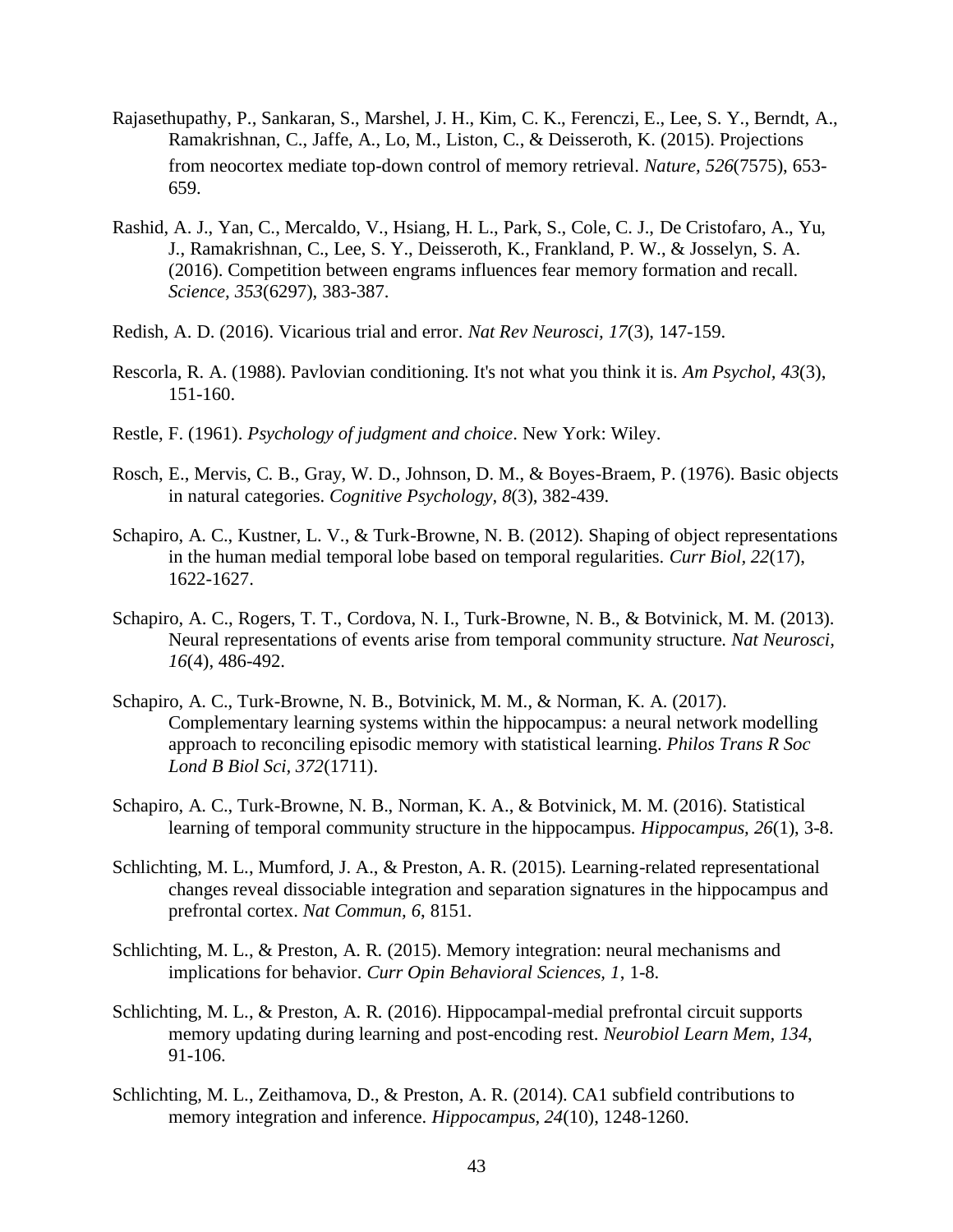- Schuck, N. W., Cai, M. B., Wilson, R. C., & Niv, Y. (2016). Human orbitofrontal cortex represents a cognitive map of state space. *Neuron, 91*(6), 1402-1412.
- Shohamy, D., & Wagner, A. D. (2008). Integrating memories in the human brain: hippocampalmidbrain encoding of overlapping events. *Neuron, 60*(2), 378-389.
- Simons, J. S., & Spiers, H. J. (2003). Prefrontal and medial temporal lobe interactions in longterm memory. *Nat Rev Neurosci, 4*(8), 637-648.
- Sommer, T. (2017). The emergence of knowledge and how it supports the memory for novel related information. *Cereb Cortex, 27*(3), 1906-1921.
- Soto, F. A., Gershman, S. J., & Niv, Y. (2014). Explaining compound generalization in associative and causal learning through rational principles of dimensional generalization. *Psychol Rev, 121*(3), 526-558.
- Spalding, K. N., Jones, S. H., Duff, M. C., Tranel, D., & Warren, D. E. (2015). Investigating the neural correlates of schemas: Ventromedial prefrontal cortex is necessary for normal schematic influence on memory. *J Neurosci, 35*(47), 15746-15751.
- Spalding, K. N., Schlichting, M. L., Zeithamova, D., Preston, A. R., Tranel, D., Duff, M. C., & Warren, D. E. (2018). Ventromedial prefrontal cortex Is necessary for normal associative inference and memory integration. *J Neurosci, 38*(15), 3767-3775.
- Stachenfeld, K. L., Botvinick, M. M., & Gershman, S. J. (2017). The hippocampus as a predictive map. *Nat Neurosci, 20*(11), 1643-1653.
- Suh, J., Rivest, A. J., Nakashiba, T., Tominaga, T., & Tonegawa, S. (2011). Entorhinal cortex layer III input to the hippocampus is crucial for temporal association memory. *Science, 334*(6061), 1415-1420.
- Tang, W., Shin, J. D., Frank, L. M., & Jadhav, S. P. (2017). Hippocampal-prefrontal reactivation during learning is stronger in awake compared with sleep states. *J Neurosci, 37*(49), 11789-11805.
- Taylor, S. E., & Crocker, J. (1981). Schematic bases of social information processing. In E. T. Higgins, C. P. Herman, & M. P. Zanna (Eds.), *Social cognition: The Ontario symposium*. Hillsdale, NJ: Erlbaum.
- Teyler, T. J., & DiScenna, P. (1986). The hippocampal memory indexing theory. *Behav Neurosci, 100*(2), 147-154.
- Tolman, E. C. (1948). Cognitive maps in rats and men. *Psychol Rev, 55*(4), 189-208.
- Tompary, A., & Davachi, L. (2017). Consolidation promotes the emergence of representational overlap in the hippocampus and medial prefrontal cortex. *Neuron, 96*(1), 228-241 e225.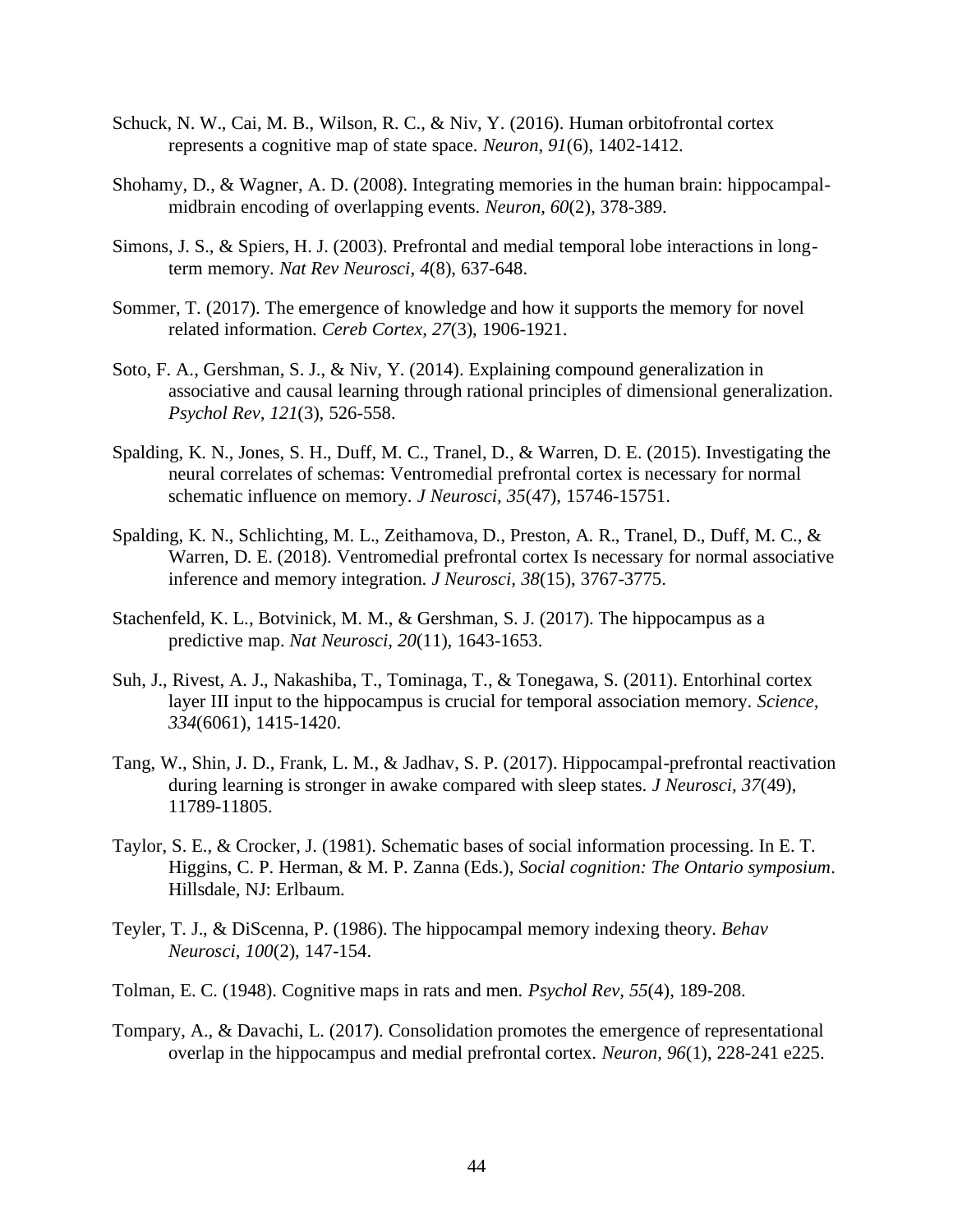- Tse, D., Langston, R. F., Kakeyama, M., Bethus, I., Spooner, P. A., Wood, E. R., Witter, M. P., & Morris, R. G. (2007). Schemas and memory consolidation. *Science, 316*(5821), 76-82.
- Tse, D., Takeuchi, T., Kakeyama, M., Kajii, Y., Okuno, H., Tohyama, C., Bito, H., & Morris, R. G. (2011). Schema-dependent gene activation and memory encoding in neocortex. *Science, 333*(6044), 891-895.
- Vaidya, A. R., & Fellows, L. K. (2015). Ventromedial frontal cortex is critical for guiding attention to reward-predictive visual features in humans. *J Neurosci, 35*(37), 12813- 12823.
- Vaidya, A. R., & Fellows, L. K. (2016). Necessary contributions of human frontal lobe subregions to reward learning in a dynamic, multidimensional environment. *J Neurosci, 36*(38), 9843-9858.
- Vaidya, A. R., Sefranek, M., & Fellows, L. K. (2018). Ventromedial frontal lobe damage alters how specific attributes are weighed in subjective valuation. *Cereb Cortex, 28*(11), 3857- 3867.
- van Kesteren, M. T., Beul, S. F., Takashima, A., Henson, R. N., Ruiter, D. J., & Fernandez, G. (2013). Differential roles for medial prefrontal and medial temporal cortices in schemadependent encoding: from congruent to incongruent. *Neuropsychologia, 51*(12), 2352- 2359.
- van Kesteren, M. T., Rijpkema, M., Ruiter, D. J., Morris, R. G., & Fernandez, G. (2014). Building on prior knowledge: Schema-dependent encoding processes relate to academic performance. *J Cogn Neurosci, 26*(10), 2250-2261.
- van Kesteren, M. T., Ruiter, D. J., Fernandez, G., & Henson, R. N. (2012). How schema and novelty augment memory formation. *Trends Neurosci, 35*(4), 211-219.
- van Strien, N. M., Cappaert, N. L., & Witter, M. P. (2009). The anatomy of memory: an interactive overview of the parahippocampal-hippocampal network. *Nat Rev Neurosci, 10*(4), 272-282.
- Wang, D. V., & Ikemoto, S. (2016). Coordinated interaction between hippocampal sharp-wave ripples and anterior cingulate unit activity. *J Neurosci, 36*(41), 10663-10672.
- Wang, S. H., & Morris, R. G. (2010). Hippocampal-neocortical interactions in memory formation, consolidation, and reconsolidation. *Annu Rev Psychol, 61*, 49-79, C41-44.
- Wikenheiser, A. M., Marrero-Garcia, Y., & Schoenbaum, G. (2017). Suppression of ventral hippocampal output impairs integrated orbitofrontal encoding of task structure. *Neuron, 95*(5), 1197-1207 e1193.
- Wikenheiser, A. M., & Redish, A. D. (2013). The balance of forward and backward hippocampal sequences shifts across behavioral states. *Hippocampus, 23*(1), 22-29.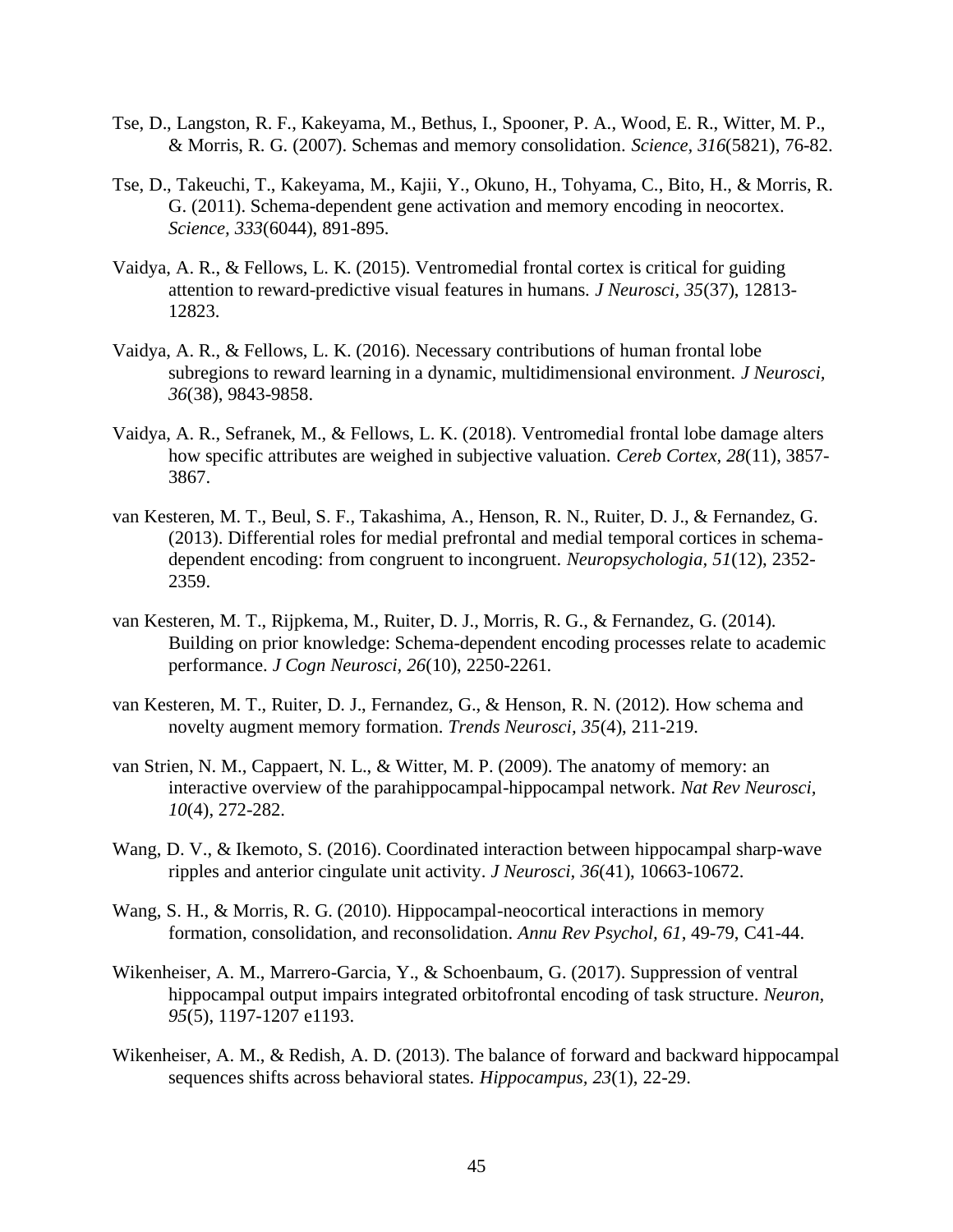- Wikenheiser, A. M., & Redish, A. D. (2015). Hippocampal theta sequences reflect current goals. *Nat Neurosci, 18*(2), 289-294.
- Wikenheiser, A. M., & Schoenbaum, G. (2016). Over the river, through the woods: cognitive maps in the hippocampus and orbitofrontal cortex. *Nat Rev Neurosci, 17*(8), 513-523.
- Wimmer, G. E., & Shohamy, D. (2012). Preference by association: How memory mechanisms in the hippocampus bias decisions. *Science, 338*(6104), 270-273.
- Witter, M. P. (2011). Connectivity of the hippocampus. In V. E. A. Cutsuridis (Ed.), *Hippocampal microcircuits* (pp. 5-26). Berlin: Springer.
- Yu, J. Y., Liu, D. F., Loback, A., Grossrubatscher, I., & Frank, L. M. (2018). Specific hippocampal representations are linked to generalized cortical representations in memory. *Nat Commun, 9*(1), 2209.
- Zeithamova, D., Dominick, A. L., & Preston, A. R. (2012). Hippocampal and ventral medial prefrontal activation during retrieval-mediated learning supports novel inference. *Neuron, 75*(1), 168-179.
- Zeithamova, D., Manthuruthil, C., & Preston, A. R. (2016). Repetition suppression in the medial temporal lobe and midbrain is altered by event overlap. *Hippocampus, 26*(11), 1464- 1477.
- Zeithamova, D., & Preston, A. R. (2017). Temporal proximity promotes integration of overlapping events. *J Cogn Neurosci*, 1-13.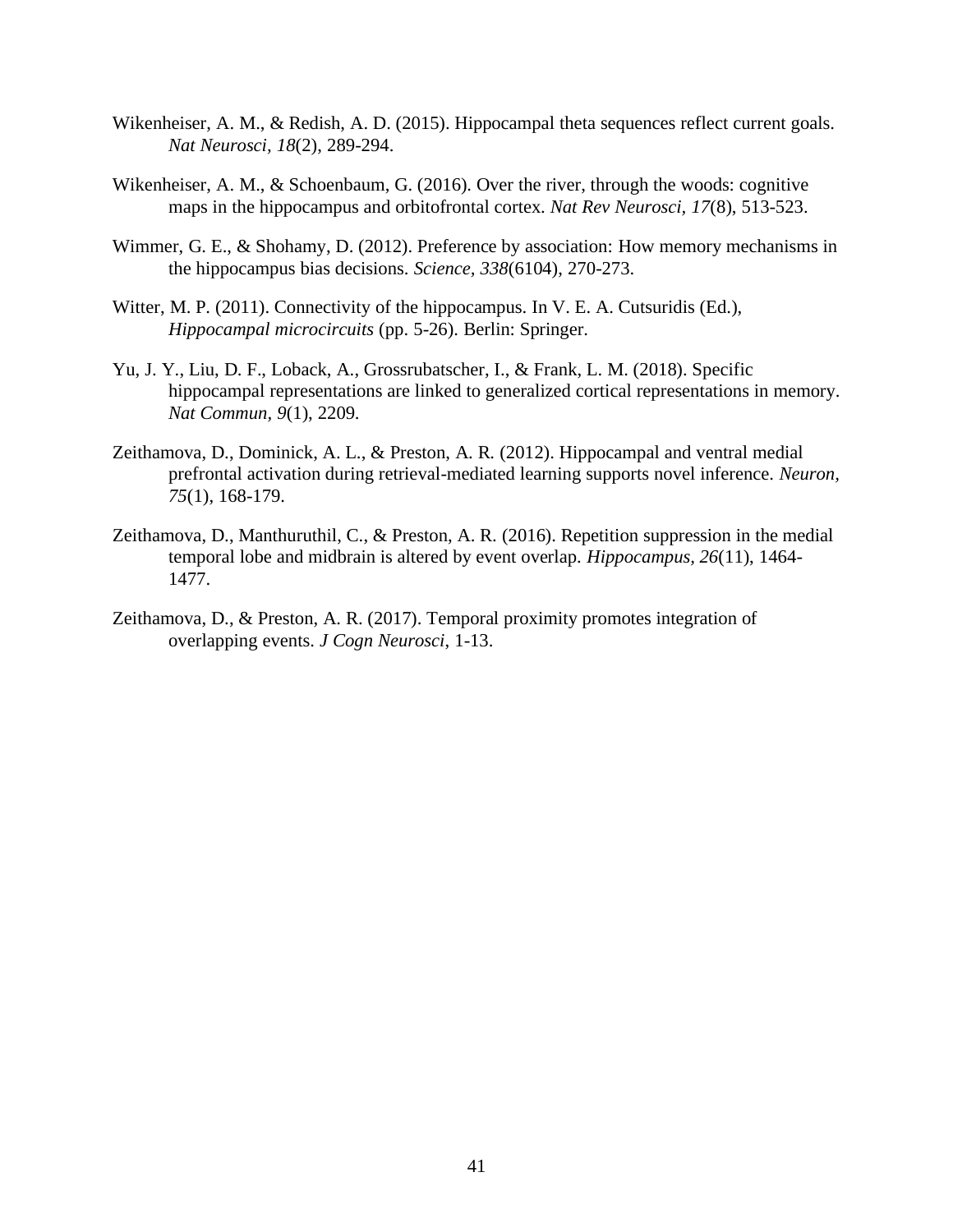

**Figure 1.1.** Schematic depiction of the hypothesized roles of hippocampus and medial prefrontal cortex (mPFC) and their connections in schema formation, expression, and updating. Hippocampal binding processes support formation of associations between event elements both within and across events. Such associative representations are thought to be hierarchically organized, emphasizing not only commonalities across events, but goal-relevant differences when outcomes vary by context. Hippocampal input to the mPFC provides information about associative relationships and may signal when new events differ from previously experienced events to promote schema updating. Medial PFC uses associative input from the hippocampus to extract information about the multidimensional associative features that predict the same or different outcomes, thus representing the likelihood of potential latent causes. Medial PFC is further thought to reduce the dimensionality of memory representations to emphasize encoding of features that are the most goal-relevant or predictive within hippocampus. Such dimensionality reduction may further support mPFC control of hippocampal retrieval, allowing for reinstatement of the most behaviorally relevant knowledge and evaluation of different potential actions during schema expression. Brain illustration courtesy of Margaret L. Schlichting.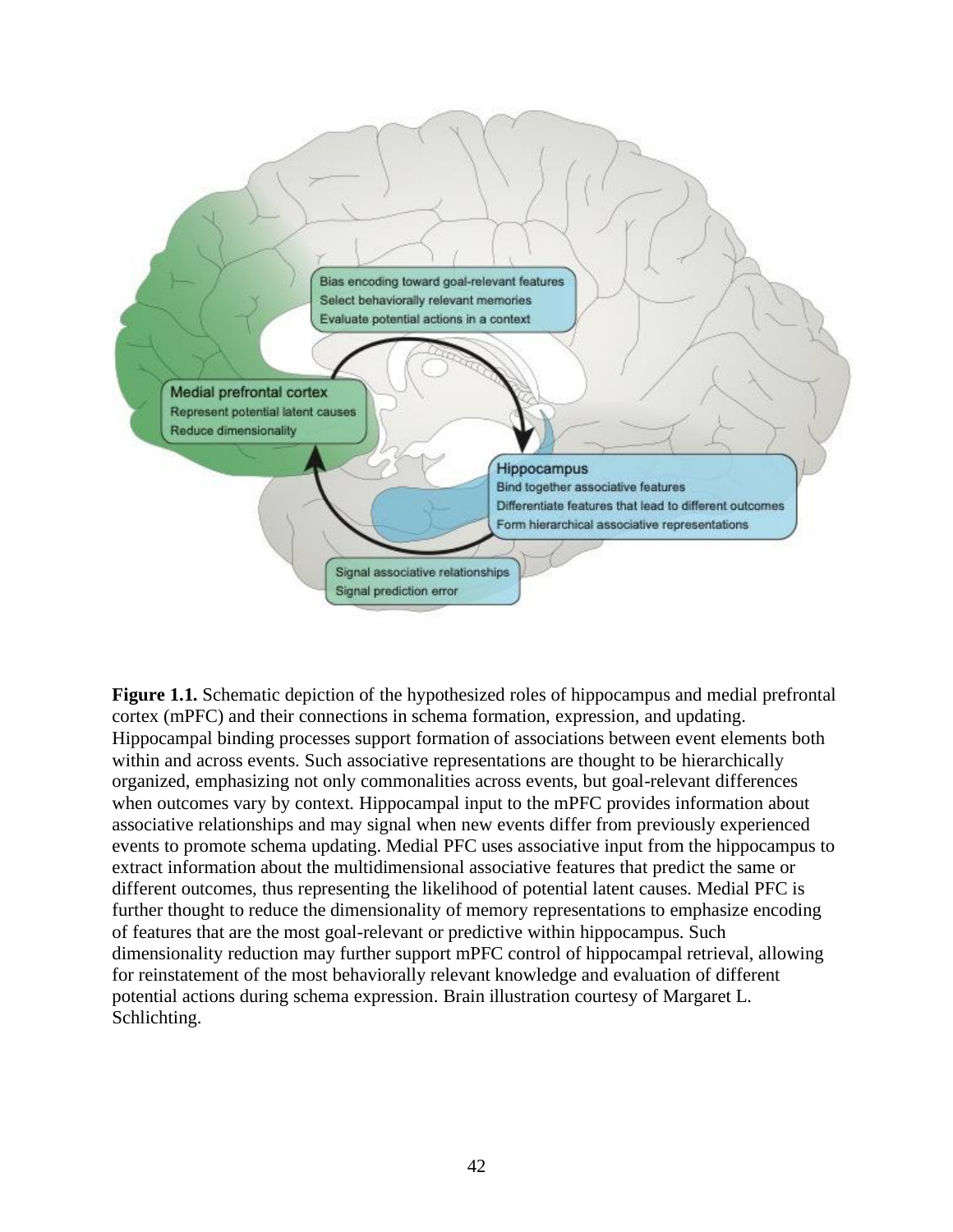

**Figure 1.2.** Hippocampus and mPFC form hierarchical representations that code the spatial, conceptual, and temporal contexts that lead to common or different outcomes. (**A**) Rodents learned to associate items (i.e., wells with scented digging material) with reward according to context-dependent rules. (**B**) In context 1, objects A and C were associated with reward, whereas in context 2, objects B and D were associated with reward. (**C**) After learning, hippocampal population responses demonstrated a hierarchical organization. When controlling for all other features, hippocampal responses showed anticorrelated activity (orange colors in the gradient) in the two contexts. Within the separate contexts, hippocampal responses reflected a hierarchical representation of similarities (blue colors in the gradient), with repetitions of the same item within the same context evoking the most similar responses, followed by valence, and then position (Panels A-C are adapted from McKenzie et al., 2014). (**D**) Learning about contextual associations allowed individuals to infer latent causes about where they were at within a global zoo context. Participants first learned about the probabilities of seeing individual types of animals (elephants, giraffes, hippos, lions, and zebras) in one of four sectors of the zoo (blue, yellow, pink, green). After learning, they were shown a sequence of animals and asked to infer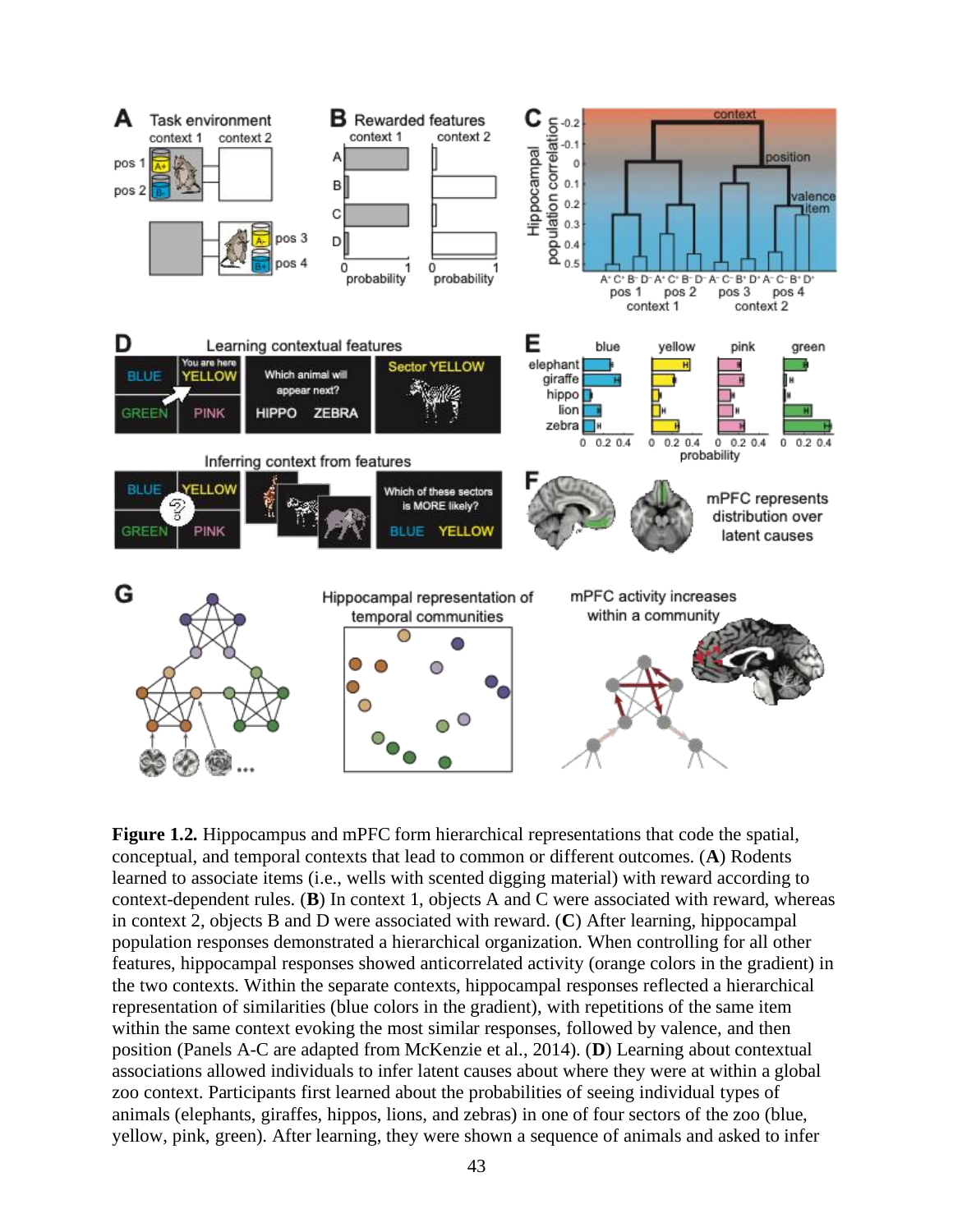in which sector of the zoo they were located. (**E**) The actual probability distributions of seeing the five animals are depicted by the bars for each zoo context separately. The error bars reflect participants' estimates of the probability distributions, collected after the experiment. (**F)** The mPFC represented the probability distributions for each sector, conditional on the observed animals, suggesting its role in representing a distribution of possible latent causes (Panels D-F are adapted from Chan et al., 2016). (**G**) During temporal community learning, participants view a sequence of objects (fractal images in this example) while performing an incidental task. Unbeknownst to participants, the sequence is generated from a network structure that defines the transition probabilities between objects and has three distinct temporal communities comprised of five objects (here depicted as nodes in the purple, green, and orange communities). After learning, the patterns of hippocampal response evoked by members of the same temporal community are more similar than different community members. Medial PFC responses are also increased during "walks" through a single temporal community (depicted by red arrows in the structure), suggesting its sensitivity to the community structure (Panel G is adapted from Schapiro et al., 2013, 2016).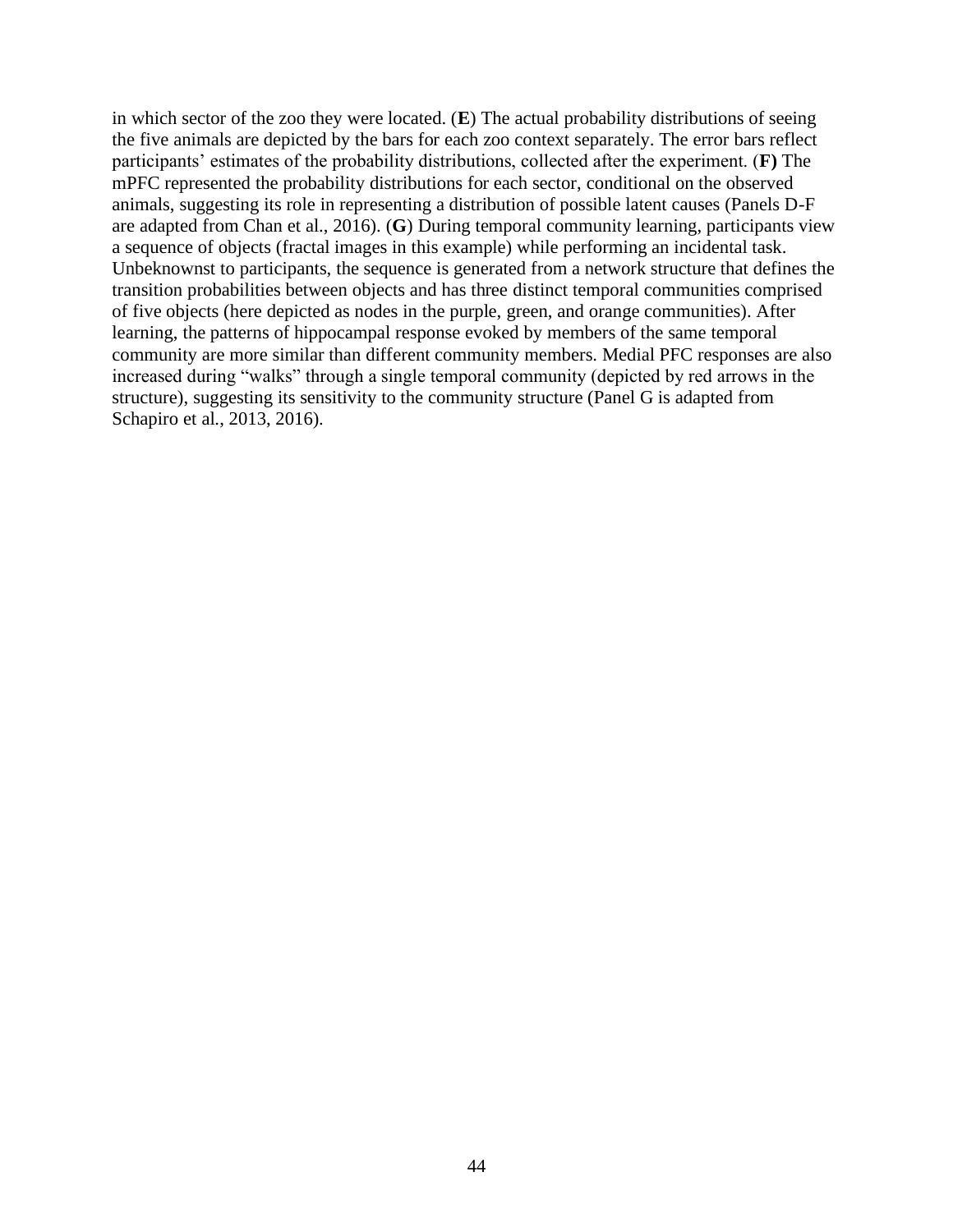

**Figure 1.3.** Hippocampus and mPFC support assimilation and accommodation. (**A**) Participants learned to categorize insects according to rules that differed in their complexity. Some category problems required attention to a single feature dimension, others two or three feature dimensions (the latter is not pictured). Hippocampal activation patterns reflected the optimal organization for category discrimination after learning and shifted when participants learned to categorize representations according to a new category rule, reflecting accommodation of the category schema. (**B**) Regions, including mPFC, showing increased connectivity with hippocampus early in learning as participants learned the category rules (Panels A-B are adapted from Mack et al., 2016). (**C**) Rodents learned a set of flavor-place associations (original pairs) within a spatial arena. Across initial training sessions, rodents increase their digging time in the spatial locations associated with cued flavors. (**D**) Rodents then updated their knowledge by learning new pairs in the same environment. While the original pairs were acquired over many sessions, rodents learned the locations of the new flavors in a single training session, suggesting that the new pairs were rapidly assimilated into an existing schema. (**E**) After 24 hours, hippocampal (HPC) lesions did not affect retrieval of the assimilated new pairs, but did prevent rodents from learning additional pairs (post-operative pairs) within the same environment. (**F**) Inactivation of mPFC (with CNQX) further prevented rodents from retrieving the assimilated new pairs relative to a saline (NaCl) control. (Panels C-F are adapted from Tse et al., 2007, 2011).